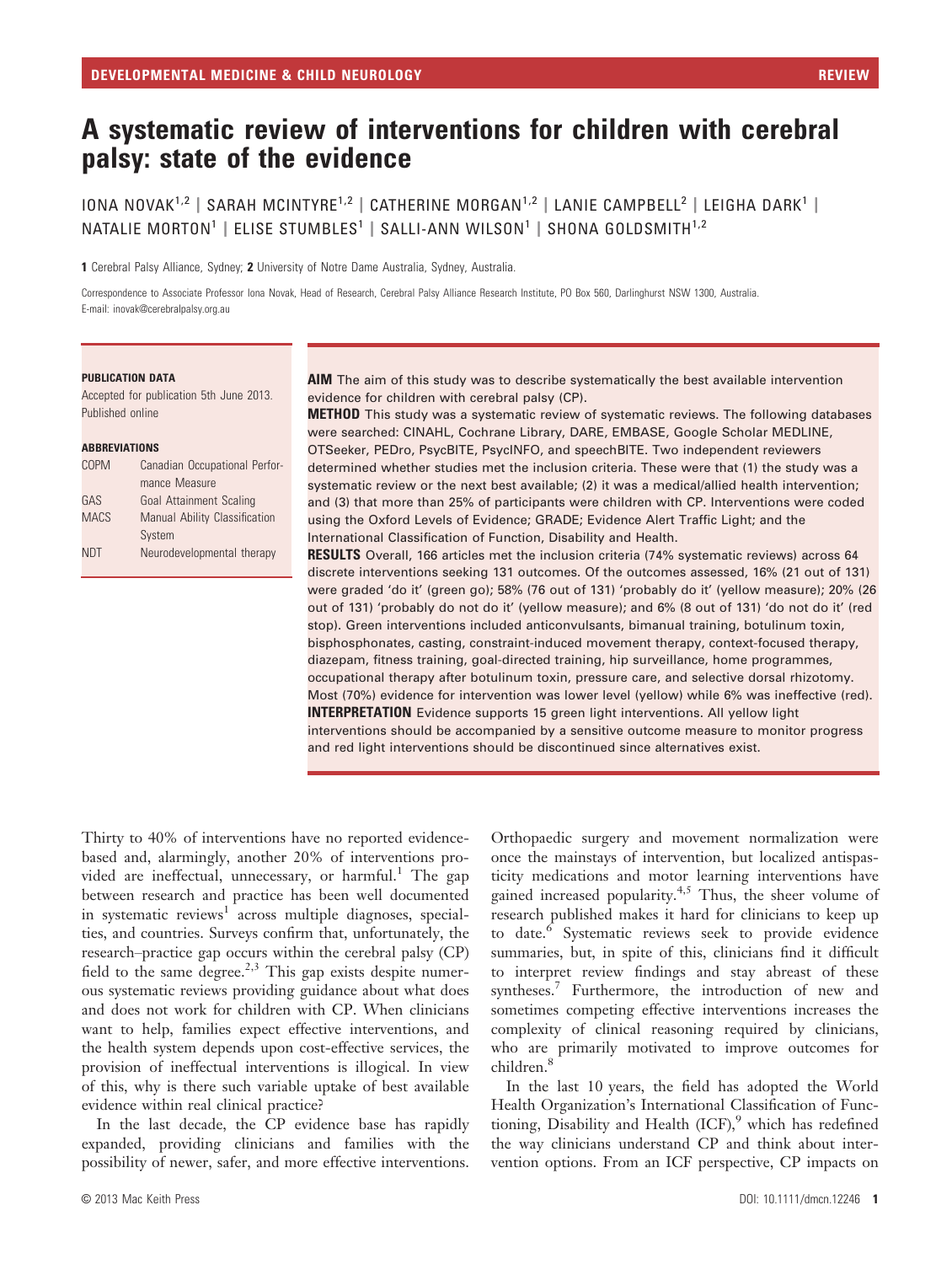a person's 'functioning', (inclusive of body structures [e.g. limbs], body functions [e.g. intellectual function], activities [e.g. walking], and participation [e.g. playing sport]), which in turn may cause 'disabilities', such as impairments, activity limitations, and participation restrictions. Moreover, each person with CP lives within a personalized environment and thus their context also contributes to determining their independence, comprising personal factors (e.g. motivation) and environmental factors (e.g. architectural accessibility). $9,10$  Thus, there are many potential problems a child with CP may face and seek intervention for. The field has chosen a philosophical shift away from almost exclusively redressing physical impairments underlying functional problems to adopting an additional focus on maximizing children's environment, their independence in daily activities, and their community participation.<sup>11</sup> Furthermore, clinicians applying the recommended goal-based approach seek to choose interventions guided by what would best help the family achieve their goals.<sup>12-14</sup> Couple these philosophical preferences with widespread barriers to research implementation (such as limited time, insufficient library access, limited research appraisal skills, attitudinal blocks to research, and differing patient preferences), and there is no assurance that children with CP will receive evidence-based interventions.<sup>1,15,16</sup>

The aim of this paper was to describe systematically the best available evidence for CP interventions using the  $GRADE<sup>17</sup>$  system and to complement these findings with the Evidence Alert Traffic Light System<sup>18</sup> in order to provide knowledge translation guidance to clinicians about what to do. The purpose of rating the whole CP intervention evidence base within the one paper was to provide clinicians, managers, and policy-makers with a 'helicopter' view of best available intervention evidence that could be used to (1) inform decision-making by succinctly describing current evidence about CP interventions across the wide span of disciplines involved in care; (2) rapidly aid comparative clinical decision-making about similar interventions; and (3) provide a comprehensive resource that could be used by knowledge brokers to help prioritize the creation of knowledge translation tools to promote evidence implementation.<sup>19</sup>

# **METHOD**

### Study design

A systematic review of systematic reviews (i.e. the highest level of CP intervention research evidence available) was conducted in order to provide an overview of the current state of CP intervention evidence. Systematic reviews were preferentially sought since reviews provide a summary of large bodies of evidence and reviews help to explain differences among studies. Moreover, reviews limit bias which assists clinicians, managers, and policy-makers with decision-making about current best available evidence.<sup>20</sup> However, for interventions for which no systematic reviews existed, lower levels of evidence were included to illuminate the current state of the evidence.

### What this paper adds

- Of 64 discrete CP interventions, 24% are proven to be effective.
- 70% have uncertain effects and routine outcome measurement is necessary.
- 6% are proven to be ineffective.
- Effective interventions reflect current neuroscience and pharmacological knowledge.
- All effective interventions worked at only one level of the ICF.

### Search strategy

Our review was carried out using a protocol based upon recommendations from the Cochrane Collaboration and PRISMA statements.<sup>21,22</sup> Relevant articles were identified by searching the CINAHL (1983–2012); Cochrane Database of Systematic Reviews (1993–2013; www.cochrane.org); Database of Reviews of Effectiveness (DARE); EMBASE (1980–2012); ERIC; Google Scholar; MED-LINE (1956–2012); OTSeeker (www.otseeker.com); Physiotherapy Evidence Database (PEDro [www.pedro.fhs.usyd. edu.au]); Psychological database for Brain Impairment Treatment Efficacy (PsycBITE [www.psycbite.com]); PsycINFO (1935–2012); PubMED; and Speech Pathology Database for Best Interventions and Treatment Efficacy (speechBITE [www.speechbite.com]). Searches were supplemented by hand searching. The search of published studies was performed in July and August 2011 and updated in December 2012. Interventions and keywords for investigation were identified using (1) contributing authors' knowledge of the field; (2) internationally recognized CP websites such as the American Academy of Cerebral Palsy and Developmental Medicine (www.aacpdm. org), CanChild (www.canchild.ca), the Cerebral Palsy Alliance (www.cerebralpalsy.org.au), Cincinnati Children's Hospital (www.cincinnatichildrens.org), Karolinksa Insitutet (www.ki.se), NetChild (www.netchild.nl), NeuroDev-Net (www.neurodevnet.ca), and Reaching for the Stars (www.reachingforthestars.org); and (3) the top 20 hits in Google using the search term 'cerebral palsy' as an indicator of popular subject matter.

Electronic databases were searched with EBSCO host software using PICOs [patient/problem, intervention, comparison, and outcome] search terms. The full search strategy is available from the authors on request.

### Inclusion criteria

Published studies about intervention for children with CP fulfilling criteria under the headings below were included.

### Type of study

First, studies of level 1 evidence (systematic reviews), rated using the Oxford 2011 Levels of Evidence were preferentially sought.<sup>23</sup> The Oxford 2011 Levels of Evidence for treatment benefits include level 1, a systematic review of randomized trials or n-of-1 trials; level 2, a randomized trial or observational study with dramatic effect; level 3, a non-randomized controlled cohort/ follow-up study; level 4, a case series, case–control study, or a historically controlled study; and level 5, mechanismbased reasoning.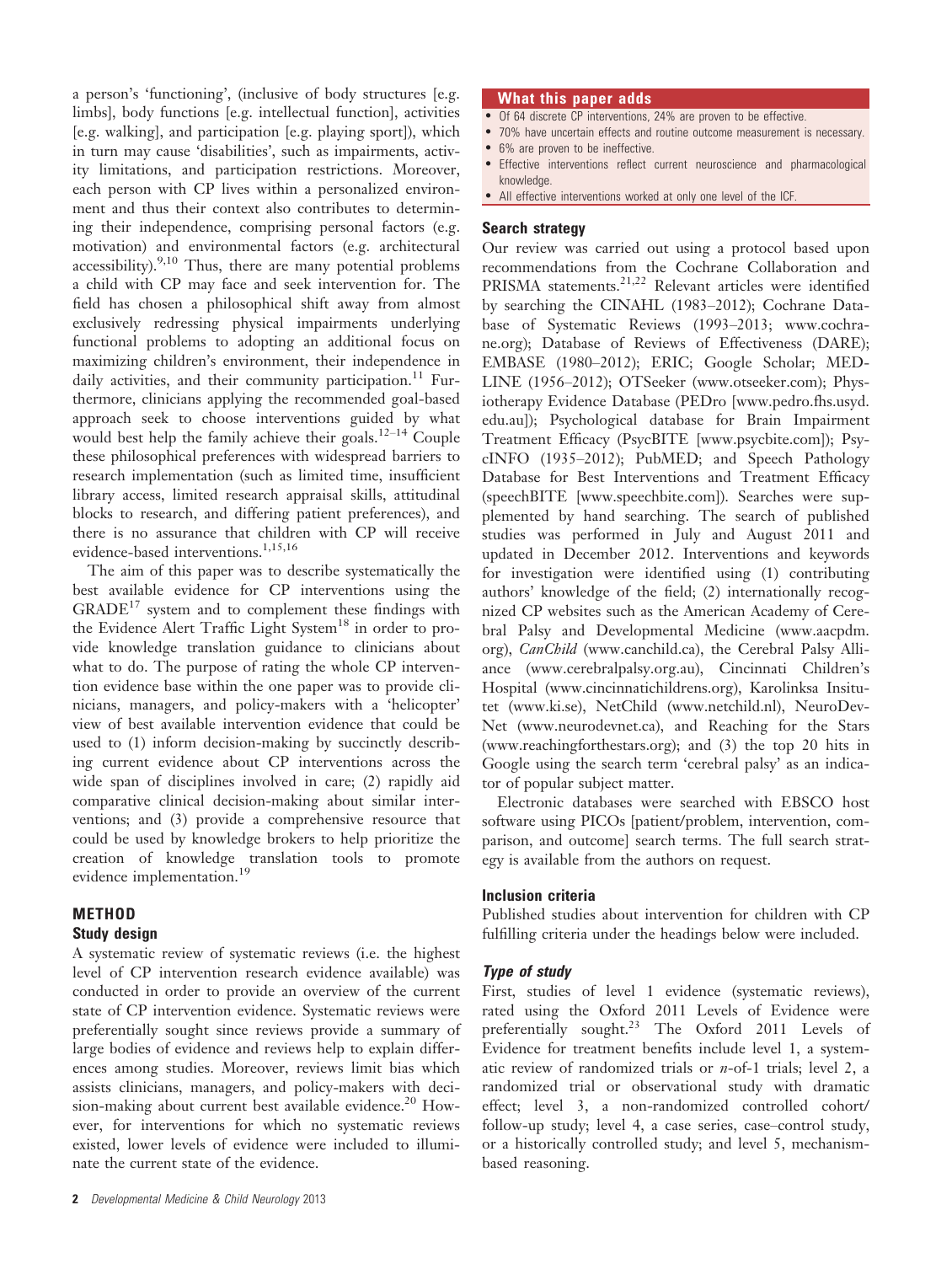Evidence of Oxford levels 2 to 4 were included only if (1) level 1 evidence did not exist on the topic and then the next best available highest level of evidence was included; or if (2) level 2 randomized controlled trial(s) had been published since the latest systematic review, which substantially changed knowledge about the topic.

Second, retrieved bodies of evidence were coded using the GRADE<sup>17</sup> system and Evidence Alert Traffic Light System<sup>18</sup> using two independent raters, with  $100\%$ agreement reached. The  $GRADE^{17}$  system was chosen because it is a criterion standard evidence-grading tool and is endorsed by the World Health Organization. Definitions of the GRADE terms appear in the notes to Table I and a full description of panel rating processes are available from www.gradeworkinggroup.org/publications/JCE\_series (retrieved 8 March 2013). Notably, the GRADE system rates both (1) the quality of the evidence (randomized trials, high; observational studies, low; and other levels of evidence, very low, but it is worth mentioning that high-quality evidence is downgraded if methodological flaws exist and low-quality evidence is upgraded if high and certain effect sizes exist [e.g. population-based CP register data]) $17$  and (2) the strength of the recommendation for use, which weighs up trade-offs between the benefits and harms of using the intervention, whereby a panel considers (a) the methodological quality of the evidence supporting estimates of likely benefit and likely risk; (b) inconvenience; (c) the importance of the outcome that the treatment prevents; (d) the magnitude of the treatment effect; (e) the precision of the estimate of the treatment effect; (f) the risks associated with therapy; (g) the burdens of therapy; (h) the costs; and (i) the varying values. $17$  The GRADE methodology means that sometimes bodies of evidence may be assigned a strong recommendation even when the quality of the evidence is low. This is either because there is a high likelihood of harm from no intervention (e.g. anticonvulsants to prevent seizures or ulcer prevention pressure care) or because the treatment has a low effect size and is expensive to provide, but a safe, more effective, cost-comparable alternative exists (e.g. phenol vs botulinum toxin A; or neurodevelopmental therapy [NDT] vs motor learning). The Evidence Alert Traffic Light System18 was chosen because it is a GRADE-complementary knowledge translation tool, designed to assist clinicians to obtain easily readable, clinically useful answers within minutes.<sup>6</sup> The Evidence Alert also provides a simple, common language between clinicians, families, managers, and funders, based upon three-level colour coding that recommends a course of action for implementation of the evidence within clinical practice. The Evidence Alert System<sup>18</sup> has been shown to increase by threefold clinicians' reading habits about CP research.<sup>24</sup> Figure 1 describes the GRADE system and the Evidence Alert System and their relationship to each other. Table I shows the included studies, best evidence levels grades and traffic light classification.<sup>25-185</sup>

Where multiple systematic reviews existed and newer level 1 to 2 evidence superseded the findings of earlier level 1 evidence, the grades were assigned based on the most recent high-quality evidence.

### Types of intervention

Studies were included if they involved the provision of and intervention by either a medical practitioner or allied health professional.

### Types of participants

Studies were included if they explicitly involved human participants and more than 25% of the participants were children with CP.

Studies were excluded from the review if (1) they were diagnostic studies, prognostic studies, or interventions aimed at preventing CP (e.g. magnesium sulphate<sup>186</sup> and hypothermia<sup>187</sup>); (2) they provided lower levels of evidence, unless no systematic review had been published; (3) participants were adults, although if a study predominantly (>75%) studied children but included a small proportion of young adults (<25%) the paper was included; (4) they reviewed generic prophylaxis interventions (e.g. good parenting, standard neonatal care for all infants, i.e. not CPspecific interventions); (5) they reviewed a whole discipline, not individual interventions (e.g. physiotherapy, occupational therapy, speech pathology); (6) they were considered alternative and complementary interventions with no published evidence; (7) a second publication of the same study published the same results; and (8) they were unpublished or not peer reviewed.

### Data abstraction

A data abstraction sheet based on the Cochrane's recommendations<sup>21</sup> was developed. Abstracts identified from searches were screened by two independent raters (CP research experts and knowledge brokers) to determine their eligibility for further review. Abstracts were retained for full review if they met the inclusion criteria or if more information was required from the full text to confirm that the study met all the eligibility criteria. Two independent reviewers then reviewed full-text versions of all retained articles and all additional articles identified by hand searching. Full-text articles were retained if they met inclusion criteria. Agreement on inclusion and exclusion assignment of the full-text articles was unanimous. Data extracted from included studies comprised the authors and date of the study; the type and purpose of the intervention implemented; the study design; the original authors' conclusions about efficacy across study outcomes; and the original authors' conclusions on strength of evidence (based on their assessment of whether there was no evidence of benefit, qualified support, or strong support). For lower level evidence, risk of bias was assessed using the Cochrane criteria.

The data extracted from each included study were summarized, tabulated, and assigned a level of evidence rating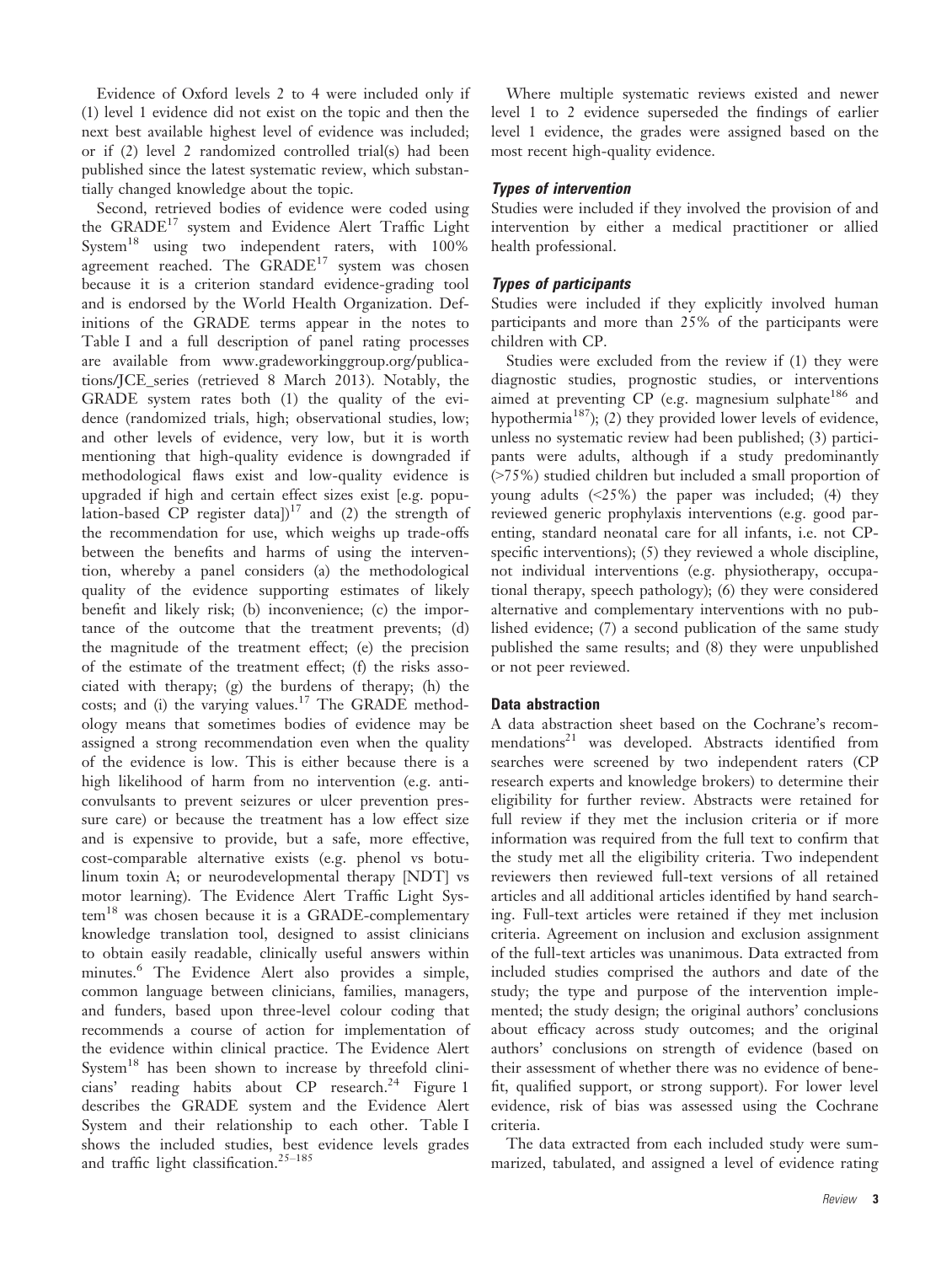|        | <b>Table I:</b> Included studies, best available evidence levels, grades and traffic lights                                                                   |                                                                                                                   |                                                                                        |                                                                                                                                                                                               |                    |               |                  |                            |
|--------|---------------------------------------------------------------------------------------------------------------------------------------------------------------|-------------------------------------------------------------------------------------------------------------------|----------------------------------------------------------------------------------------|-----------------------------------------------------------------------------------------------------------------------------------------------------------------------------------------------|--------------------|---------------|------------------|----------------------------|
|        |                                                                                                                                                               |                                                                                                                   |                                                                                        |                                                                                                                                                                                               |                    |               | GRADE            |                            |
|        |                                                                                                                                                               |                                                                                                                   |                                                                                        |                                                                                                                                                                                               | evidence<br>Oxford | Quality<br>đ  | Strength of rec- | Traffic light              |
|        | Intervention                                                                                                                                                  | Intervention outcome (ICF level)                                                                                  | Citations                                                                              | Panel comments                                                                                                                                                                                | level              | evidence      | ommendation      | action                     |
|        | Acupuncture: electro-stimulation to scalp and<br>body via needles and manual pressure                                                                         | otor function<br>Improved gross mo                                                                                | $Z$ hang $^{25}$                                                                       | Insufficient evidence                                                                                                                                                                         |                    | Low           | $Weak +$         | <b>MEASURE</b><br>Yellow   |
| $\sim$ | Alcohol: muscular injections to induce chemical<br>denervation for treating local spasticity                                                                  | locally via injections (BS)<br>Reduce muscle spasticity                                                           | Delgado <sup>26</sup>                                                                  | Insufficient evidence to support, but BoNT-A exists<br>probably do not use alcohol unless BoNT-A total<br>as a highly effective alternative - therefore<br>dose limitations in play           |                    | $\frac{4}{2}$ | Weak             | <b>MEASURE</b><br>Yellow   |
| S      | technology alternatives to verbal speech, e.g.<br>Alternative and augmentative communication:                                                                 | communication skills (A)<br>Improved general                                                                      | Pennington <sup>27</sup>                                                               | Lower-quality supporting evidence                                                                                                                                                             |                    | Very low      | Weak $+$         | <b>MEASURE</b><br>Yellow I |
|        | communication boards, speech generating<br>devices                                                                                                            | Improved communication skills<br>of pre-school children (A)                                                       | Branson <sup>28</sup>                                                                  | Lower-quality supporting evidence                                                                                                                                                             |                    | Very low      | $^{+}$<br>Weak   | MEASURE<br>Yellow          |
|        |                                                                                                                                                               | Improved communication skills<br>partners (P)<br>of conversational                                                | Pennington <sup>29</sup>                                                               | Lower-quality supporting evidence                                                                                                                                                             |                    | Very low      | $Weak +$         | MEASURE<br>Yellow          |
|        |                                                                                                                                                               | Enhanced supplementation of<br>verbal speech (A)                                                                  | Hanson <sup>30</sup><br>Millar <sup>31</sup>                                           | Lower-quality supporting evidence                                                                                                                                                             |                    | Very low      | Weak +           | MEASURE<br>Yellow          |
| 4      | Animal-assisted therapy: service animals to<br>independence, e.g. seizure first aid, door<br>provide companionship and assist with<br>opening, crossing roads | mood; reduced stress, anxiety<br>and loneliness; and improved<br>leisure (BS and P)<br>Improved socialization and | Muñoz Lasa <sup>32</sup>                                                               | Lower-quality supporting evidence                                                                                                                                                             |                    | Very low      | Weak +           | MEASURE<br>Yellow          |
|        |                                                                                                                                                               | Improved independence via<br>service dogs (P)                                                                     | Winkle <sup>33</sup>                                                                   | Lower-quality supporting evidence                                                                                                                                                             |                    | Very low      | Weak +           | <b>MEASURE</b><br>Yellow   |
| Б      | Anticonvulsants: medications to prevent<br>seizures                                                                                                           | mproved seizure control (BS)                                                                                      |                                                                                        | exists in non-CP populations and there are high<br>No evidence in CP. Since high quality evidence<br>seizures therefore - do use anticonvulsants<br>risks of adverse events from uncontrolled |                    | ≸             | $strong +$       | Green GO                   |
| ဖ      | Assistive technology: equipment or devices to<br>improve independence e.g. walking frames,<br>wheelchairs, adapted computer access                            | living (A and<br>Improved independence in<br>activities of daily                                                  | Wilson <sup>34</sup>                                                                   | Lower-quality supporting evidence                                                                                                                                                             | $\sim$             | $\sim$        | $Weak +$         | <b>MEASURE</b><br>Yellow   |
|        |                                                                                                                                                               | Improved computer access via<br>a switch or key guard (A)                                                         | Davies <sup>35</sup>                                                                   | Lower-quality supporting evidence                                                                                                                                                             |                    | Very low      | $^{+}$<br>Weak   | <b>MEASURE</b><br>Yellow   |
|        |                                                                                                                                                               | early mobility via powered<br>Improved independence in<br>wheelchairs (A and P)                                   | Livingstone <sup>37</sup><br>Jones <sup>36</sup>                                       | Lower-quality supporting evidence                                                                                                                                                             | $\sim$             | Low           | Weak             | <b>MEASURE</b><br>Yellow   |
|        |                                                                                                                                                               | education, communication<br>Improved participation in<br>and play via alternative<br>ê<br>computer access         | Sandlund <sup>39</sup><br>Chantry <sup>38</sup>                                        | Lower-quality supporting evidence                                                                                                                                                             |                    | Very low      | Weak $+$         | <b>MEASURE</b><br>Yellow   |
|        |                                                                                                                                                               | via robotic<br>reality (A)<br>training or virtual<br>Improved function                                            | Sandlund <sup>39</sup><br>Parsons <sup>41</sup><br>Snider $42$<br>Laufer <sup>40</sup> | Lower-quality supporting evidence                                                                                                                                                             |                    | Very low      | Weak $+$         | <b>MEASURE</b><br>Yellow   |
|        |                                                                                                                                                               | via a hoist<br>Improved transfers<br>₹                                                                            | $W$ ang $^{43}$ Jung $^{44}$                                                           | Insufficient evidence                                                                                                                                                                         |                    | Very low      | Weak +           | <b>MEASURE</b><br>Yellow   |
|        |                                                                                                                                                               | Improved weight bearing and<br>bone mineral density via a<br>standing frame (BS)                                  | Pin <sup>45</sup>                                                                      | Insufficient evidence                                                                                                                                                                         |                    | Low           | Weak +           | <b>MEASURE</b><br>Yellow   |
|        |                                                                                                                                                               | Improved sleep positioning via                                                                                    | $W$ ynn <sup>46</sup>                                                                  | Lower-quality supporting evidence                                                                                                                                                             |                    | Very low      | $Weak +$         | MEASURE<br>Yellow          |
|        |                                                                                                                                                               | a sleep system (BS)<br>Reduced carer burden (E)                                                                   | Nicolson <sup>47</sup>                                                                 | Lower-quality supporting evidence                                                                                                                                                             |                    | Very low      | $Weak +$         | MEASURE<br>Yellow          |
|        | Baclofen (oral): antispasticity medication                                                                                                                    | (BS)<br>Reduced spasticity                                                                                        | Delagado <sup>26</sup>                                                                 | Lower-quality supporting evidence                                                                                                                                                             |                    | Low           | Weak +           | Yellow<br>MEASURE          |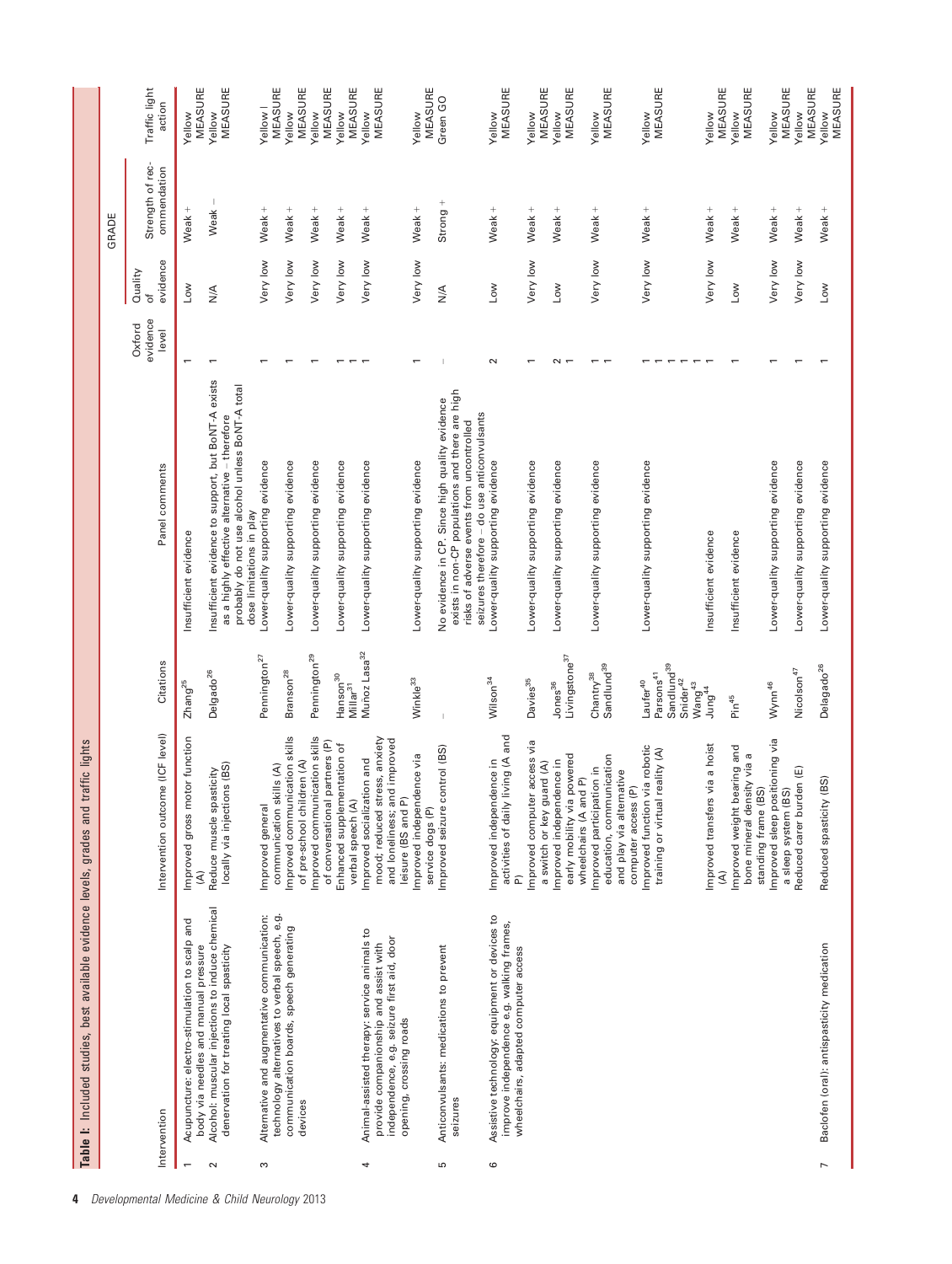|          | Table I: Continued                                                                                              |                                                                                          |                                                                                                                                                                                  |                                                                                                                                                                                                                                          |                             |                          |                                 |                          |
|----------|-----------------------------------------------------------------------------------------------------------------|------------------------------------------------------------------------------------------|----------------------------------------------------------------------------------------------------------------------------------------------------------------------------------|------------------------------------------------------------------------------------------------------------------------------------------------------------------------------------------------------------------------------------------|-----------------------------|--------------------------|---------------------------------|--------------------------|
|          |                                                                                                                 |                                                                                          |                                                                                                                                                                                  |                                                                                                                                                                                                                                          |                             |                          | GRADE                           |                          |
|          | Intervention                                                                                                    | Intervention outcome (ICF level)                                                         | Citations                                                                                                                                                                        | Panel comments                                                                                                                                                                                                                           | evidence<br>Oxford<br>level | evidence<br>Quality<br>৳ | Strength of rec-<br>ommendation | Traffic light<br>action  |
| $\infty$ | Behaviour therapy: positive behaviour support,<br>behavioural interventions, and positive<br>parenting          | aviour (from<br>es Triple P<br>Improved child beh<br>the Stepping Ston<br>Programme) (A) | Sanders <sup>49</sup><br>Roberts <sup>48</sup>                                                                                                                                   | Effective, but low CP numbers were included in the<br>study samples and publication bias existed                                                                                                                                         | $\sim$ $\sim$               | Low                      | $Weak +$                        | <b>MEASURE</b><br>Yellow |
|          |                                                                                                                 | Improved parenting skills (E)                                                            | Whittingham <sup>50</sup>                                                                                                                                                        | Insufficient evidence                                                                                                                                                                                                                    |                             | Very low                 | $Weak +$                        | <b>MEASURE</b><br>Yellow |
| ၜ        | Bimanual training: repetitive task training in the<br>use of two hands together                                 | bilateral hand use for children<br>Improved hand function, i.e.                          | Sakzewski <sup>52</sup><br>Sakzewski <sup>4</sup><br>Gordon <sup>51</sup>                                                                                                        | Effective. Equal effectiveness to constraint-induced<br>movement therapy                                                                                                                                                                 | $\sim$                      | High                     | Strong +                        | Green GO                 |
| S        | Biofeedback: electronic feedback about muscle<br>activity to teach voluntary control                            | and active range of motion<br>Improved muscle activation<br>with hemiplegia (A)          | Dursun <sup>53</sup>                                                                                                                                                             | Effective if combined with other treatments                                                                                                                                                                                              | $\sim$ $\sim$               | Low                      | $Weak +$                        | <b>MEASURE</b><br>Yellow |
|          |                                                                                                                 | $\widehat{A}$<br>Improved walking (<br>(BS)                                              | Dursun <sup>53</sup>                                                                                                                                                             | Insufficient evidence                                                                                                                                                                                                                    | $\sim$                      | Low                      | $Weak +$                        | <b>MEASURE</b><br>Yellow |
|          |                                                                                                                 | Improved hand function (A)                                                               | Bloom <sup>54</sup>                                                                                                                                                              | Lower-quality supporting evidence                                                                                                                                                                                                        |                             | Very low                 | Weak $+$                        | <b>MEASURE</b><br>Yellow |
| Ξ        | Bisphosphonates: medication to suppress bone<br>reabsorption to treat osteoporosis                              | Improved bone mineral density<br>(BS)                                                    | Fehlings <sup>55</sup><br>Hough <sup>56</sup>                                                                                                                                    | Effective. Small RCTs suggest a positive effect and<br>there are high risks of adverse events from no<br>treatment                                                                                                                       |                             | Moderate                 | $Strong +$                      | Green GO                 |
| 5        | into overactive spastic muscles to locally block<br>Botulinum toxin (BoNT-A): medication injected<br>spasticity | Reduced lower limb muscle<br>spasticity (BS)                                             | Hernandez <sup>58</sup><br>Boyd <sup>59</sup><br>Ade-Hall <sup>57</sup><br>Albavera-<br>Lukban <sup>62</sup><br>Heinen <sup>60</sup><br>Koog <sup>61</sup><br>Love <sup>63</sup> | Effective and safe                                                                                                                                                                                                                       |                             | High                     | Strong +                        | Green GO                 |
|          |                                                                                                                 | Reduced upper limb muscle<br>spasticity (BS)                                             | Reeuwijk <sup>66</sup><br>Mulligan <sup>64</sup><br>Fehlings <sup>65</sup><br>$W$ asiak $^{\hat{67}}$                                                                            | preferentially measured over spasticity reduction<br>in high quality studies. Since the drug is highly<br>effective in lower limb muscles, we expect<br>Insufficient evidence. Note: function was                                        |                             | Moderate                 | Strong +                        | Green GO                 |
|          |                                                                                                                 | Reduced hypertonia of the neck<br>muscles (BS)                                           | Novak <sup>68</sup>                                                                                                                                                              | supports tone reduction in primary dystonia (non-<br>nsufficient evidence. Since high-quality evidence<br>comparable results - therefore do use BoNT-A<br>CP populations), we expect similar results<br>therefore probably do use BoNT-A |                             | $\frac{4}{5}$            | $Weak +$                        | <b>MEASURE</b><br>Yellow |
|          |                                                                                                                 | Improved walking function (A)                                                            | Koog <sup>61</sup><br>Love <sup>63</sup><br>Ryll <sup>69</sup>                                                                                                                   | Probably effective in combination with<br>physiotherapy therefore do use                                                                                                                                                                 |                             | Moderate                 | $^{+}$<br>Strong                | Green GO                 |
|          |                                                                                                                 | Improved hand function and<br>performance of functional<br>hand activities (A)           | Fehlings <sup>65</sup><br>Hoare <sup>71</sup><br>Boyd <sup>59</sup><br>Hoare'                                                                                                    | Effective in combination with occupational therapy                                                                                                                                                                                       |                             | High                     | $Strong +$                      | Green GO                 |
|          |                                                                                                                 | Reduced pain (BS)                                                                        | Rawicki <sup>72</sup>                                                                                                                                                            | Insufficient evidence                                                                                                                                                                                                                    |                             | Very low                 | $Weak +$                        | <b>MEASURE</b><br>Yellow |
|          |                                                                                                                 | Reduced drooling (BS)                                                                    | Reddihough <sup>74</sup><br>Walshe <sup>75</sup><br>Lim <sup>73</sup>                                                                                                            | Effective short term and given the adverse social<br>outcomes from no treatment - do use                                                                                                                                                 |                             | Moderate                 | $Strong +$                      | Green GO                 |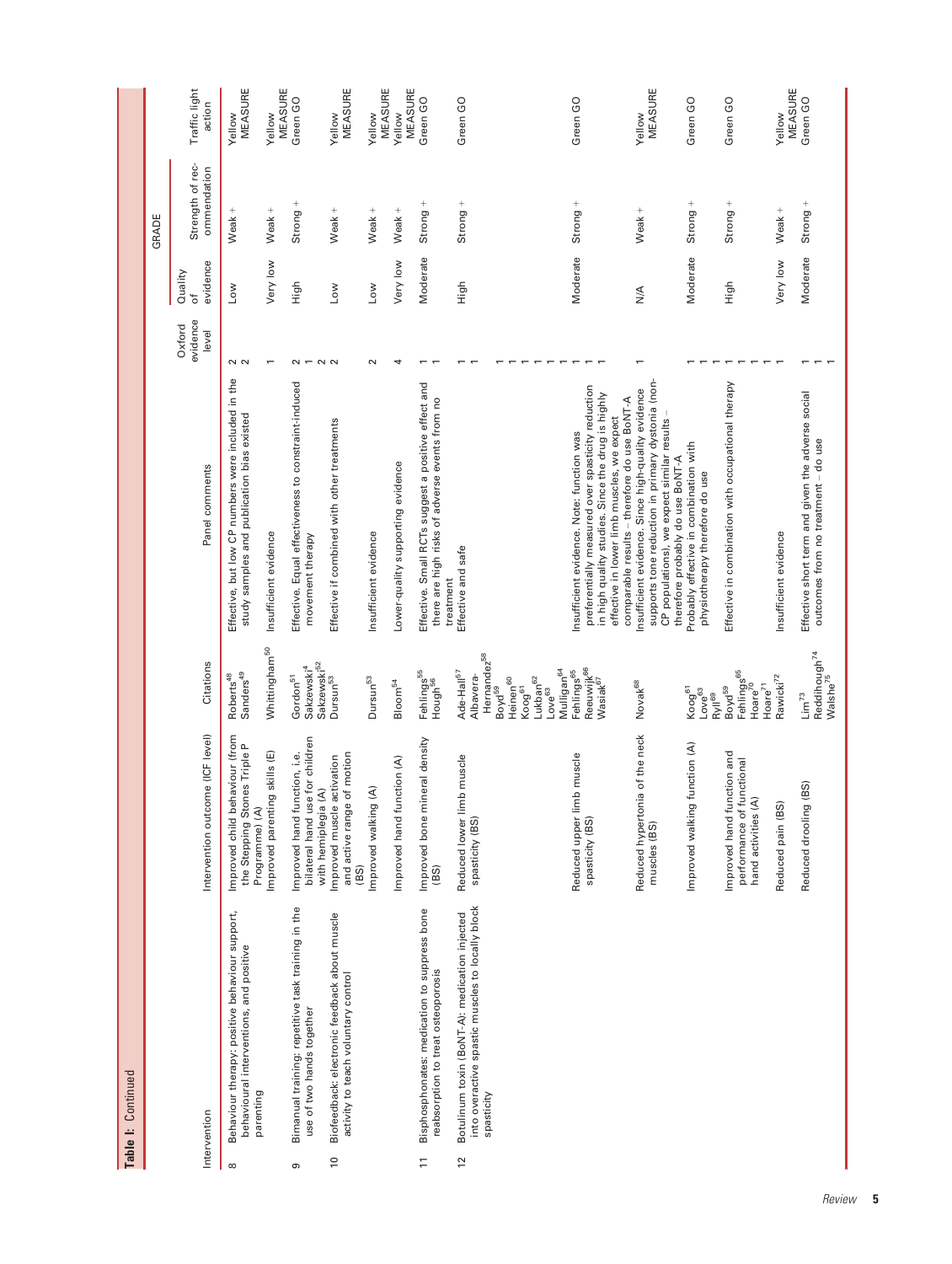|    | Table I: Continued                                                                                                                                                                                   |                                                                                                                         |                                                                                                                        |                                                                                                                                                                                                           |                             |                           |                                 |                                                      |
|----|------------------------------------------------------------------------------------------------------------------------------------------------------------------------------------------------------|-------------------------------------------------------------------------------------------------------------------------|------------------------------------------------------------------------------------------------------------------------|-----------------------------------------------------------------------------------------------------------------------------------------------------------------------------------------------------------|-----------------------------|---------------------------|---------------------------------|------------------------------------------------------|
|    |                                                                                                                                                                                                      |                                                                                                                         |                                                                                                                        |                                                                                                                                                                                                           |                             |                           | GRADE                           |                                                      |
|    | Intervention                                                                                                                                                                                         | Intervention outcome (ICF level)                                                                                        | Citations                                                                                                              | Panel comments                                                                                                                                                                                            | evidence<br>Oxford<br>level | evidence<br>Quality<br>đ  | Strength of rec-<br>ommendation | Traffic light<br>action                              |
| 5à | contracture reduction casts changed regularly;<br>stretch muscles for muscle lengthening, i.e.<br>Casting: Plaster casts applied to limbs to (a)<br>or (b) reduce spasticity                         | motion of the lower limbs<br>ange of<br>Improved passive r<br>(BS)                                                      | Autti-Ramo <sup>76</sup><br>Blackmore <sup>77</sup><br>Katalinic <sup>79</sup><br>Effgen <sup>78</sup>                 | small but are potentially clinically meaningful for<br>Effective. Gains in ankle range of motion are very<br>children that need more dorsiflexion to walk,<br>therefore - do use                          |                             | <b>No7</b>                | $Strong +$                      | Green GO                                             |
|    |                                                                                                                                                                                                      | motion of the upper limbs<br>Improved passive range of<br>(BS)                                                          | Autti-Ramo <sup>76</sup><br>Teplicky <sup>81</sup><br>Lannin <sup>80</sup>                                             | Insufficient evidence                                                                                                                                                                                     |                             | <b>NO7</b>                | $W$ eak +                       | <b>MEASURE</b><br>Yellow                             |
|    |                                                                                                                                                                                                      | Improved function (A)                                                                                                   | Autti-Ramo <sup>76</sup><br>Blackmore <sup>77</sup><br>Katalinic <sup>79</sup><br>$Effgen^{78}$                        | Insufficient evidence                                                                                                                                                                                     |                             | Low                       | Weak                            | <b>MEASURE</b><br>Yellow                             |
|    |                                                                                                                                                                                                      | of BoNT<br>Augmented effects<br>(BS)                                                                                    | $Blackmore$ <sup>77</sup>                                                                                              | Effective but gains are small                                                                                                                                                                             |                             | <b>NOT</b>                | $Weak +$                        | Green GO                                             |
|    |                                                                                                                                                                                                      | Reduced muscle spasticity (BS)                                                                                          | Katalinic <sup>79</sup><br>Teplicky <sup>82</sup>                                                                      | improve a 'central' condition - therefore probably<br>spasticity indicate a 'local' intervention will not<br>nsufficient evidence. Newer understandings of<br>do not use casting for spasticity reduction |                             | Low                       | Weak                            | MEASURE<br>Yellow                                    |
| 4  | process of tutoring parenting behaviours<br>information exchange and a structured<br>Coaching parents: emotional support,                                                                            | skills and<br>Improved parenting<br>coping (E)                                                                          | Graham <sup>82</sup>                                                                                                   | Insufficient evidence. More research needed with<br>stronger designs                                                                                                                                      | 4                           | Very low                  | Weak $+$                        | <b>MEASURE</b><br>Yellow                             |
| 15 | Cognitive behaviour therapy (CBT): identifying<br>management of constructive thinking and<br>teaching cognitive restructuring and self-<br>unhelpful thoughts and behaviours and<br>actions          | Improved depression, anxiety,<br>sleep, attention, behaviour<br>and enuresis (BS)                                       |                                                                                                                        | supports CBT in non-CP populations - therefore<br>No evidence in CP. Since high-quality evidence<br>probably do use CBT                                                                                   |                             | $\frac{4}{5}$             | $Weak +$                        | MEASURE<br>Yellow                                    |
| 9  | communicate, e.g. Interaction Training; Hanen;<br>communication partners to effectively<br>Communication training: training<br>It Takes Two to Talk                                                  | parents (P)<br>Improved interaction between<br>children and their                                                       | Pennington <sup>83</sup><br>Pennington <sup>29</sup>                                                                   | Insufficient evidence                                                                                                                                                                                     |                             | Very low                  | Weak $+$                        | <b>MEASURE</b><br>Yellow                             |
| F  | teaching movement using rhythmic intention,<br>educational classroom-based approach to<br>Conductive education (CE): a Hungarian                                                                     | (response to biological and<br>social demands) (BS)<br>Improved 'orthofunction'                                         | Tuersley-<br>Dixon <sup>85</sup><br>Darrah <sup>84</sup>                                                               | Conflicting evidence. Majority of studies show no<br>difference to no treatment                                                                                                                           |                             | Low                       | П<br>Weak                       | <b>MEASURE</b><br>Yellow                             |
|    | routines and groups                                                                                                                                                                                  | Improved performance of<br>functional activities (A)                                                                    | Tuersley-<br>Dixon <sup>85</sup><br>Darrah <sup>84</sup>                                                               | Conflicting evidence. Majority of studies show no<br>difference to no treatment                                                                                                                           |                             | Low                       | Weak                            | <b>MEASURE</b><br>Yellow                             |
|    |                                                                                                                                                                                                      | Improved cognition (BS)                                                                                                 | Tuersley-<br>Dixon <sup>85</sup>                                                                                       | Conflicting evidence. Majority of studies show no<br>difference to no treatment                                                                                                                           |                             | Low                       | Weak                            | MEASURE<br>Yellow                                    |
| œ  | Constraint-induced movement therapy (CIMT):<br>constraining the dominant hand in a mitt or<br>cast, to enable intensive training of the<br>hemiplegic hand                                           | Improved hand function of the<br>affected hand for children<br>with hemiplegia (A)                                      | Nascimento <sup>88</sup><br>Sakzewski <sup>4</sup><br>Huang <sup>87</sup><br>Hoare <sup>86</sup><br>Boyd <sup>59</sup> | Effective. Even more RCTs have been published<br>after the included reviews confirming<br>effectiveness                                                                                                   |                             | Moderate                  | Strong +                        | Green GO                                             |
| စ္ | Context-focused therapy: changing the task or<br>the environment (but not the child) to<br>promote successful task performance                                                                       | Improved function (A)                                                                                                   | law <sup>89</sup>                                                                                                      | Effective. Note: a single rigorous RCT shows equal<br>effectiveness to child-focused therapy                                                                                                              | $\sim$                      | も<br>王                    | Strong +                        | Green GO                                             |
| 20 | Counselling (parents): fostering understanding<br>relationship breakdown and mental health<br>issues, to improve communication and<br>of how life problems lead to distress,<br>interpersonal skills | coping and<br>coping via<br>parent to parent support (E)<br>mental health (E)<br>Improved parental<br>Improved parental | Palit <sup>90</sup>                                                                                                    | No evidence in CP. No published research<br>evidence, opinion papers existed<br>nsufficient evidence                                                                                                      |                             | Very low<br>$\frac{4}{2}$ | $Weak +$<br>$Weak +$            | <b>MEASURE</b><br><b>MEASURE</b><br>Yellow<br>Yellow |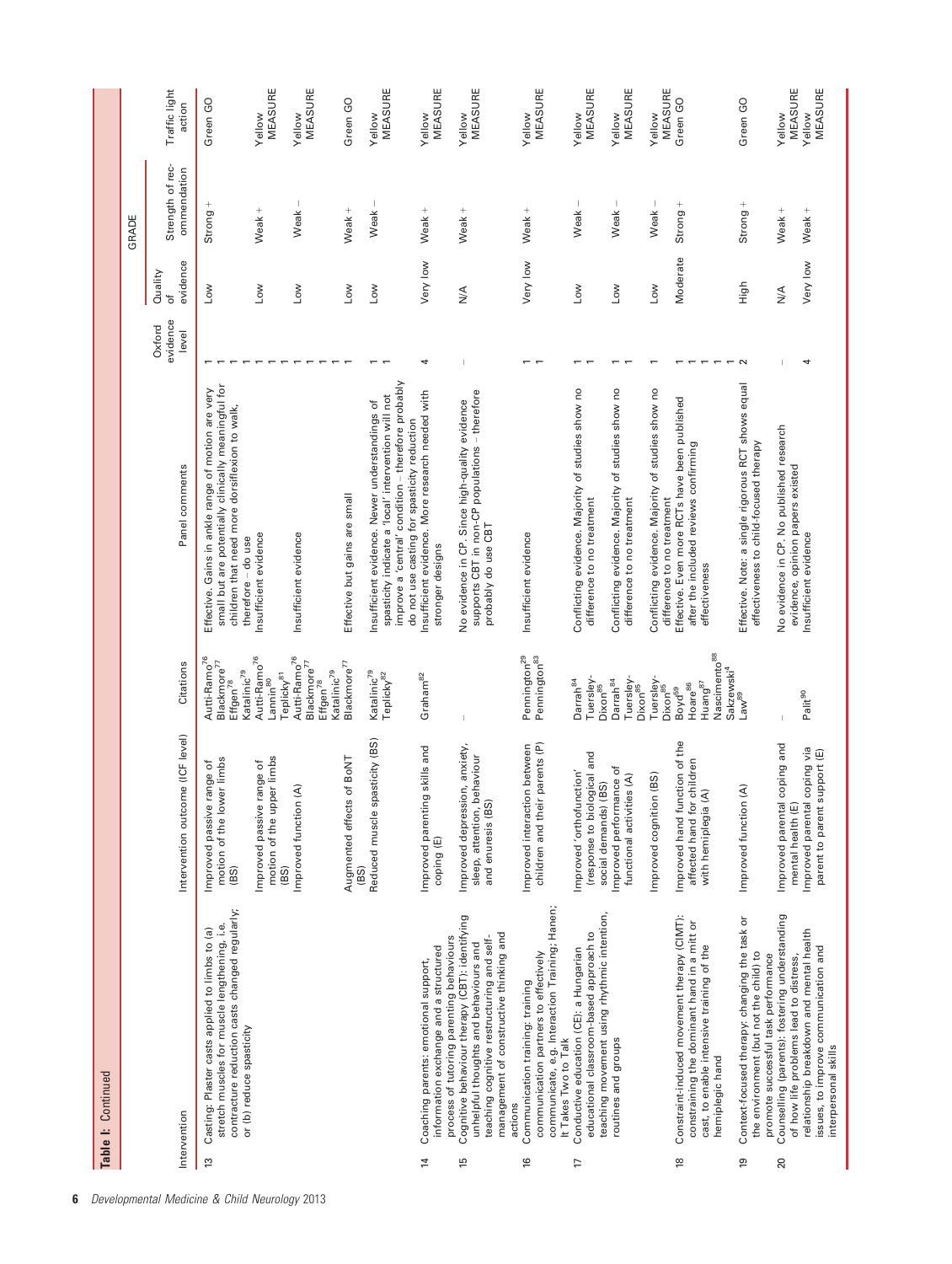|                 | Table I: Continued                                                                                                                                                                                |                                                                                        |                                                                                                                             |                                                                                                                                                                                                                                                   |                             |                          |                                 |                          |
|-----------------|---------------------------------------------------------------------------------------------------------------------------------------------------------------------------------------------------|----------------------------------------------------------------------------------------|-----------------------------------------------------------------------------------------------------------------------------|---------------------------------------------------------------------------------------------------------------------------------------------------------------------------------------------------------------------------------------------------|-----------------------------|--------------------------|---------------------------------|--------------------------|
|                 |                                                                                                                                                                                                   |                                                                                        |                                                                                                                             |                                                                                                                                                                                                                                                   |                             |                          | GRADE                           |                          |
|                 | Intervention                                                                                                                                                                                      | Intervention outcome (ICF level)                                                       | Citations                                                                                                                   | Panel comments                                                                                                                                                                                                                                    | evidence<br>Oxford<br>level | evidence<br>Quality<br>đ | Strength of rec-<br>ommendation | Traffic light<br>action  |
| $\overline{21}$ | movements to ease musculoskeletal strain<br>Cranial osteopathy: palpation using small                                                                                                             | life and general health (A and<br>đ<br>quality<br>Improved mobility,                   | Wyatt <sup>91</sup>                                                                                                         | neffective. Note: a single rigorous RCT shows no<br>benefit when compared to no treatment                                                                                                                                                         | $\sim$                      | High                     | Strong                          | Red STOP                 |
| 22              | and treat the central nervous system<br>Dantrolene: antispasticity medication                                                                                                                     | Reduce spasticity (generalized)<br>(BS)<br>î                                           | Delgado <sup>26</sup>                                                                                                       | Insufficient evidence                                                                                                                                                                                                                             |                             | Low                      | Weak                            | <b>MEASURE</b><br>Yellow |
| 23              | Diazepam: antispasticity medication                                                                                                                                                               | Reduce spasticity (generalized)<br>(BS)                                                | Delgado <sup>26</sup>                                                                                                       | Effective short term, therefore - do use                                                                                                                                                                                                          |                             | Moderate                 | Strong +                        | Green GO                 |
| 24              | swallowing by changing food textures, sitting<br>position, oral motor skills and using oral<br>Dysphagia management: promoting safe                                                               | swallow via<br>thickened fluids i.e. less<br>Improved safety of<br>aspiration (BS)     | Snider <sup>92</sup>                                                                                                        | Lower-quality supporting evidence                                                                                                                                                                                                                 |                             | Low                      | $W$ eak +                       | <b>MEASURE</b><br>Yellow |
|                 | appliances and equipment                                                                                                                                                                          | swallow via<br>upright positioning, i.e. less<br>Improved safety of<br>aspiration (BS) | Snider <sup>92</sup>                                                                                                        | Conflicting evidence                                                                                                                                                                                                                              |                             | Low                      | $W$ eak +                       | <b>MEASURE</b><br>Yellow |
| 25              | milestones, via group or individual stimulus<br>Early intervention (EI): therapy and early<br>education to promote acquisition of                                                                 | mproved motor outcomes (BS<br>and A)                                                   | Hospers <sup>94</sup><br>Turnbull <sup>95</sup><br>Hospers <sup>93</sup><br>Ziviani <sup>96</sup><br>Blauw-<br>Blauw        | developmental approaches and parent coaching<br>programmes. Gains are superior to NDT or<br>Evidence supports general stimulation,<br>traditional physiotherapy                                                                                   |                             | Moderate                 | $Weak +$                        | <b>MEASURE</b><br>Yellow |
|                 |                                                                                                                                                                                                   | outcomes<br>Improved cognitive<br>(BS)                                                 | Turnbull <sup>95</sup><br>Hospers <sup>93</sup><br>Hospers <sup>94</sup><br>Ziviani <sup>96</sup><br>Blauw-<br><b>Blauw</b> | aimed at mimicking the intrauterine environment<br>program memes for at risk pre-term infants,<br>populations. Moderate evidence supports El<br>High quality evidence supports El in non-CP                                                       |                             | Low                      | $Weak +$                        | <b>MEASURE</b><br>Yellow |
| 26              | a<br>electrical stimulation of a muscle through<br>Electrical stimulation (ES, NMES, FES):                                                                                                        | Improved gait parameters (BS)                                                          | Cauraugh <sup>97</sup><br>Wright <sup>97</sup>                                                                              | Insufficient evidence. Effective in laboratory,<br>unknown effectiveness in the community                                                                                                                                                         |                             | Low                      | $Weak +$                        | <b>MEASURE</b><br>Yellow |
|                 | skin electrode to induce passive muscle<br>contractions for strengthening or motor<br>activation                                                                                                  | Improved muscle strength (BS)                                                          | Scianni <sup>99</sup><br>Wright <sup>97</sup><br>Kerr <sup>98</sup>                                                         | Lower-quality supporting evidence                                                                                                                                                                                                                 |                             | Moderate                 | $Weak +$                        | <b>MEASURE</b><br>Yellow |
|                 |                                                                                                                                                                                                   | Botulinum toxin (BS)<br>đ<br>Augmented effects                                         | Lannin <sup>100</sup><br>Wright <sup>101</sup>                                                                              | Conflicting evidence. More evidence needed                                                                                                                                                                                                        |                             | Low                      | $Weak +$                        | <b>MEASURE</b><br>Yellow |
| 27              | improve or maintain levels of physical fitness<br>muscles that result in energy expenditure to<br>Fitness training: planned structured activities<br>involving repeated movement of skeletal      | Improved aerobic fitness (BS)                                                          | Verschuren <sup>102</sup><br>Rogers <sup>103</sup><br>Butler <sup>102</sup>                                                 | Therefore do use but only in the right patient and<br>Effective short term and only in those that have<br>plan to continue the programme long term<br>sufficient motor skills to undertake aerobic<br>training. No carryover when training stops. |                             | Moderate                 | $Strong +$                      | Green GO                 |
|                 |                                                                                                                                                                                                   | id P)<br>Improved function and<br>participation (A an                                  | Verschure n <sup>102</sup><br>Rogers <sup>103</sup><br>Butler <sup>102</sup>                                                | appear to translate to activity and participation<br>nsufficient evidence. Aerobic fitness does not<br>gains                                                                                                                                      |                             | Moderate                 | Weak                            | <b>MEASURE</b><br>Yellow |
| 28              | reflux, e.g. by wrapping the fundus around the<br>procedure to strengthen the barrier to acid<br>laparoscopic; gastric plication): surgical<br>Fundoplication (including Nissen and<br>oesophagus | oesophageal reflux (BS)<br>Reduction of gastro                                         | Roberts <sup>103</sup><br>Vernon-                                                                                           | No CP-specific evidence                                                                                                                                                                                                                           |                             | $\frac{4}{2}$            | $Weak +$                        | <b>MEASURE</b><br>Yellow |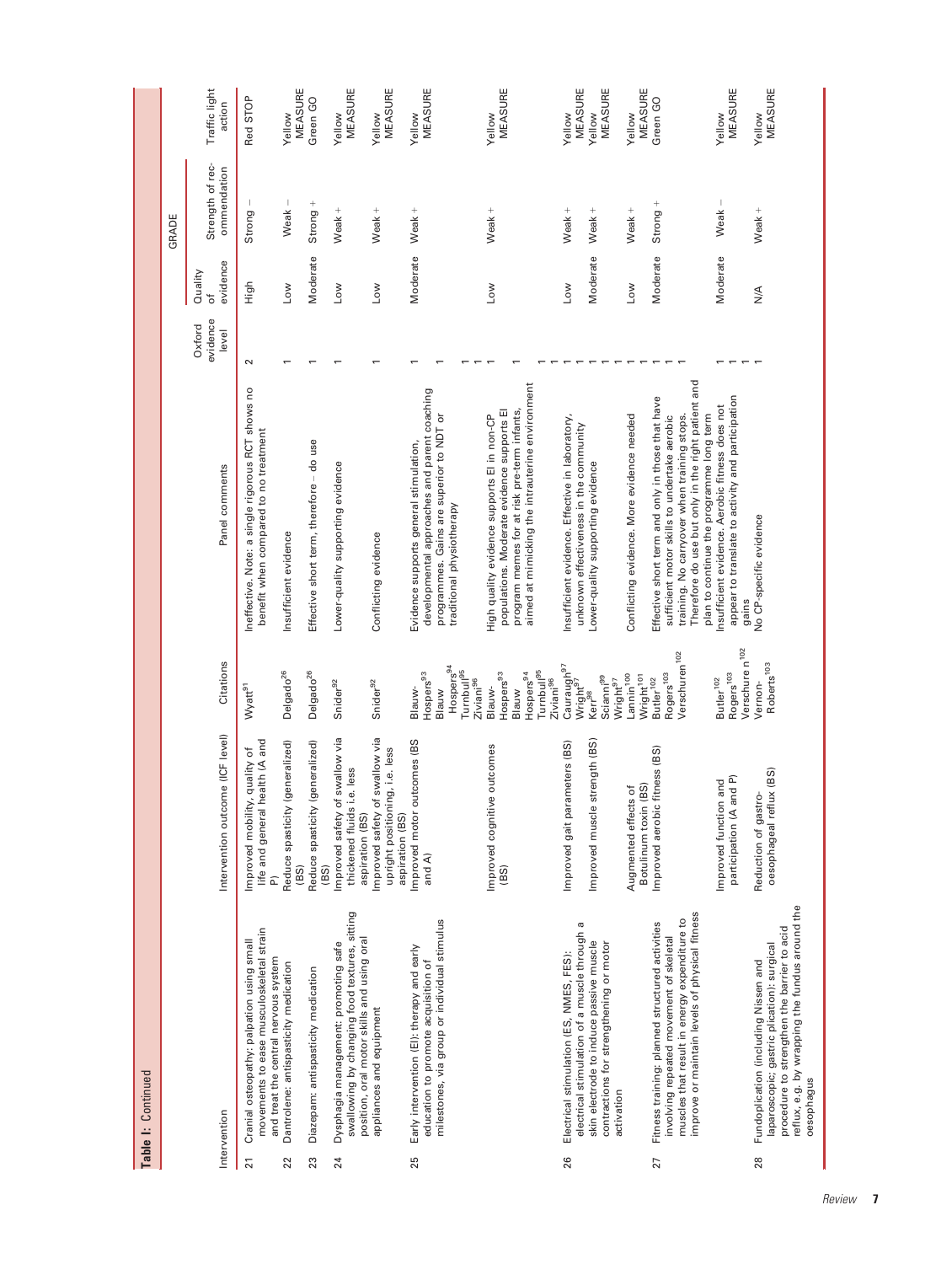|                | Table I: Continued                                                                                                                                                                                        |                                                                                    |                                                                                                                                                                                                            |                                                                                                                                                                                                                                                                                       |                                                  |                          |                                 |                                      |
|----------------|-----------------------------------------------------------------------------------------------------------------------------------------------------------------------------------------------------------|------------------------------------------------------------------------------------|------------------------------------------------------------------------------------------------------------------------------------------------------------------------------------------------------------|---------------------------------------------------------------------------------------------------------------------------------------------------------------------------------------------------------------------------------------------------------------------------------------|--------------------------------------------------|--------------------------|---------------------------------|--------------------------------------|
|                |                                                                                                                                                                                                           |                                                                                    |                                                                                                                                                                                                            |                                                                                                                                                                                                                                                                                       |                                                  |                          | GRADE                           |                                      |
|                | Intervention                                                                                                                                                                                              | Intervention outcome (ICF level)                                                   | Citations                                                                                                                                                                                                  | Panel comments                                                                                                                                                                                                                                                                        | evidence<br>Oxford<br>level                      | evidence<br>Quality<br>৳ | Strength of rec-<br>ommendation | Traffic light<br>action              |
| 29             | percutaneous endoscopic gastrostomy (PEG),<br>Gastrostomy: surgical placement of a non-oral<br>failure, or prevent aspiration pneumonia, e.g.<br>feeding tube to prevent or reverse growth<br>jejunostomy | Improved growth and weight                                                         | Arrowsmith <sup>104</sup><br>Sleigh <sup>107,108</sup><br>Sullivan <sup>109</sup><br>Sullivan <sup>110</sup><br>Roberts <sup>111</sup><br>Samson-<br>Fang <sup>106</sup><br>Vernon-<br>Kong <sup>105</sup> | Adverse events occur                                                                                                                                                                                                                                                                  | $\frac{1}{2}$ and $\frac{1}{2}$<br>$m \, m \, -$ | Very low                 | Weak +                          | <b>MEASURE</b><br>Yellow             |
| 30             | Goal-directed training/functional training: task<br>activities using a motor learning approach<br>specific practice of child-set goal-based                                                               | Improved gross motor function<br>Improved hand function (A)                        | Sakzewski <sup>52</sup><br>Ketelaar <sup>112</sup><br>Lowing <sup>113</sup><br>Novak <sup>13</sup><br>Wallen <sup>14</sup>                                                                                 | Effective. Can be delivered via a home programme<br>Effective. Some probability of bias within included<br>or used in combination with CIMT and bimanual<br>training. Low probability of bias within included<br>studies<br>studies                                                   | <b>23322</b>                                     | High<br>Low              | Strong +<br>$Weak +$            | <b>MEASURE</b><br>Green GO<br>Yellow |
|                |                                                                                                                                                                                                           | Improved self-care (A)                                                             | Wallen <sup>14</sup><br>Novak <sup>13</sup>                                                                                                                                                                | Effective. Low probability of bias within included<br>studies                                                                                                                                                                                                                         | $\sim \sim -$                                    | High                     | Strong +                        | Green GO                             |
| $\overline{3}$ | Hand surgery: surgery to improve hand<br>function and alignment                                                                                                                                           | Improved thumb-in-palm<br>posture (BS)                                             | Smeulders <sup>114</sup>                                                                                                                                                                                   | ower-quality supporting evidence                                                                                                                                                                                                                                                      |                                                  | Very low                 | Weak $+$                        | <b>MEASURE</b><br>Yellow             |
| 32             | Hip surgery: orthopaedic surgery to improve<br>musculoskeletal alignment of the hip                                                                                                                       | soft tissue surgery (adductor<br>Reduced hip subluxation via<br>release) (BS)      | $\mathrm{Stott}^{115}$                                                                                                                                                                                     | Most studies were uncontrolled                                                                                                                                                                                                                                                        |                                                  | Very low                 | Weak $+$                        | <b>MEASURE</b><br>Yellow             |
|                |                                                                                                                                                                                                           | Reduced hip subluxation via<br>bony surgery (BS)                                   | Brunner <sup>116</sup><br>Huh <sup>117</sup>                                                                                                                                                               | Studies were retrospective and uncontrolled                                                                                                                                                                                                                                           | 4<br>4                                           | Very low                 | Weak $+$                        | <b>MEASURE</b><br>Yellow             |
| 33             | treatment for hip joint integrity to prevent hip<br>Hip surveillance: active surveillance and<br>dislocation                                                                                              | need for orthopaedic surgery<br>Reduced hip dislocation and<br>(BS)                | Gordon <sup>118</sup>                                                                                                                                                                                      | appropriately designed as observational studies<br>Hip surveillance is a regular assessment process<br>so as the right treatments can be provided in a<br>not RCTs. Do use as there are substantive<br>timely manner, as such the studies were<br>adverse events from no surveillance |                                                  | Moderate                 | Strong +                        | Green GO                             |
| 34             | Hippotherapy: therapeutic horse riding to<br>practice balance and symmetry                                                                                                                                | symmetry and stability (BS)<br>trunk<br>Improved hip and                           | Zadnikar <sup>121</sup><br>Sterba <sup>120</sup><br>Snider <sup>119</sup>                                                                                                                                  | Effective                                                                                                                                                                                                                                                                             |                                                  | <b>NO7</b>               | $Weak +$                        | <b>MEASURE</b><br>Yellow             |
|                |                                                                                                                                                                                                           | Improved gross motor function<br>$\widehat{\mathcal{E}}$                           | Whalen <sup>122</sup>                                                                                                                                                                                      | Effective. Larger studies needed                                                                                                                                                                                                                                                      |                                                  | Low                      | $Weak +$                        | <b>MEASURE</b><br>Yellow             |
|                |                                                                                                                                                                                                           | Improved participation (P)                                                         | Davis <sup>123</sup>                                                                                                                                                                                       | Insufficient evidence. Sensitive measures required<br>in future studies                                                                                                                                                                                                               | $\sim$                                           | Moderate                 | Weak                            | <b>MEASURE</b><br>Yellow             |
| 35             | parent and supported by the therapist, in the<br>Home programmes: therapeutic practice of<br>goal-based tasks by the child, led by the<br>home environment                                                | Improved participation (P)<br>Improved performance of<br>functional activities (A) | Novak <sup>124</sup><br>Novak <sup>13</sup><br>Novak <sup>13</sup>                                                                                                                                         | nsufficient evidence. Sensitive measures required<br>effectiveness, with a low probability of bias<br>Effective. Note: a single rigorous RCT shows<br>in future studies                                                                                                               | $-22$                                            | Moderate<br>Moderate     | 1<br>$Strong +$<br>Weak         | <b>MEASURE</b><br>Green GO<br>Yellow |
| 36             | Hydrotherapy: aquatic-based exercises                                                                                                                                                                     | motor function (BS and A)<br>Improved vitals and gross                             | Chrysagis <sup>125</sup><br>Gorter $127$<br>Getz $126$                                                                                                                                                     | ower-quality supporting evidence                                                                                                                                                                                                                                                      | $\sim$ $-$<br>$\overline{\phantom{0}}$           | <b>NOT</b>               | $Weak +$                        | <b>MEASURE</b><br>Yellow             |
| 37             | Hyperbaric oxygen (HBO): inhaled 100% oxygen<br>inside a pressurized hyperbaric chamber                                                                                                                   | Improved performance of<br>functional activities (A)                               | McDonagh <sup>129</sup><br>Collet <sup>128</sup>                                                                                                                                                           | Ineffective. Adverse events can also occur                                                                                                                                                                                                                                            | $\sim$                                           | High                     | Strong -                        | Red STOP                             |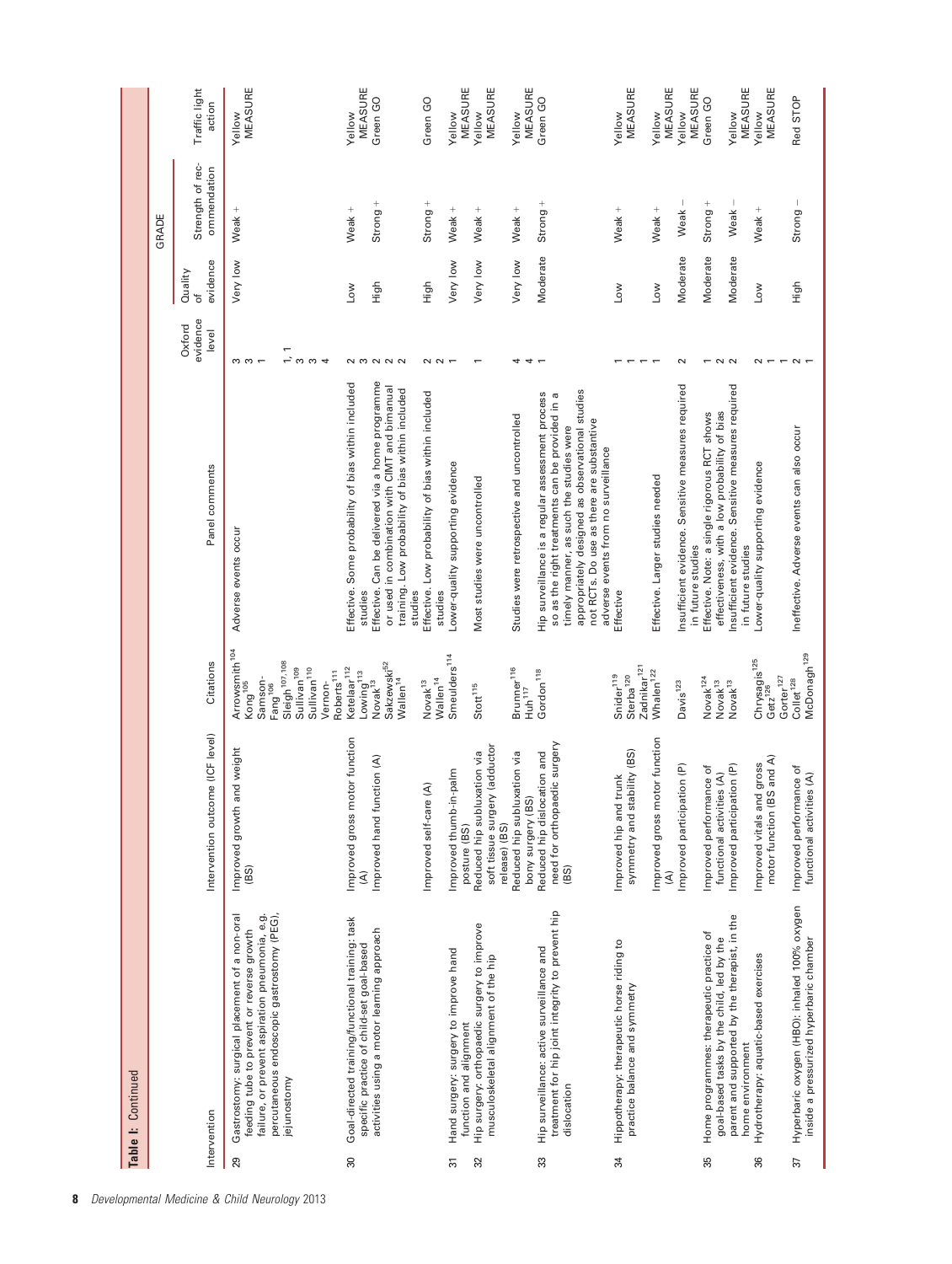|    |                                                                                                                                                                                                                    |                                                                              |                                                                                                                          |                                                                                                                                                                                                                                                                                                                                                                                                                                                              |                             |                          | GRADE                              |                          |
|----|--------------------------------------------------------------------------------------------------------------------------------------------------------------------------------------------------------------------|------------------------------------------------------------------------------|--------------------------------------------------------------------------------------------------------------------------|--------------------------------------------------------------------------------------------------------------------------------------------------------------------------------------------------------------------------------------------------------------------------------------------------------------------------------------------------------------------------------------------------------------------------------------------------------------|-----------------------------|--------------------------|------------------------------------|--------------------------|
|    | Intervention                                                                                                                                                                                                       | Intervention outcome (ICF level)                                             | Citations                                                                                                                | Panel comments                                                                                                                                                                                                                                                                                                                                                                                                                                               | evidence<br>Oxford<br>level | evidence<br>Quality<br>৳ | Strength of rec-<br>ommendation    | Traffic light<br>action  |
| 38 | cord via a pump surgically implanted within<br>medication delivered directly to the spinal<br>Intrathecal baclofen (ITB): antispasticity<br>the abdomen                                                            | b spasticity<br>Reduced lower lim<br>(BS)                                    | Creedon <sup>131</sup><br>Delgado <sup>26</sup><br>Kolaski <sup>133</sup><br>Butler <sup>130</sup><br>Dan <sup>132</sup> | Predominantly low-quality supporting evidence.<br>The size of the gains varies between studies                                                                                                                                                                                                                                                                                                                                                               |                             | Low                      | Weak                               | <b>MEASURE</b><br>Yellow |
|    |                                                                                                                                                                                                                    | Reduced upper limb spasticity<br>(BS)                                        | Creedon <sup>131</sup><br>Delgado <sup>26</sup><br>Kolaski <sup>133</sup><br>Butler <sup>130</sup><br>Dan <sup>132</sup> | question whether ITB is clinically worthwhile for<br>Insufficient evidence. The effect on upper limb is<br>less than for the lower limb and some authors<br>the purposes of reducing upper limb spasticity                                                                                                                                                                                                                                                   |                             | <b>NOT</b>               | $\mid$<br>Weak                     | <b>MEASURE</b><br>Yellow |
|    |                                                                                                                                                                                                                    | (BS)<br>Reduced dystonia (                                                   | Albanese <sup>134</sup><br>Butler <sup>130</sup>                                                                         | Lower-quality supporting evidence                                                                                                                                                                                                                                                                                                                                                                                                                            |                             | Very low                 | $Weak +$                           | MEASURE<br>Yellow        |
|    |                                                                                                                                                                                                                    | life (A, P and<br>and health<br>Improved function<br>related quality of<br>Ê | Hoving <sup>135</sup><br>Hoving <sup>136</sup><br>Kolaski <sup>133</sup>                                                 | Lower-quality supporting evidence                                                                                                                                                                                                                                                                                                                                                                                                                            | $\sim$ $\sim$               | <b>NOT</b>               | $Weak +$                           | MEASURE<br>Yellow        |
|    |                                                                                                                                                                                                                    | ability in<br>ambulant children (A)<br>Improved walking                      | $Pin^{137}$                                                                                                              | improve but many experience adverse events<br>nsufficient evidence. Some children with CP<br>including inability to walk                                                                                                                                                                                                                                                                                                                                     |                             | Very low                 | Weak                               | MEASURE<br>Yellow        |
| 39 | motions applied by a massage therapist to<br>Massage: therapeutic stroking and circular<br>muscles to relieve pain and tension                                                                                     | Reduced pain (BS)                                                            | Hernandez-<br>Nilsson <sup>139</sup><br>Reif <sup>138</sup>                                                              | Conflicting evidence                                                                                                                                                                                                                                                                                                                                                                                                                                         | $\sim$                      | <b>NO7</b>               | Weak $+$                           | MEASURE<br>Yellow        |
|    |                                                                                                                                                                                                                    | (BS)<br>Reduced spasticity                                                   | Hernandez-<br>Alizad <sup>140</sup><br>Reif <sup>138</sup>                                                               | Conflicting evidence                                                                                                                                                                                                                                                                                                                                                                                                                                         | 222                         | Low                      | Weak $+$                           | MEASURE<br>Yellow        |
|    |                                                                                                                                                                                                                    | $\mathfrak{S}$<br>Improved function                                          | Hernandez-<br>Reif <sup>138</sup>                                                                                        | Conflicting evidence                                                                                                                                                                                                                                                                                                                                                                                                                                         | $\sim$                      | <b>NOT</b>               | $Weak +$                           | MEASURE<br>Yellow        |
| 40 | Neurodevelopmental therapy (NDT, Bobath):<br>direct, passive handling and guidance to                                                                                                                              | Normalized movement (BS)                                                     | Brown <sup>141</sup><br>Butler <sup>142</sup>                                                                            | Ineffective. No gains superior to other treatments                                                                                                                                                                                                                                                                                                                                                                                                           |                             | ΜΟJ                      | Strong                             | Red STOP                 |
|    | optimise function                                                                                                                                                                                                  | Prevent contracture<br>development (BS)                                      | Brown <sup>141</sup><br>Butler <sup>142</sup>                                                                            | motion observed within the session do not carry<br>Ineffective because immediate gains in range of                                                                                                                                                                                                                                                                                                                                                           |                             | ΜΟJ                      | $\overline{\phantom{a}}$<br>Strong | Red STOP                 |
|    |                                                                                                                                                                                                                    | $\widehat{\mathcal{L}}$<br>Improved function                                 | Martin <sup>143</sup><br>Brown <sup>141</sup><br>Butler <sup>142</sup>                                                   | this is not a conventional method for establishing<br>treatment efficacy and should be interpreted with<br>reviews suggested no benefits. The more recent<br>learning produces superior functional gains to<br>compared with lower doses of NDT; however,<br>Conflicting systematic review evidence. Early<br>caution. Other evidence shows that motor<br>review included one new trial suggesting<br>possible benefit of higher doses of NDT<br>1dh<br>over |                             | Low                      | Weak                               | MEASURE<br>Yellow        |
|    |                                                                                                                                                                                                                    | Enhanced social emotional and<br>cognitive skills (BS and PF)                | Brown <sup>141</sup><br>Butler <sup>142</sup>                                                                            | Ineffective. No evidence to support claim                                                                                                                                                                                                                                                                                                                                                                                                                    |                             | <b>NO7</b>               | $\overline{1}$<br>Strong           | Red STOP                 |
| 41 | strength training and functional hand splints.<br>improved symptom management via casting<br>Occupational therapy after BoNT: improved<br>hand use via CIMT, goal-directed training,<br>and immobilisation splints | Improved goal achievement of<br>upper limb activities (A)                    | Fehlings <sup>65</sup><br>Hoare <sup>70</sup><br>$\mathsf{Lannin}^{99}$<br>Hoare <sup>71</sup><br>Boyd <sup>59</sup>     | Effective                                                                                                                                                                                                                                                                                                                                                                                                                                                    |                             | High                     | $Strong +$                         | Green GO                 |

Table I: Continued

Review 9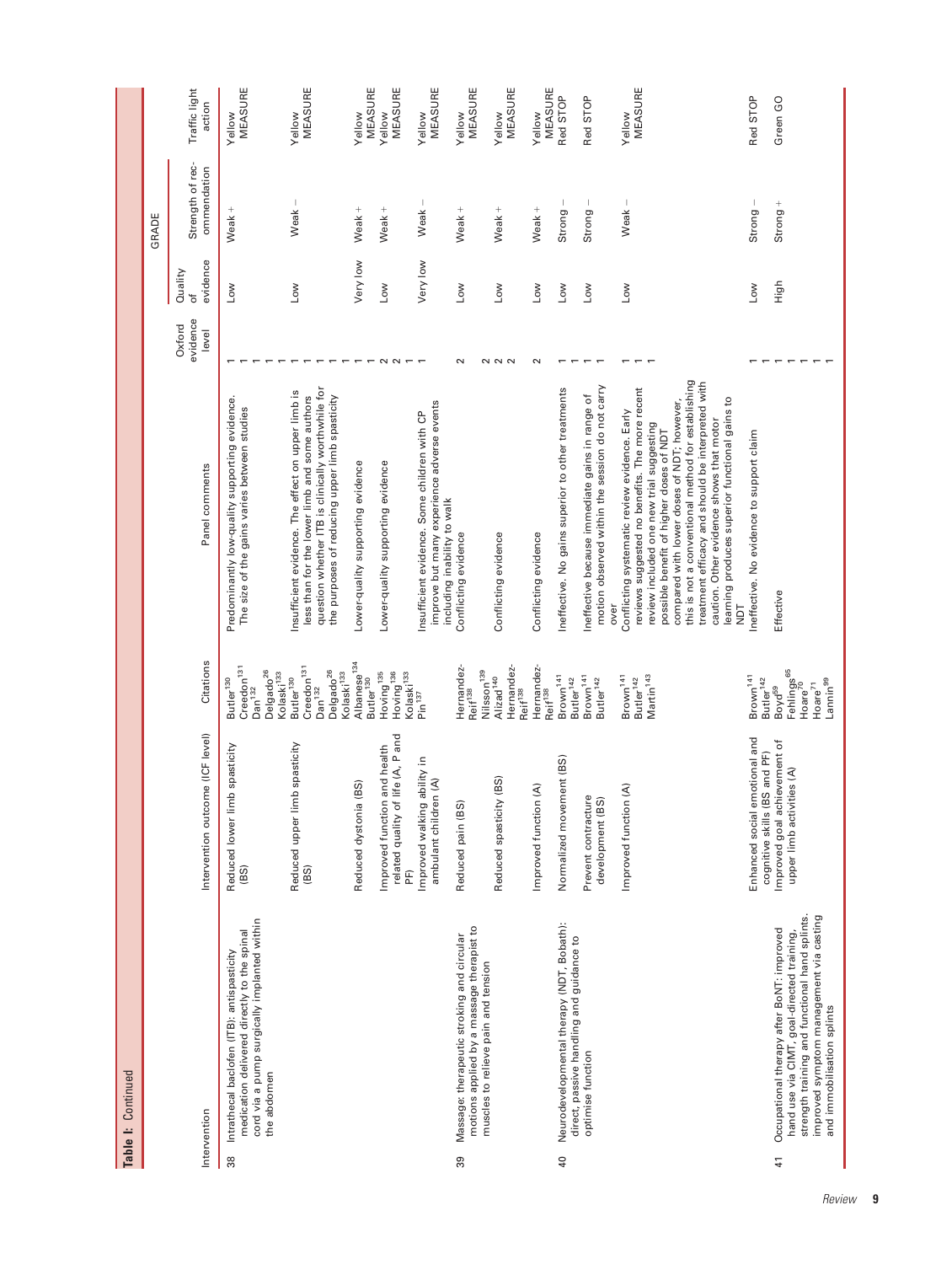|               | Continued<br>Table I:                                                                                                                                               |                                                                                                                 |                                                                                                                                                                                |                                                                                                                                                                                                                                                                         |                    |               |                  |                          |
|---------------|---------------------------------------------------------------------------------------------------------------------------------------------------------------------|-----------------------------------------------------------------------------------------------------------------|--------------------------------------------------------------------------------------------------------------------------------------------------------------------------------|-------------------------------------------------------------------------------------------------------------------------------------------------------------------------------------------------------------------------------------------------------------------------|--------------------|---------------|------------------|--------------------------|
|               |                                                                                                                                                                     |                                                                                                                 |                                                                                                                                                                                |                                                                                                                                                                                                                                                                         |                    |               | GRADE            |                          |
|               |                                                                                                                                                                     |                                                                                                                 |                                                                                                                                                                                |                                                                                                                                                                                                                                                                         | evidence<br>Oxford | Quality<br>đ  | Strength of rec- | Traffic light            |
|               | Intervention                                                                                                                                                        | Intervention outcome (ICF level)                                                                                | Citations                                                                                                                                                                      | Panel comments                                                                                                                                                                                                                                                          | level              | evidence      | ommendation      | action                   |
| 42            | Oral motor treatment: sensory stimulation to<br>lips, jaw, tongue, soft palate, larynx, and<br>respiratory muscles to influence the                                 | a<br>Improved verbal speech as<br>result of non-speech oral<br>motor exercises (BS)                             |                                                                                                                                                                                | No evidence in CP. Insufficient evidence to support<br>or refute in non-CP <sup>200</sup> populations                                                                                                                                                                   |                    | $\frac{4}{2}$ | Weak             | MEASURE<br>Yellow        |
|               | oropharyngeal mechanism                                                                                                                                             | swallowing<br>and reduced drooling (BS)<br>Improved safety of                                                   | Wilcox <sup>144</sup><br>Snider <sup>92</sup>                                                                                                                                  | nsufficient evidence                                                                                                                                                                                                                                                    |                    | Very low      | -1<br>Weak       | MEASURE<br>Yellow        |
| $\frac{3}{4}$ | associated muscles, joints, and ligaments, e.g.<br>correction of musculoskeletal disorders and<br>Orthopaedic surgery: surgical prevention or<br>muscle lengthening | Correct equinus foot deformity<br>(BS)                                                                          | Shore <sup>145</sup>                                                                                                                                                           | indicated that early surgery was a major risk<br>superior surgical technique evident. Studies<br>Lower-quality supporting evidence with no<br>factor for recurrent equinus deformity                                                                                    |                    | <b>No7</b>    | Weak +           | MEASURE<br>Yellow        |
| $\frac{4}{4}$ | designed to support weak or ineffective joints<br>Orthotics (splints): removable external devices<br>or muscles                                                     | range of motion via AFOs (BS)<br>Improved stride length and                                                     | Autti-Ramo <sup>76</sup><br>Figueiredo <sup>146</sup><br>Blackmor e <sup>77</sup><br>Teplicky <sup>81</sup><br>Morris <sup>148</sup><br>$Effgen^{78}$<br>Harris <sup>147</sup> | kinetics and kinematics, but the quality of the<br>Positive effects on ankle range of motion, gait<br>evidence is low                                                                                                                                                   |                    | Very low      | Weak +           | MEASURE<br>Yellow        |
|               |                                                                                                                                                                     | Improved lower limb function<br>$\widehat{\mathcal{E}}$                                                         | Figueiredo <sup>146</sup><br>Autti-Ramo <sup>76</sup><br>Blackmore <sup>77</sup><br>Teplicky <sup>81</sup><br>Morris <sup>148</sup><br>$Effgen^{78}$<br>Harris <sup>147</sup>  | Insufficient evidence                                                                                                                                                                                                                                                   |                    | Very low      | Weak             | MEASURE<br>Yellow        |
|               |                                                                                                                                                                     | Improved upper limb function<br>$\widehat{\mathcal{E}}$                                                         | Teplicky <sup>81</sup>                                                                                                                                                         | Insufficient evidence                                                                                                                                                                                                                                                   |                    | Very low      | Weak             | MEASURE<br>Yellow        |
|               |                                                                                                                                                                     | Prevention of contracture (BS)                                                                                  | Teplicky <sup>81</sup>                                                                                                                                                         | High-quality evidence shows ineffective in non-CP<br>populations, but insufficient CP studies to be<br>certain                                                                                                                                                          |                    | Very low      | Weak             | <b>MEASURE</b><br>Yellow |
|               |                                                                                                                                                                     | Prevention of hip dislocation<br>botulinum toxin (BS)<br>via hip orthoses and                                   | Graham <sup>149</sup>                                                                                                                                                          | dislocation rate slightly but essentially ineffective<br>High-quality evidence shows may slow hip<br>for preventing hip dislocation                                                                                                                                     | $\sim$             | High          | Strong           | Red STOP                 |
| 45            | to change their child's behaviour or skills, plus<br>Parent training: educating and coaching parents<br>improve parenting                                           | facilitate child development<br>Improved parenting skills to<br>$\widehat{\mathbb{E}}$                          | Whittingham <sup>50</sup>                                                                                                                                                      | Lower-quality supporting evidence                                                                                                                                                                                                                                       | $\blacksquare$     | Very low      | Weak $+$         | MEASURE<br>Yellow        |
| 46            | Phenol: muscular injections to induce chemical<br>denervation for treating local spasticity                                                                         | locally (BS)<br>Reduce spasticity                                                                               | Delgado <sup>26</sup>                                                                                                                                                          | more muscles groups to remain within safe total<br>combination with BoNT-A to enable injection of<br>evidence supports BoNT-A. However, in clinical<br>care, phenol is sometimes used positively in<br>No CP studies appraised. Since high-quality<br>dose restrictions |                    | $\frac{4}{2}$ | Weak             | MEASURE<br>Yellow        |
| 47            | Play therapy: play and creative arts to enhance<br>emotional wellbeing and advance play skills                                                                      | Improved play skills (A)                                                                                        | Hanzlik <sup>150</sup><br>Redditi                                                                                                                                              | nsufficient evidence                                                                                                                                                                                                                                                    | $\sim$             | Low           | Weak $+$         | MEASURE<br>Yellow        |
|               |                                                                                                                                                                     | reduced stress (BS and PF)<br>Improved child coping and                                                         |                                                                                                                                                                                | No evidence in CP                                                                                                                                                                                                                                                       |                    | ≸             | Weak $+$         | <b>MEASURE</b><br>Yellow |
| 48            | Pressure care: prevention of pressure ulcers via<br>good positioning, repositioning, and suitable<br>support surfaces                                               | Reduced ulcer development via<br>pressure mattresses, and<br>high-specification foam<br>mattresses, alternating | McInnes <sup>151</sup>                                                                                                                                                         | cost-effective than alternating pressure overlays<br>Effective. Alternating pressure mattresses more                                                                                                                                                                    | $\overline{ }$     | <b>No7</b>    | Strong +         | Green GO                 |
|               |                                                                                                                                                                     | medical grade sheepskins (BS)<br>seat cushions<br>Reduced ulcer development<br>from wheelchair<br>(BS)          | McInnes <sup>151</sup>                                                                                                                                                         | Insufficient evidence                                                                                                                                                                                                                                                   |                    | Low           | Weak +           | <b>MEASURE</b><br>Yellow |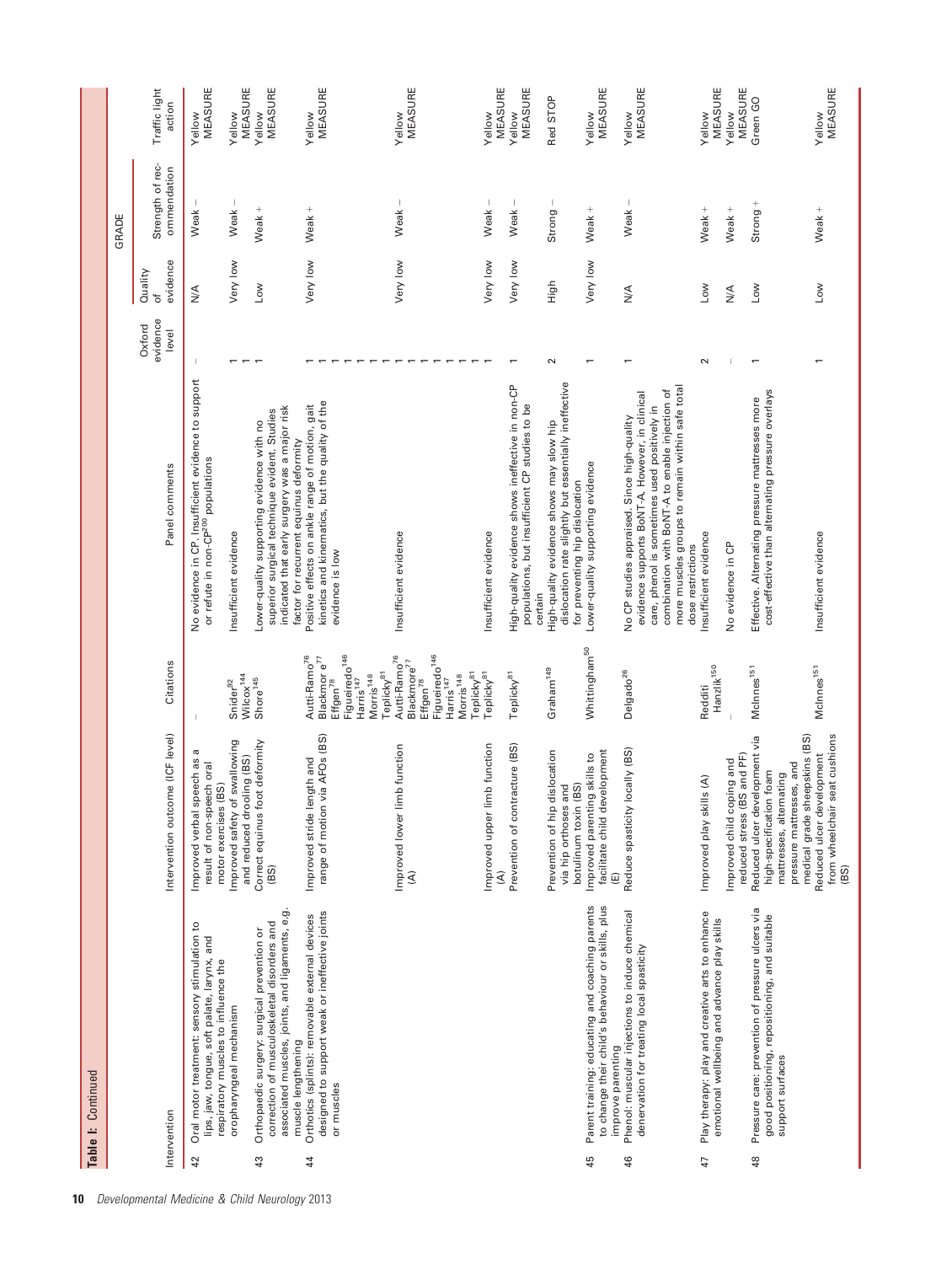|    | Table I: Continued                                                                                                                                                                                                                               |                                                                                         |                                                                                                |                                                                                                                                                                                                                                                                                                                                 |                             |                          |                                 |                          |
|----|--------------------------------------------------------------------------------------------------------------------------------------------------------------------------------------------------------------------------------------------------|-----------------------------------------------------------------------------------------|------------------------------------------------------------------------------------------------|---------------------------------------------------------------------------------------------------------------------------------------------------------------------------------------------------------------------------------------------------------------------------------------------------------------------------------|-----------------------------|--------------------------|---------------------------------|--------------------------|
|    |                                                                                                                                                                                                                                                  |                                                                                         |                                                                                                |                                                                                                                                                                                                                                                                                                                                 |                             |                          | GRADE                           |                          |
|    | Intervention                                                                                                                                                                                                                                     | Intervention outcome (ICF level)                                                        | Citations                                                                                      | Panel comments                                                                                                                                                                                                                                                                                                                  | evidence<br>Oxford<br>level | evidence<br>Quality<br>đ | Strength of rec-<br>ommendation | Traffic light<br>action  |
|    |                                                                                                                                                                                                                                                  |                                                                                         |                                                                                                |                                                                                                                                                                                                                                                                                                                                 |                             |                          |                                 |                          |
| 49 | Respite: temporary caregiving break for parents<br>where the child is usually accommodated<br>outside the home                                                                                                                                   | Improve family functioning and<br>reduce parental stress (E)                            | $Strunk$ <sup>152</sup>                                                                        | Lower-quality supporting evidence                                                                                                                                                                                                                                                                                               | $\overline{\phantom{0}}$    | Very low                 | $Weak +$                        | <b>MEASURE</b><br>Yellow |
| 50 | Seating and positioning: assistive technology<br>that enables a person to sit upright with                                                                                                                                                       | Improved pulmonary function<br>$\overline{1}$                                           | Farley <sup>153</sup><br>Ryan <sup>154</sup>                                                   | Lower-quality supporting evidence                                                                                                                                                                                                                                                                                               |                             | Very low                 | Weak $+$                        | <b>MEASURE</b><br>Yellow |
|    | functional, symmetrical or comfortable<br>posture, to enable function                                                                                                                                                                            | Improved posture and postural<br>control (BS)                                           | Roxborough <sup>156</sup><br>Chung <sup>155</sup><br>Farley <sup>153</sup>                     | Insufficient evidence                                                                                                                                                                                                                                                                                                           |                             | Very low                 | Weak $+$                        | <b>MEASURE</b><br>Yellow |
|    |                                                                                                                                                                                                                                                  | Improved hand function (A)                                                              | McNamara <sup>157</sup><br>Farley <sup>153</sup><br>Ryan <sup>154</sup><br>Ryan <sup>154</sup> | Lower-quality supporting evidence                                                                                                                                                                                                                                                                                               |                             | Very low                 | $Weak +$                        | <b>MEASURE</b><br>Yellow |
|    |                                                                                                                                                                                                                                                  | Reduced pressure via tilt (BS)                                                          | Michael <sup>158</sup>                                                                         | Lower-quality supporting evidence                                                                                                                                                                                                                                                                                               |                             | Very low                 | $Weak +$                        | <b>MEASURE</b><br>Yellow |
| 51 | Selective dorsal rhizotomy (SDR): neurosurgical<br>procedure that selectively severs nerve roots<br>in the spinal cord, to relieve spasticity                                                                                                    | (BS)<br>Reduced spasticity                                                              | McLaughlin <sup>160</sup><br>Steinbok <sup>161</sup><br>Grunt <sup>159</sup>                   | Effective                                                                                                                                                                                                                                                                                                                       |                             | Moderate                 | $Strong +$                      | Green GO                 |
|    |                                                                                                                                                                                                                                                  | Improved gait kinematics (BS)                                                           | McLaughlin <sup>160</sup><br>Steinbok <sup>161</sup><br>Grunt <sup>159</sup>                   | Effective                                                                                                                                                                                                                                                                                                                       |                             | Low                      | $Strong +$                      | Green GO                 |
|    |                                                                                                                                                                                                                                                  | participation (A and P)<br>and<br>Improved function                                     | McLaughlin <sup>160</sup><br>Steinbok <sup>161</sup><br>Grunt <sup>159</sup>                   | no supporting evidence for general activities and<br>Evidence for improved gross motor function, but<br>participation and this should not be the primary<br>goal for using SDR                                                                                                                                                  |                             | Very low                 | Weak $+$                        | <b>MEASURE</b><br>Yellow |
| 52 | environment, to facilitate adaptive responses,<br>Sensory integration (SI): therapeutic activities<br>to organize sensation from the body and                                                                                                    | Improved sensory organization<br>(BS)                                                   | Vargas <sup>162</sup>                                                                          | with no treatment had average effect sizes of 0.03<br>neffective. Since meta-analyses of SI compared<br>(for most recent studies)                                                                                                                                                                                               |                             | Low                      | Strong                          | Red STOP                 |
|    | e.g. hammock swinging                                                                                                                                                                                                                            | Improved motor skills (A)                                                               | Vargas <sup>162</sup>                                                                          | treatments. Note reviews for non-CP populations<br>studies), and 0.09 for SI compared to alternative<br>had average effect sizes of 0.03 (for most recent<br>neffective. Since Goal directed training, CIMT or<br>bimanual therapy exist as effective alternatives.<br>Meta-analyses of SI compared to no treatment<br>excluded |                             | <b>No7</b>               | Strong                          | Red STOP                 |
| 53 | hyporesponsive) to task and environmental<br>Sensory processing: therapeutic activities to<br>organize more appropriate responsiveness<br>demands, including self-regulation<br>(i.e. not hyper-responsive and not                               | €<br>Improved function                                                                  |                                                                                                | than impairment-based approaches, e.g. sensory<br>approaches (e.g. CO-OP) are more favourable<br>No evidence in CP. Since performance-based<br>processing (in non-CP populations)                                                                                                                                               |                             | $\frac{4}{5}$            | Weak                            | <b>MEASURE</b><br>Yellow |
| 54 | multiple simultaneous surgical procedures at<br>Single event multilevel surgery with therapy:<br>different levels of the lower limb to either                                                                                                    | Improved long-term functional<br>mobility (A)                                           | McGinley <sup>163</sup>                                                                        | Lower-quality supporting evidence                                                                                                                                                                                                                                                                                               |                             | Very low                 | Weak $+$                        | <b>MEASURE</b><br>Yellow |
| 55 | Social stories: an individualized book describing<br>a situation, skill, or concept and the relevant<br>responses to prepare a child for a social<br>social cues, perspectives, and common<br>improve gait or prevent deterioration<br>situation | management of emotions and<br>Improved communication and<br>behaviours (A)              | $\mathsf{Test}^{\mathsf{164}}$                                                                 | Insufficient evidence                                                                                                                                                                                                                                                                                                           |                             | Very low                 | Weak $+$                        | <b>MEASURE</b><br>Yellow |
| 56 | orientated and goal focused approach to<br>Solution-focused brief therapy: resource<br>generating solutions to life challenges                                                                                                                   | Reduced parental depression,<br>improved parenting skills (E)<br>and<br>improved coping | $\vert$                                                                                        | No evidence in CP. Since low-quality evidence<br>shows emergent effectiveness in non-CP<br>populations <sup>198</sup>                                                                                                                                                                                                           |                             | ∖∕<br>N                  | $W$ eak +                       | Yellow<br>MEASURE        |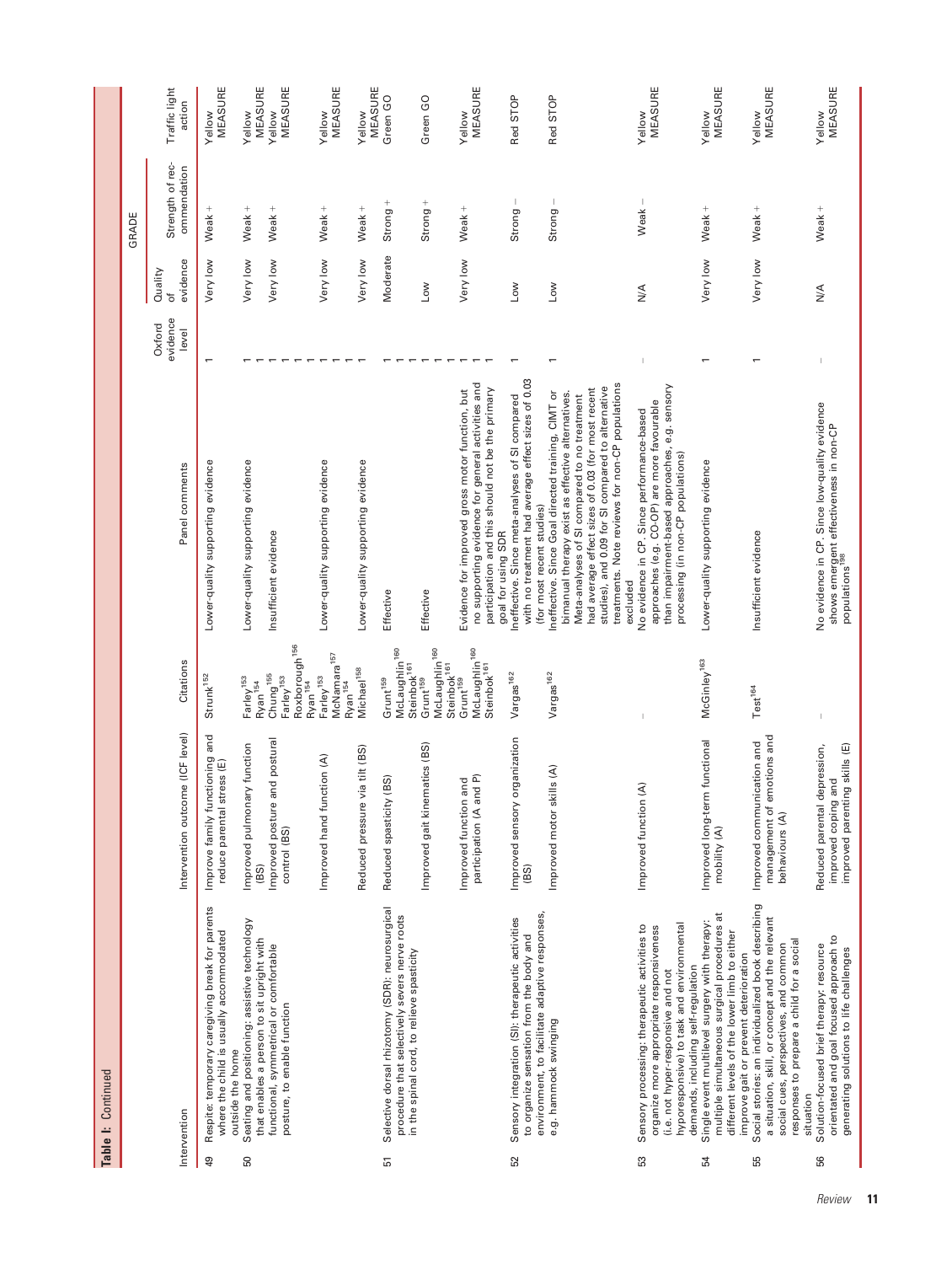|    | Table I: Continued                                                                                                                                                                                        |                                                                                                 |                                                                                                                                                                             |                                                                                                                                                                                                                                                                                                                                                                                                                                                                             |                             |                          |                                 |                          |
|----|-----------------------------------------------------------------------------------------------------------------------------------------------------------------------------------------------------------|-------------------------------------------------------------------------------------------------|-----------------------------------------------------------------------------------------------------------------------------------------------------------------------------|-----------------------------------------------------------------------------------------------------------------------------------------------------------------------------------------------------------------------------------------------------------------------------------------------------------------------------------------------------------------------------------------------------------------------------------------------------------------------------|-----------------------------|--------------------------|---------------------------------|--------------------------|
|    |                                                                                                                                                                                                           |                                                                                                 |                                                                                                                                                                             |                                                                                                                                                                                                                                                                                                                                                                                                                                                                             |                             |                          | GRADE                           |                          |
|    | Intervention                                                                                                                                                                                              | Intervention outcome (ICF level)                                                                | Citations                                                                                                                                                                   | Panel comments                                                                                                                                                                                                                                                                                                                                                                                                                                                              | evidence<br>Oxford<br>level | evidence<br>Quality<br>ď | Strength of rec-<br>ommendation | Traffic light<br>action  |
| 57 | muscular contraction to build muscle strength<br>progressively more challenging resistance to<br>Strength training (resistance): use of<br>and anaerobic endurance                                        | Improved lower limb strength<br>via progressive resistance<br>training (BS)                     | Jeglinsky <sup>166</sup><br>Mockford <sup>167</sup><br>Scianni <sup>168</sup><br>Martin <sup>143</sup><br>Taylor <sup>169</sup><br>$Effgen^{78}$<br>Dodd <sup>165</sup>     | Effective short term for improving muscle strength.<br>Improved muscle strength does not carry over to<br>function, other treatment approaches will be<br>needed for functional gains                                                                                                                                                                                                                                                                                       |                             | <b>NOT</b>               | Weak +                          | MEASURE<br>Yellow        |
|    |                                                                                                                                                                                                           | improved upper limb strength<br>via progressive resistance<br>training (BS)                     | $\text{Kim}^{170}$                                                                                                                                                          | Effective short term for improving muscle strength                                                                                                                                                                                                                                                                                                                                                                                                                          | $\sim$                      | <b>NOT</b>               | $Weak +$                        | <b>MEASURE</b><br>Yellow |
|    |                                                                                                                                                                                                           | progressive resistance training<br>Improved function via<br>€                                   | Scianni <sup>168</sup>                                                                                                                                                      | Insufficient evidence                                                                                                                                                                                                                                                                                                                                                                                                                                                       |                             | Low                      | Weak                            | <b>MEASURE</b><br>Yellow |
|    |                                                                                                                                                                                                           | resistance within functional<br>functional training using<br>Improved function via<br>tasks (A) | Martin <sup>143</sup>                                                                                                                                                       | Lower-quality supporting evidence                                                                                                                                                                                                                                                                                                                                                                                                                                           |                             | Low                      | $Weak +$                        | <b>MEASURE</b><br>Yellow |
| 58 | (e.g. parent) exerted upon the limb to move it<br>Stretching: use of an external passive force<br>into a new and lengthened position                                                                      | Contracture prevention via<br>manual stretching (BS)                                            | Katalinic <sup>79</sup><br>Wiart <sup>171</sup>                                                                                                                             | small number of CP studies were included within<br>the review, it is not possible to be certain about<br>medium-term benefits (<7mo), but, since only a<br>analysis showed no immediate, or short-to<br>Ineffective. Comprehensive and robust meta-<br>this recommendation for CP                                                                                                                                                                                           |                             | Moderate                 | Weak                            | <b>MEASURE</b><br>Yellow |
|    |                                                                                                                                                                                                           | splinting or positioning (BS)<br>Contracture prevention via                                     | Autti-Ramo <sup>76</sup><br>Pin <sup>45</sup><br>Teplicky <sup>81</sup>                                                                                                     | Insufficient evidence                                                                                                                                                                                                                                                                                                                                                                                                                                                       |                             | Low                      | $Weak +$                        | MEASURE<br>Yellow        |
| 59 | Therasuits: a breathable soft dynamic orthotic<br>proprioception, reduce reflexes, restore<br>full body suit, designed to improve<br>synergies and provide resistance                                     | otor function<br>Improved gross m<br>$\widehat{\mathcal{E}}$                                    | Alagesan <sup>172</sup><br>Bailes <sup>173</sup>                                                                                                                            | Conflicting evidence. One trial suggests positive<br>effect the other suggest no benefits                                                                                                                                                                                                                                                                                                                                                                                   | $\sim$ $\sim$               | Low                      | Weak                            | <b>MEASURE</b><br>Yellow |
| 60 | Tizanidine: antispasticity medication                                                                                                                                                                     | Reduce spasticity (generalized)<br>(BS)                                                         | Delgado <sup>26</sup>                                                                                                                                                       | Insufficient evidence                                                                                                                                                                                                                                                                                                                                                                                                                                                       |                             | <b>No7</b>               | $Weak +$                        | MEASURE<br>Yellow        |
| 61 | treadmill, which includes partial body support<br>Treadmill training: walking practice on a                                                                                                               | Improved weight bearing (BS)                                                                    | Zwicker <sup>174</sup>                                                                                                                                                      | Lower-quality supporting evidence                                                                                                                                                                                                                                                                                                                                                                                                                                           |                             | ΠoΜ                      | Weak $+$                        | <b>MEASURE</b><br>Yellow |
|    |                                                                                                                                                                                                           | al walking<br>Improved function<br>$\widehat{\mathcal{E}}$                                      | Willoughby <sup>177</sup><br>Damiano <sup>175</sup><br>Mutlu <sup>176</sup><br>Zwicker <sup>174</sup>                                                                       | overground walking more effective than partial<br>Lower-level supporting evidence. However,<br>body weight-supported treadmill training                                                                                                                                                                                                                                                                                                                                     |                             | Μοη                      | $Weak +$                        | <b>MEASURE</b><br>Yellow |
| 62 | Vitamin D (with our without calcium or growth<br>hormones): dietary vitamin supplement for<br>bone density                                                                                                | neral density<br>Improved bone mi<br>(BS)                                                       | Fehlings <sup>55</sup><br>Hough <sup>56</sup>                                                                                                                               | Insufficient evidence                                                                                                                                                                                                                                                                                                                                                                                                                                                       |                             | Μοη                      | $Weak +$                        | <b>MEASURE</b><br>Yellow |
| 63 | supine or side lying, where the stimulus leads<br>zones on the body whilst positioned in prone,<br>to automatically and involuntarily complex<br>Vojta: therapist applied pressure to defined<br>movement | movement, plus lessen<br>Improve strength and<br>severity of CP (BS)                            | d'Avignon <sup>179</sup><br>Kanda <sup>180</sup><br>$\ensuremath{\mathsf{Brandt}}^{178}$<br>Zhang <sup>183</sup><br>Zhao <sup>188</sup><br>$Wu^{182}$<br>Liu <sup>181</sup> | incomplete outcome data collection and selective<br>CP, which is not consistent with any of the other<br>child distress. Studies have a high probability of<br>Conflicting evidence. Studies claim to 'cure' early<br>literature about CP having no known cure. Also<br>bias, e.g. lack of: random sequence generation;<br>the studies reported high dropout rates due to<br>psychometrically sound instruments; plus<br>concealed allocation, study blinding,<br>reporting | <b>223223</b>               | Very low                 | Weak                            | <b>MEASURE</b><br>Yellow |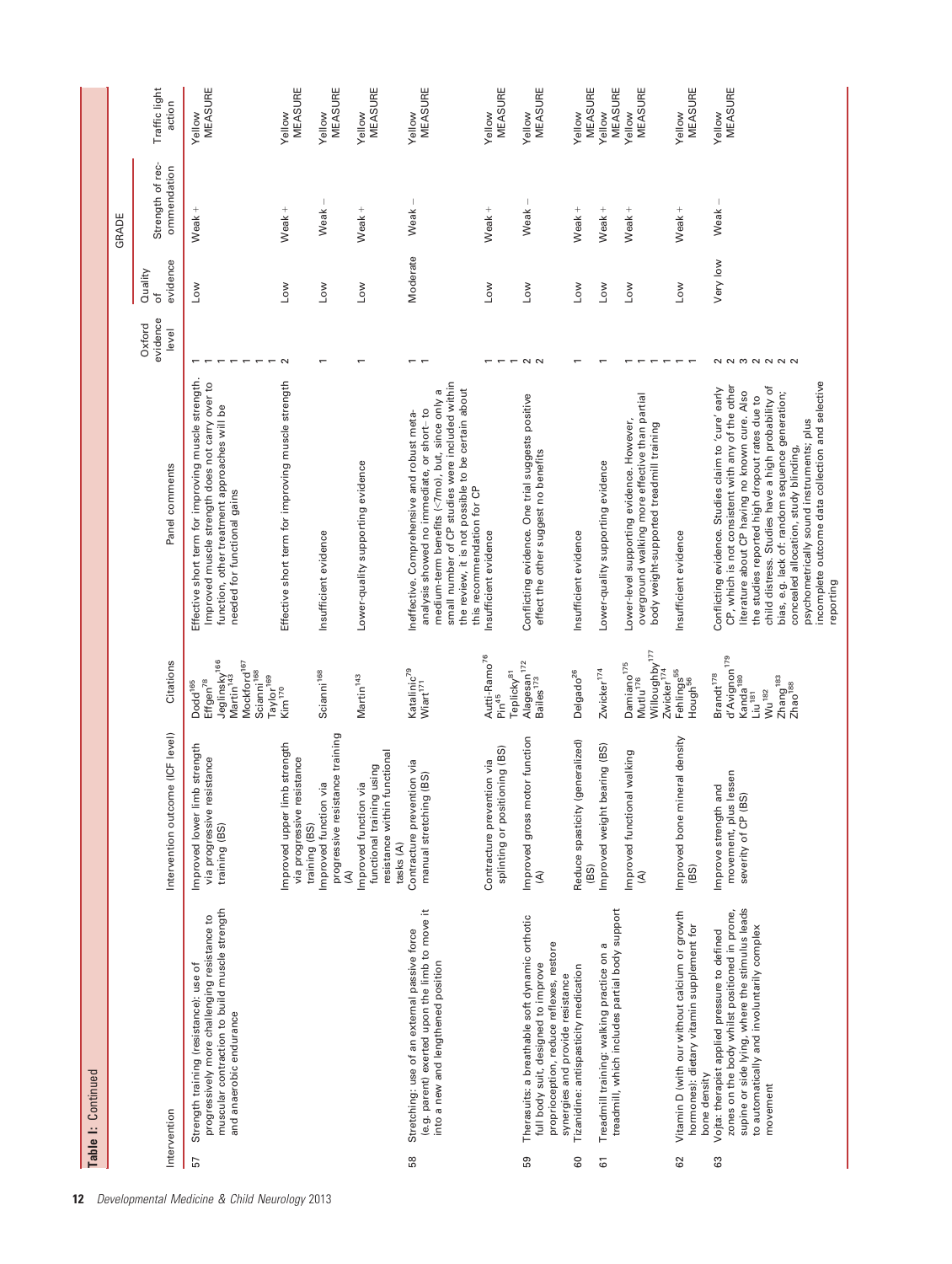| Table I: Continued                                                                                                                                                        |                                  |                                              |                                                                                                                                                                                               |                                     |          |                                               |                   |
|---------------------------------------------------------------------------------------------------------------------------------------------------------------------------|----------------------------------|----------------------------------------------|-----------------------------------------------------------------------------------------------------------------------------------------------------------------------------------------------|-------------------------------------|----------|-----------------------------------------------|-------------------|
|                                                                                                                                                                           |                                  |                                              |                                                                                                                                                                                               |                                     |          | GRADE                                         |                   |
| Intervention                                                                                                                                                              | Intervention outcome (ICF level) | Citations                                    | Panel comments                                                                                                                                                                                | Oxford Quality<br>evidence<br>level | evidence | Strength of rec- Traffic light<br>ommendation | action            |
| 64 Whole-body vibration: assistive technology that Improved strength (BS)<br>transmits low-frequency vibration to the body<br>through a broad contact area of a vibrating |                                  | del Pozo-<br>$Cruz185$                       | population, but no effect in CP. Small numbers of<br>Lower-quality supporting evidence in non-CP<br>CP studies we cannot be certain about this                                                |                                     | Very low | Weak -                                        | MEASURE<br>Yellow |
| surface, e.g. feet in standing, buttocks in<br>sitting, or whole body                                                                                                     | Improved gait (BS and A)         | del Pozo-<br>C <sub>ruz</sub> <sup>185</sup> | recommendation for CP<br>Insufficient evidence                                                                                                                                                |                                     | Very low | Weak -                                        | MEASURE<br>Yellow |
|                                                                                                                                                                           |                                  |                                              | Under 'Quality of evidence', 'High' means that further research is very unlikely to change our confidence in the estimate of effect; 'Moderate' means that further research is likely to have |                                     |          |                                               |                   |

means 'do it', indicating a judgement that most well-informed people would make; 'Weak +' means 'probably do it', indicating a judgement that a majority of well-informed people would<br>make but a substantial minority would n would not; 'Strong -' means 'do not do it', indicating a judgement that most well-informed people would make.<sup>17</sup> A, activities; BS, body structures and function; P, participation; RCT, ranmake but a substantial minority would not; 'Weak  $-'$  means 'probably do not do it', indicating a judgement that a majority of well-informed people would make but a substantial minority means 'do it', indicating a judgement that most well-informed people would make; 'Weak +' means 'probably do it', indicating a judgement that a majority of well-informed people would an important impact on our confidence in the estimate of effect and may change the estimate; 'Low' means that further research is very likely to have an important impact on our confi-<br>dence in the estimate of effect and is an important impact on our confidence in the estimate of effect and may change the estimate; 'Low' means that further research is very likely to have an important impact on our confidence in the estimate of effect and is likely to change the estimate; and 'Very low' means that any estimate of effect is very uncertain.<sup>17</sup> Under 'Strength of recommendation', 'Strong +' I minority would not; 'Weak -' means' probably do not do it', indicatin<br>means 'do not do it', indicating a judgement that most well-informed domized controlled trial; E, environmental; PF, personal factors. environmental; PF, personal factors. Шì would not; 'Strong –' me<br>domized controlled trial;

using the Oxford Levels of Evidence; a categorization using GRADE; a colour coding scheme using the Evidence Alert Traffic Light system, and an ICF domain (Table I). More specifically, each intervention outcome sought by included study authors was assigned an ICF domain based upon published literature.<sup>176</sup> It has been acknowledged in the literature that ICF coding is notoriously complex to apply since CP is a disability not a disease, and thus direct interventions do not ultimately alter underlying disease processes.<sup>10</sup> To overcome this challenge, we applied ICF codes using CP literature precedents, where the outcome measure within the included trials had been ICF coded by other authoritative researchers.10 Of note, ICF linking rules typically cluster together (1) body structure and functions; and (2) activities and participation. To prevent loss of findings obscured within aggregated data, we separated activities from participation because we wanted to illuminate whether or not participation outcomes were being achieved. All the data required to answer the study questions were published within the papers, so no contact with authors was necessary.

# Ethics and registration

The study did not involve contact with people, so the need for ethical approval was waived by the Cerebral Palsy Alliance's Human Research ethics committee. This systematic review was not registered.

# RESULTS

Using the search strategy, 33 485 citations were identified, of which 166 articles met the inclusion criteria for review (Fig. 2).

# **Participants**

For the purpose of this study, participants had CP, which is a complex and heterogeneous condition. We included studies about children with CP of any motor subtype (spastic, dyskinetic, or ataxic), any topography (hemiplegic/unilateral, diplegic/bilateral, or quadriplegic/bilateral), and any functional ability level (Gross Motor Function Classification System [GMFCS]<sup>188</sup> levels I to V and Manual Ability Classification System [MACS]<sup>189</sup> levels I to V). There was substantial emphasis in the medical literature on interventions to reduce spasticity, the most prevalent motor impairment.<sup>190</sup> There was also a heavy emphasis in the therapy literature on interventions designed to improve motor outcomes consistent with CP being a physical disability. The higher-quality studies defined the child's motor function abilities using the GMFCS and MACS to enable better interpretation of treatment effects taking into account the severity of the disability. However, there was insufficient homogeneity of reporting across studies to enable reporting by GMFCS level, which was our original intended strategy.

# Levels of evidence and ICF

High levels of evidence existed in the literature summarizing interventions for children with CP (Table I). Of the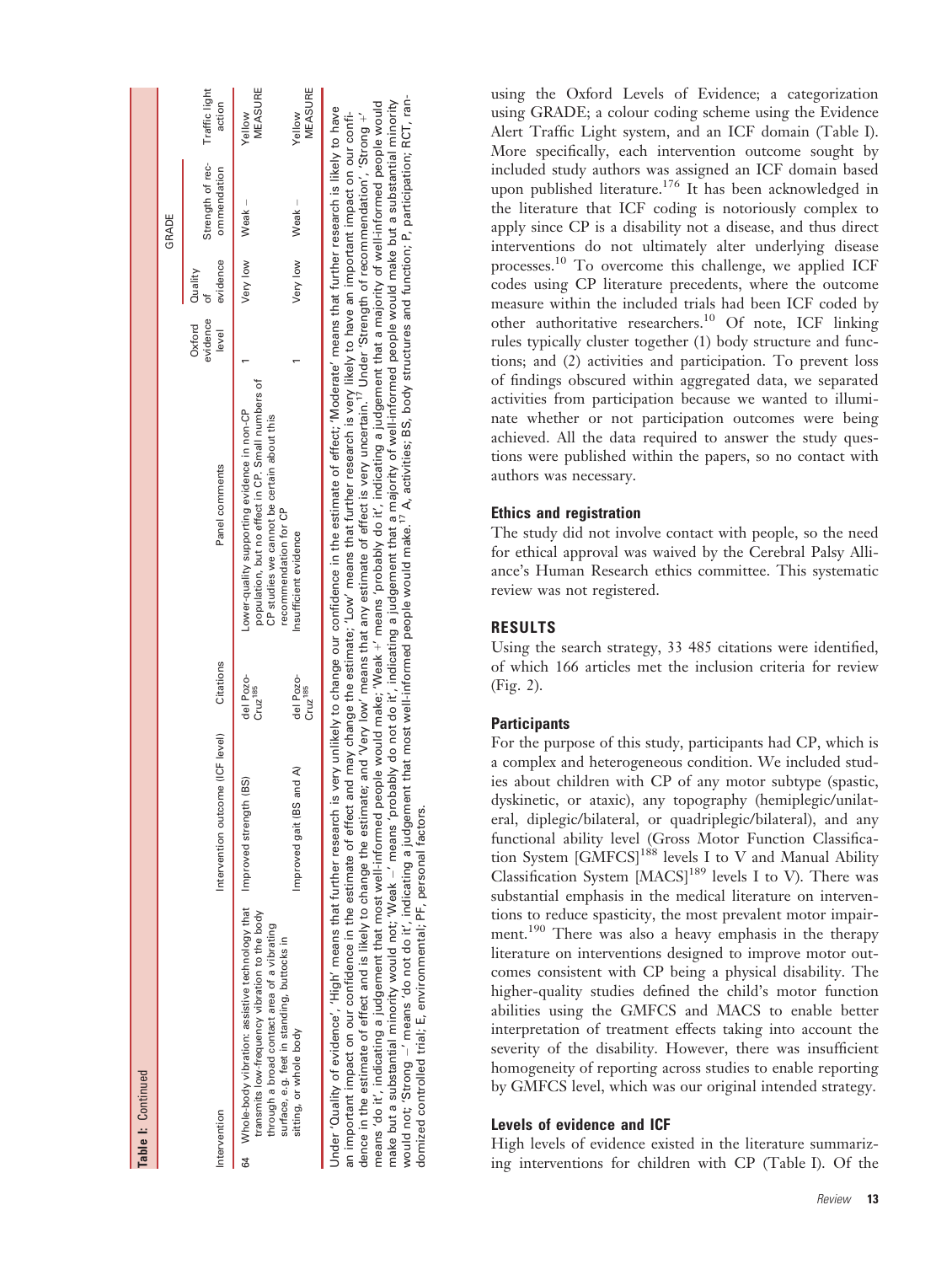

Figure 1: Relationship between the GRADE and Traffic Light System.



Figure 2: Flow diagram of included articles.

166 included studies, the breakdown by level of evidence as rated on the Oxford Levels of Evidence was level 1  $(n=124)$ , 74%; level 2  $(n=30)$ , 18%; level 3  $(n=6)$ , 4%; and level 4  $(n=6)$ , 4%.

When the included articles were tallied in 5-year intervals by publication date, it was clear that the number of systematic reviews published about CP intervention had exponentially increased in recent years (Fig. 3).

Almost none (2 of 166) of the systematic reviews retrieved graded the body of evidence summarized using the GRADE system. We therefore carried out assignment of GRADEs using the recommended expert panel methodology. Using the GRADE system, of the 64 different CP interventions reviewed across 131 intervention outcomes 16% of outcomes assessed  $(n=21)$  were graded 'do it' (i.e. green light, go interventions); 58%  $(n=76)$  were graded 'probably do it' (i.e. yellow light, measure outcomes); 20%  $(n=26)$  were graded 'probably do not do it' (i.e. yellow light, measure outcomes; see Fig. 1); and 6%  $(n=8)$  were graded 'do not do it' (i.e. red light, stop interventions; see Fig. 1). In line with the appraisal criteria for this review, occupational therapy, physiotherapy, and medicine were the disciplines that encompassed the highest number of proven effective interventions for CP within their evidence base, which is not surprising given the long historical research emphasis on redressing the physical aspects of CP. In the fields of psychology, speech pathology, social work, and education, the evidence base for all interventions reviewed was lower level or inconclusive (yellow), but, in keeping with interdisciplinary care, psychologists and social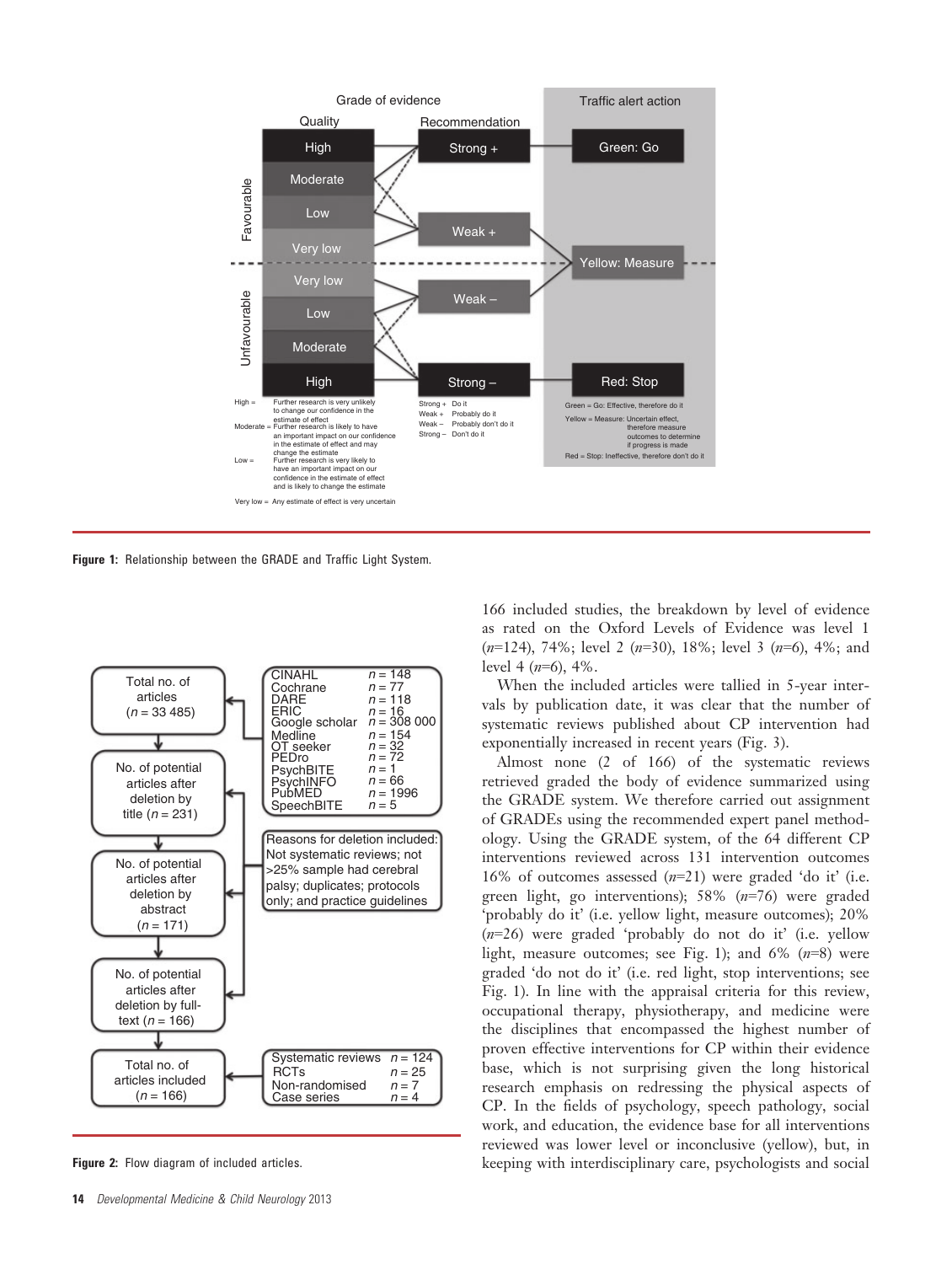

Figure 3: Number of published cerebral palsy intervention systematic reviews.

workers applied high-level evidence from other diagnostic groups (e.g. bimanual, cognitive behaviour therapy, counselling, Triple  $P^{49}$ ). In the field of speech pathology, it is worth noting that it is difficult to conduct studies of augmentative and alternative communication (AAC) using conventional rigorous methodologies because included participants often have different disability types and, accordingly, differing levels of expressive, receptive, and social communication abilities. AAC interventions require multifactorial measurement because effective device utilization relies on changes in all of these domains from best-practice speech, language, and teaching strategies and from changing the mode of communication. Thus, adequately measuring and attributing interventions effects to each component of these integrated treatment approaches remains challenging. Amongst the alternative and complementary medicine interventions offered by some clinicians, the findings were of even poorer quality, because an even greater proportion of the interventions were proven ineffective. However, the real rate of ineffective alternative and complementary interventions may be even higher as so many had to be excluded from this review as a result of the lack of any published peer-reviewed literature about the approaches (e.g. advanced biomechanical rehabilitation).

Each intervention was coded using the ICF by the intervention's desired outcome. Out of the 131 intervention outcomes for children with CP identified in this study,  $n=66$  (51%) were aimed at the body structures and function level;  $n=39$  (30%) were aimed at the activity level;  $n=7$ (5%) were aimed at the participation level;  $n=8$  (6%) were aimed at the environment level; and the remaining  $n=11$ (8%) were aimed at combinations of ICF levels.

#### Green light go interventions

In the papers retrieved, the following CP interventions were shown to be effective: (1) botulinum toxin (BoNT), diazepam, and selective dorsal rhizotomy for reducing muscle spasticity; (2) casting for improving and maintain-

ing ankle range of motion; (3) hip surveillance for maintaining hip joint integrity; (4) constraint-induced movement therapy, bimanual training, context-focused therapy, goal-directed/functional training, occupational therapy following BoNT, and home programmes for improving motor activity performance and/or self-care; (5) fitness training for improving fitness; (6) bisphosphonates for improving bone density; (7) pressure care for reducing the risk of pressure ulcers; and (8) anticonvulsants for managing seizures (despite no CP-specific anticonvulsant evidence existing, the panel rated the strength of the recommendation as strong plus (do it) because good-quality evidence supports anticonvulsants in non-CP populations,<sup>191</sup> and serious harm, even death, can arise from no treatment).

Green light effective interventions were mapped against the ICF by the outcomes that had been measured in the literature and the corresponding traffic light code was applied (Table II). First, Table II shows that green-light effective interventions were all aimed at either the body structures and function level or the activities levels on the ICF. The conspicuous finding here was that there were no proven effective interventions for addressing the participation, environment, or personal factors levels of the ICF, even though these are philosophical priorities. Second, Table II shows that when effective body structures and functions interventions were measured for an effect at the activities level (all of the time) evidence of effect was either lower level or inconclusive and, therefore, was coded yellow light. In other words, the positive effects of body structure interventions did not translate 'upstream' to the activities level. This finding seems to suggest that you 'get what you give'. This finding has, however, an alternative interpretation – we do not yet know if body structures and functions intervention improves outcomes at the activities level because of the measurement artefact created by randomized trials only being powered to detect change in one primary end-point. Third, Table II shows that green light activity-level interventions were effective at the activities level of the ICF, but minimal measurement had been undertaken to illuminate whether or not there was also any translation of impact 'downstream' to the body structures and functions level.

#### Yellow light measure outcomes interventions

A high proportion (70%) of the CP interventions within clinical care had either lower-level evidence supporting their effectiveness or inconclusive evidence, including acupuncture; alcohol (intramuscular injections for spasticity reduction); AAC; animal-assisted therapy; assistive technology; baclofen (oral); behaviour therapy and coaching; cognitive behaviour therapy; communication training; conductive education; counselling; oral dantrolene; dysphagia management; early intervention (for motor outcomes); electrical stimulation; fundoplication; gastrostomy; hand surgery; hip surgery; hippotherapy; hydrotherapy; intrathecal baclofen; massage; orthoses; oral–motor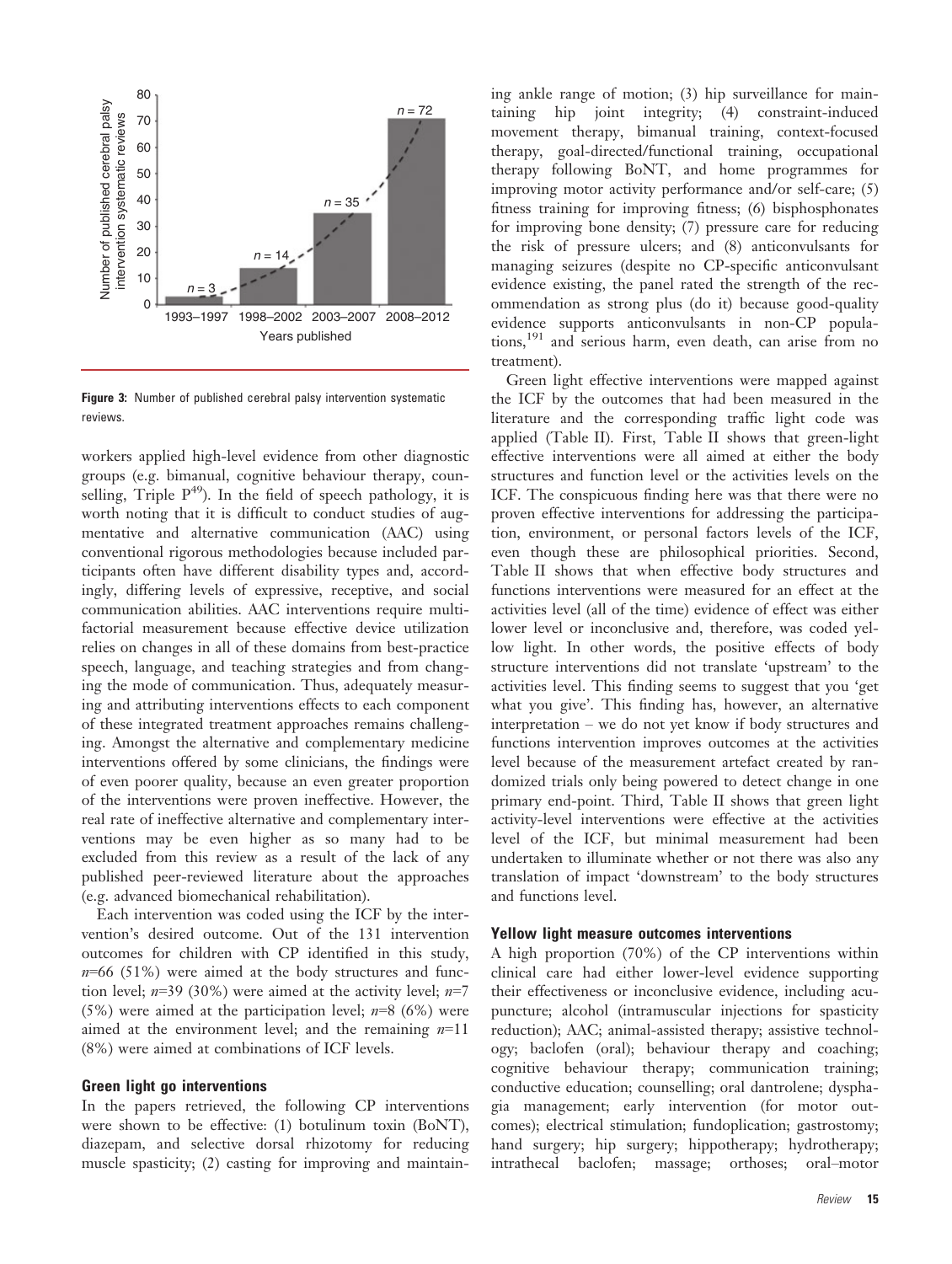#### Table II: Green light interventions (and their other indications) by level of ICF

|                                                               |                                       |          | ICF level     |             |                     |
|---------------------------------------------------------------|---------------------------------------|----------|---------------|-------------|---------------------|
| Intervention                                                  | Body<br>structures<br>and<br>function | Activity | Participation | Environment | Personal<br>factors |
| Body structures and function interventions                    |                                       |          |               |             |                     |
| 1. Anticonvulsants                                            | G                                     |          |               |             |                     |
| 2. Botulinum toxin                                            | G                                     |          |               |             |                     |
| 3. Bisphosphonates                                            | G                                     |          |               |             |                     |
| 4. Casting (ankle)                                            | G                                     | Υ        |               |             |                     |
| 5. Diazepam                                                   | G                                     |          |               |             |                     |
| 6. Fitness training                                           | G                                     | Y        | Υ             |             |                     |
| 7. Hip surveillance                                           | G                                     |          |               |             |                     |
| 8. Pressure care                                              | G                                     |          |               |             |                     |
| 9. Selective dorsal rhizotomy                                 | G                                     | Υ        | Υ             |             |                     |
| Activities interventions                                      |                                       |          |               |             |                     |
| 10. Bimanual training                                         |                                       | G        |               |             |                     |
| 11. Constraint-induced movement therapy                       |                                       | G        |               |             |                     |
| 12. Context-focused therapy                                   |                                       | G        |               |             |                     |
| 13. Goal-directed training/functional training                |                                       | G        |               |             |                     |
| 14. Home programmes                                           |                                       | G        | Υ             |             |                     |
| 15. Occupational therapy post botulinum toxin<br>(upper limb) |                                       | G        |               |             |                     |

G=green intervention when aimed at this level of the International Classification of Functioning, Disability and Health (ICF); Y=yellow intervention when aimed at this level of the ICF.

therapy; orthopaedic surgery; parent training; phenol (intramuscular injections); play therapy; respite; seating and positioning; sensory processing; single-event multilevel surgery; social stories; solution-focused brief therapy; strength training; stretching; therasuits; oral tizanidine; treadmill training; oral vitamin D; Vojta; and whole-body vibration. It is important to note that cognitive–behavioural therapy,  $192-196$  early intervention,  $196-198$  parent training,  $49,50$ and solution-focused brief therapy<sup>199</sup> all have good-quality supporting evidence in non-CP populations. It is also important to note that oral–motor therapy<sup>200</sup> and sensory processing<sup>201</sup> have equivocal evidence in non-CP populations for which they were designed, and so there is no strong or compelling reason to think either intervention would work better in CP. Of note, there was great variability in the volume and quality of the evidence available at the yellow-light level. For example, some intervention evidence bases were downgraded to low quality, as per the GRADE guidelines for dealing with imperfect randomized controlled trials (e.g. hippotherapy and biofeedback). However, for some interventions simply next to no evidence has been published and what has been published involves very small numbers and is of low quality (e.g. whole-body vibration).

The yellow-light included reviews that could not demonstrate robust evidence of effectiveness when strict systematic review criteria about design quality, adequate sample size, and independent replication were used to judge the evidence. Yellow-light reviews contained only marginal amounts of good-quality evidence when criteria were applied to reduce the possibility of biases explaining the proposed treatment benefits. Most yellow-light systematic review authors commented upon the low quality of the

16 Developmental Medicine & Child Neurology 2013

designs used, serious methodological flaws, the relevance and sensitivity of the outcomes measures adopted, the difficulty in assembling large homogeneous samples for niche interventions, and most authors concluded that more rigorous research was needed.

### Red light stop interventions

Craniosacral therapy, hip bracing, hyperbaric oxygen, NDT, and sensory integration have all been shown to be ineffective in children with CP, and are therefore not recommended for standard care. Appropriately, effective alternatives exist that seek to provide the same clinical outcome of interest.

To assist with comparative clinical decision-making amongst intervention options for the same desired outcome, we mapped the interventions that seek to provide analogous outcomes using bubble charts. In the bubble charts, the size of the circle correlated to the volume of published evidence. The circle size was calculated using (1) the number of published papers on the topic; and (2) the total score for the level of evidence (calculated by reverse coding of the Oxford Levels of Evidence, i.e. expert opinion=1, randomized controlled trial [RCT]=5). The location of the circle on the  $y$ -axis of the graph corresponds to the GRADE system rating. The colour of the circle correlates to the Evidence Alert System (Fig. 4).

# DISCUSSION

High levels of evidence existed in the literature summarizing intervention options for children with CP. Akin to other fields of medicine and allied health, there has been an exponential increase in the number of systematic reviews published about  $\text{CP}$  intervention<sup>6</sup> revealing the emergence of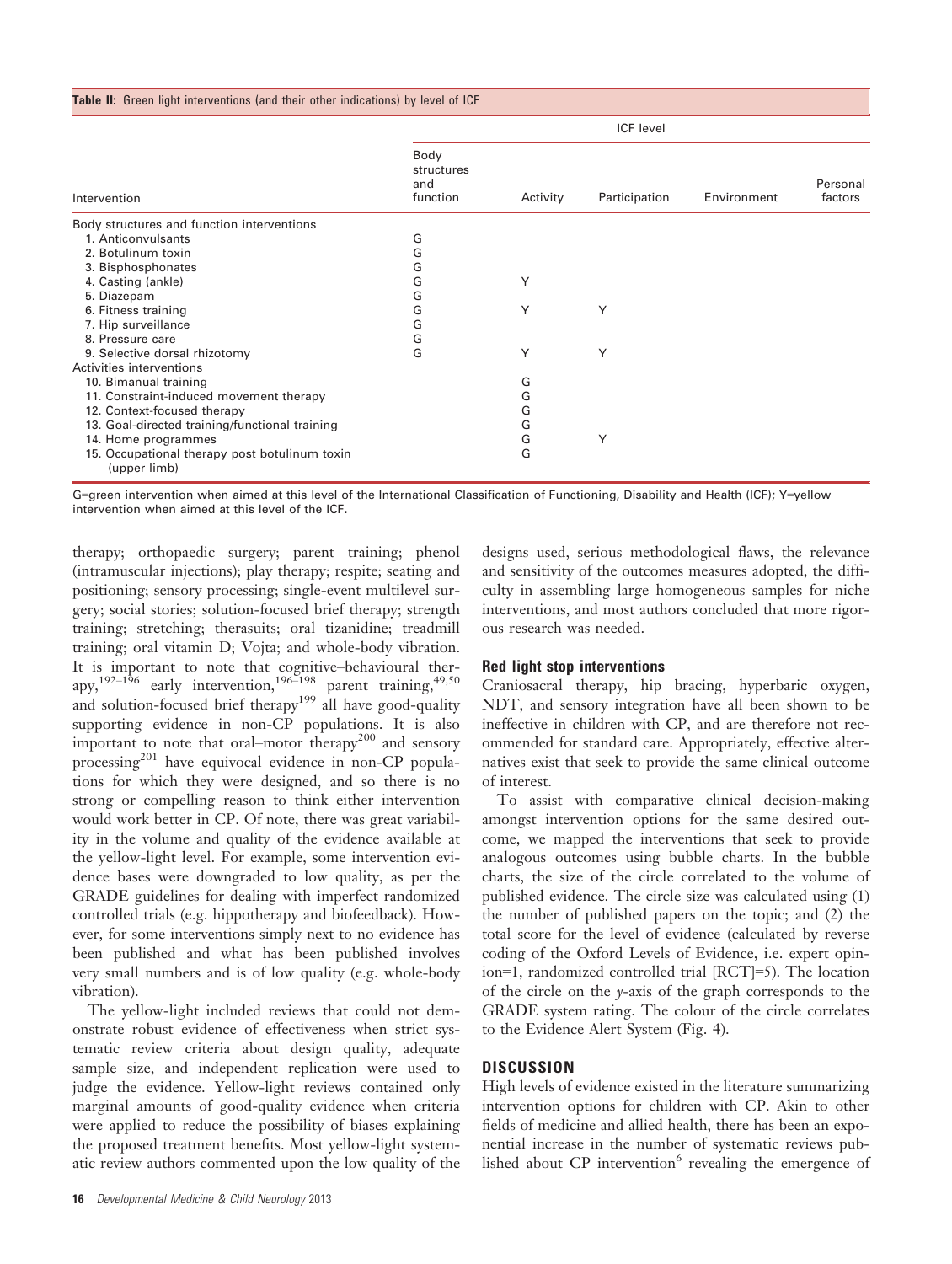

Figure 4: State of the evidence for cerebral palsy intervention by outcomes.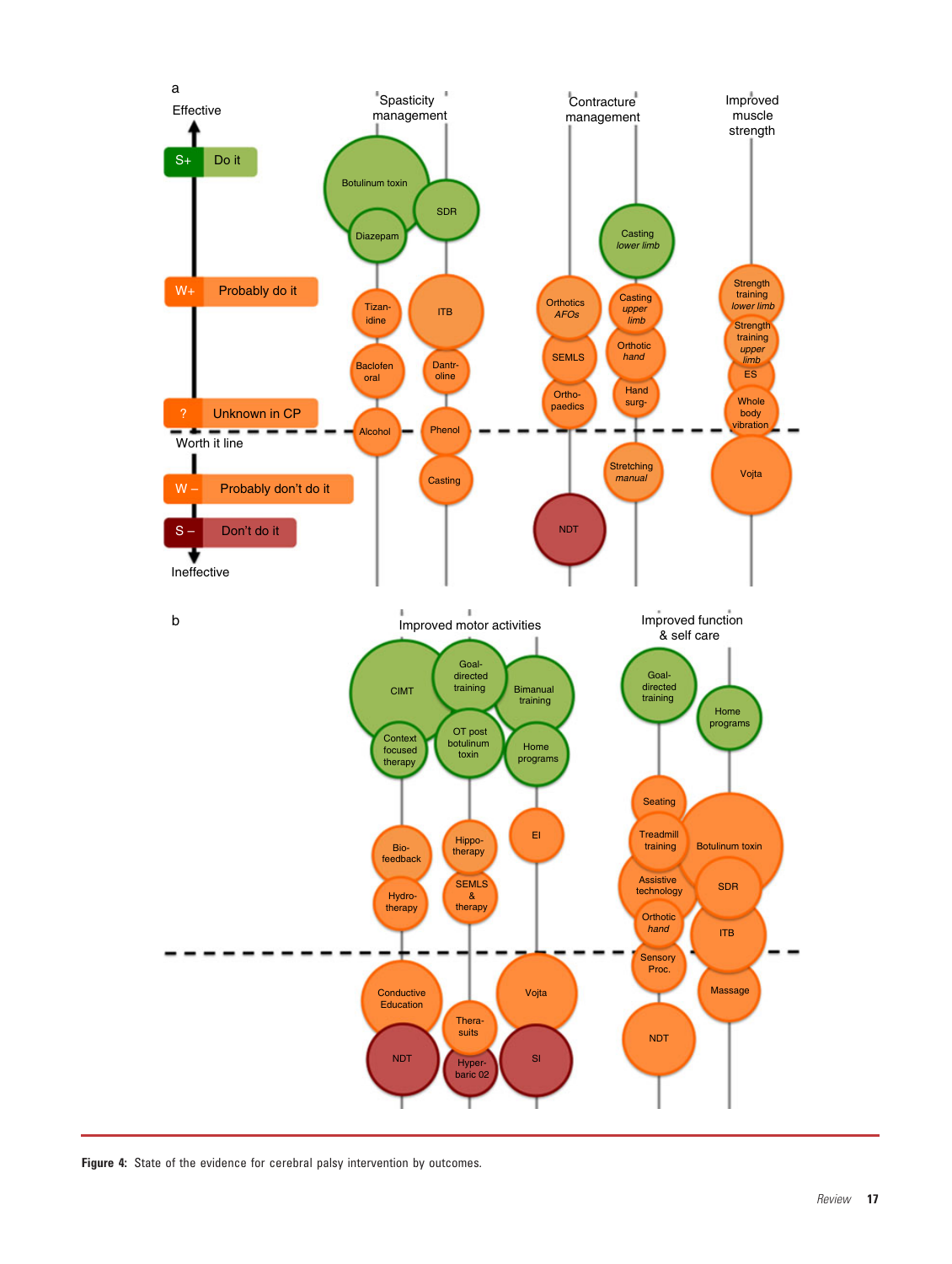

Figure 4: Contiuned.

highly effective prevention interventions.<sup>186,187</sup> There is no reason to think that this trend may decline. This finding has important implications for managers, knowledge brokers, and clinicians about finding effective and efficient ways for health professionals to remain up to date with the latest practice. Best available knowledge translation evidence suggests that managers and senior clinical mentors can help staff maintain up-to-date knowledge via interactive evidence-based practice continuing education sessions and journal clubs, but multiple tailored strategies will be required to change their use of evidence.<sup>202</sup> This systematic review could form the basis of policy, educational, and knowledge translation material because it is a comprehensive summary of the evidence base.

### Recommendations for practice

Based upon the best available evidence, standard care for children with CP should include the following suite of interventions options (where the interventions would address the family's goals): (1) casting for improving ankle range of motion for weight bearing and/or walking; (2) hip surveillance for maintaining hip joint integrity; (3) bimanual training, constraint-induced movement therapy, context-focused therapy, goal-directed/functional training, and/or home programmes for improving motor activities

or self-care function; (4) BoNT, diazepam, or selective dorsal rhizotomy for spasticity management; (5) fitness training for aerobic fitness; (6) pressure care for reducing the risk of ulcers; (7) bisphosphonates for improving bone mineral density; and (8) anticonvulsants for managing seizures. When delivering interventions to children with CP, it is paramount that clinicians choose evidence-based interventions at the activities and participation level that hone the child's strengths and reflect their interests and motivations, and ultimately seek to help children live an inclusive and contented life. However, when choosing interventions at the body structure and functions level, the primary purpose is to mitigate the natural history of CP (such as hip dislocation) and the probable physical decline from secondary impairments, $^{118}$  rather than trying to fix the condition. We must also remain mindful that conflicts can arise between what families hope for and what the evidence suggests will be helpful or is realistically possible.<sup>202</sup> Part of being truly family centred is to act as an information resource to the family, which will include honest and open disclosure about prognosis using evidence-based tools to guide these difficult conversations.<sup>203</sup> Similarly, designing services based upon goals set by the family<sup>5,64</sup> is best practice and can also help to set the scene for discussing what is realistic and possible from intervention.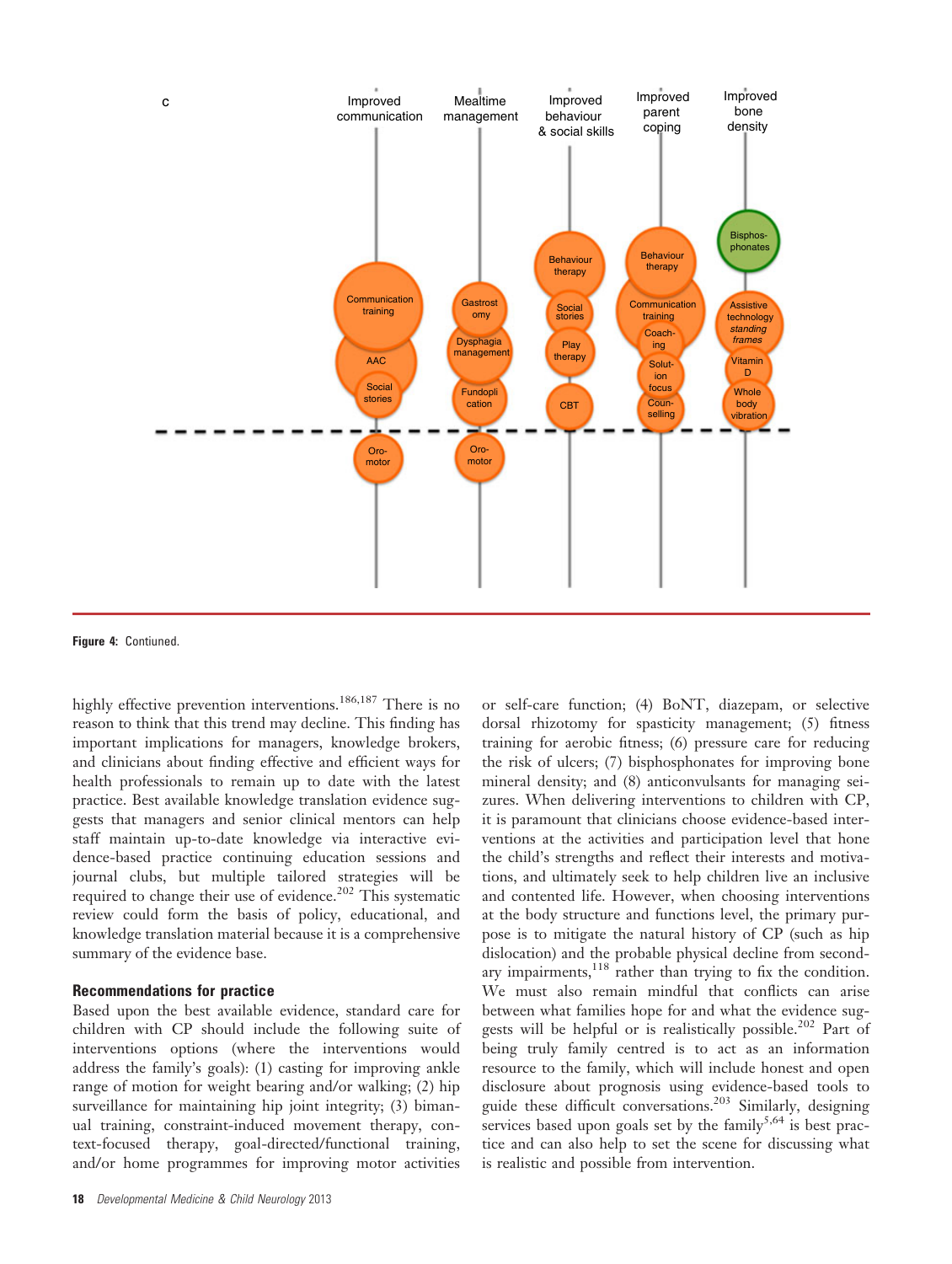Going forward, systematic and disciplined use of outcome measures within all specialties is required for generating new evidence and confirming treatment effects of commonly used interventions. Routine outcome measurement is especially important when yellow-light interventions are being applied, and could circumnavigate some of the genuine research barriers including low availability of research funds and difficulties in assembling large homogenous samples. This recommendation is particularly vital for the fields of speech pathology, social work, and psychology that provide key services to children with CP, without strong evidence, as of yet, to support their practice. These professions have been overshadowed in the CP research arena until recently, when the field stopped solely redressing physical impairments and started to look further afield to engendering outcomes in well-being and participation. In addition, systematic and disciplined use of outcome measures is also needed when prescribing assistive technology and assistive devices (such as wheelchairs, walking frames, and communication devices) for children with CP, because devices form a large part of standard care. To date, specialized equipment and technology has been vastly under-researched, probably because the benefits are easily observable (such as independent mobility) and the studies are expensive to conduct; however, in light of device abandonment issues and associated costs, extensive efficacy research is warranted at both an individual and a population level. Moreover, prescribing assistive technology with a specialized appearance (such as orthotics, suits, computerized devices, robotics) may well elevate expectations of good outcomes and give rise to an overinflated perception of high-quality expert care. Thus, it is essential to know if the interventions are working, so as to prevent device abandonment, false hopes, and unnecessary effort.

When yellow-light interventions are used, it is imperative that clinicians utilize a sufficiently sensitive outcome measure to confirm whether or not the intervention is working and if it is helping the child achieve their family's goals. The Canadian Occupational Performance Measure (COPM) and Goal Attainment Scaling  $(GAS)^{5,64,204}$  have been widely adopted in the literature for assessing goal achievement because they are valid, reliable, sensitive to change, and clinically affordable. Moreover, both measures work well within the family-centred approach because they encourage familyled goal setting and facilitate individualization, which is important for such a heterogeneous condition as CP. For yellow-light interventions, in addition to measuring whether goals are achieved, it may be desirable to measure if the intervention is actually achieving what it purports to do for each individual. Systematic individual outcome measurement, conducted at a population level with data aggregation, would introduce the possibility of rapidly expanding the evidence base amongst this heterogeneous population.

Parents, young people, and doctors have identified eight consensus measurement domains, important for assessing the impact of a CP intervention, that span the ICF levels.<sup>205</sup> We identified systematic reviews that provided measurement

recommendations for evaluating these eight domains in a way that was sensitive to change. The first of these eight domains is impairment, which can be subdivided into (1) spasticity, measured using the Modified Tardieu Scale<sup>5,64</sup> and (2) fine motor, measured using the Melbourne Assessment of Unilateral Upper Limb Function<sup>11</sup> and the Quality of Upper Extremity Skills Test.<sup>11</sup> The second domain is general health. Valid and reliable instruments exist regarding general health in the literature, but less is understood about whether these measures are sensitive to change in CP, and therefore no recommendations are made at this juncture. Third is the gross motor skills domain, measured using the Gross Motor Function Measure.73,206,207 The fourth domain is self-care/fine motor skills, which can be subdivided into (a) self-care, measured using the Paediatric Evaluation of Disability Inventory<sup>206</sup> and the Activities Scale for Kids<sup>207,208</sup> and (b) fine motor, measured using the Assisting Hand Assessment for activities performance measurement.<sup>11</sup> Fifth is the speech/communication domain, measured using GAS.<sup>209</sup> The sixth domain is integration/participation which can be measured using the COPM or  $GAS^{204}$  (note that other domain-specific measures exist such as the LIFE-H, but this does not have adequate sensitivity to detect change). Finally, regarding both the seventh domain, quality of life, and the eighth domain, caregiver instruments, valid and reliable instruments exist in the literature, but less is understood about whether these measures are sensitive to change, and therefore recommendations for use are not made at this juncture.

In line with the principles of evidence-based care and as a cost-saving measure, it is highly recommended that craniosacral therapy, hip bracing, hyperbaric oxygen, neurodevelopmental therapy, and sensory integration should all be discontinued from CP care. Interestingly, these ineffective interventions for the most part are founded upon out-dated neurological theories about CP. For example, hyperbaric oxygen as a treatment for CP was based on the now disproven assumption that all CP arises from a lack of oxygen during birth (true for only  $5-10\%$  of cases<sup>190</sup>) and that increased oxygenation ought to help repair brain function. Neurodevelopmental therapy sought to reduce hyper-reflexia by repositioning the limb on stretch, providing a local pattern-breaking effect mimicking spasticity reduction, but we now know (1) that local effects do not translate to a reduction in centrally driven spasticity long term<sup>210</sup>; and (2) that no substantive evidence exists to support the idea that inhibition of primitive reflex patterns promotes motor development.<sup>12</sup> Likewise, 'bottom-up' approaches, in which children's underlying motor deficits are treated with the aim of preparing them for function (such as neurodevelopmental therapy and sensory integration) were commendable pursuits when originally invented but disappointingly have little carryover into functional activities.<sup>12</sup>

Over a decade ago, CP research experts $12$  and systematic review authors called for 'concerted efforts to investigate other therapy approaches that may prove more clearly beneficial'.<sup>142</sup> These therapy experts were referring to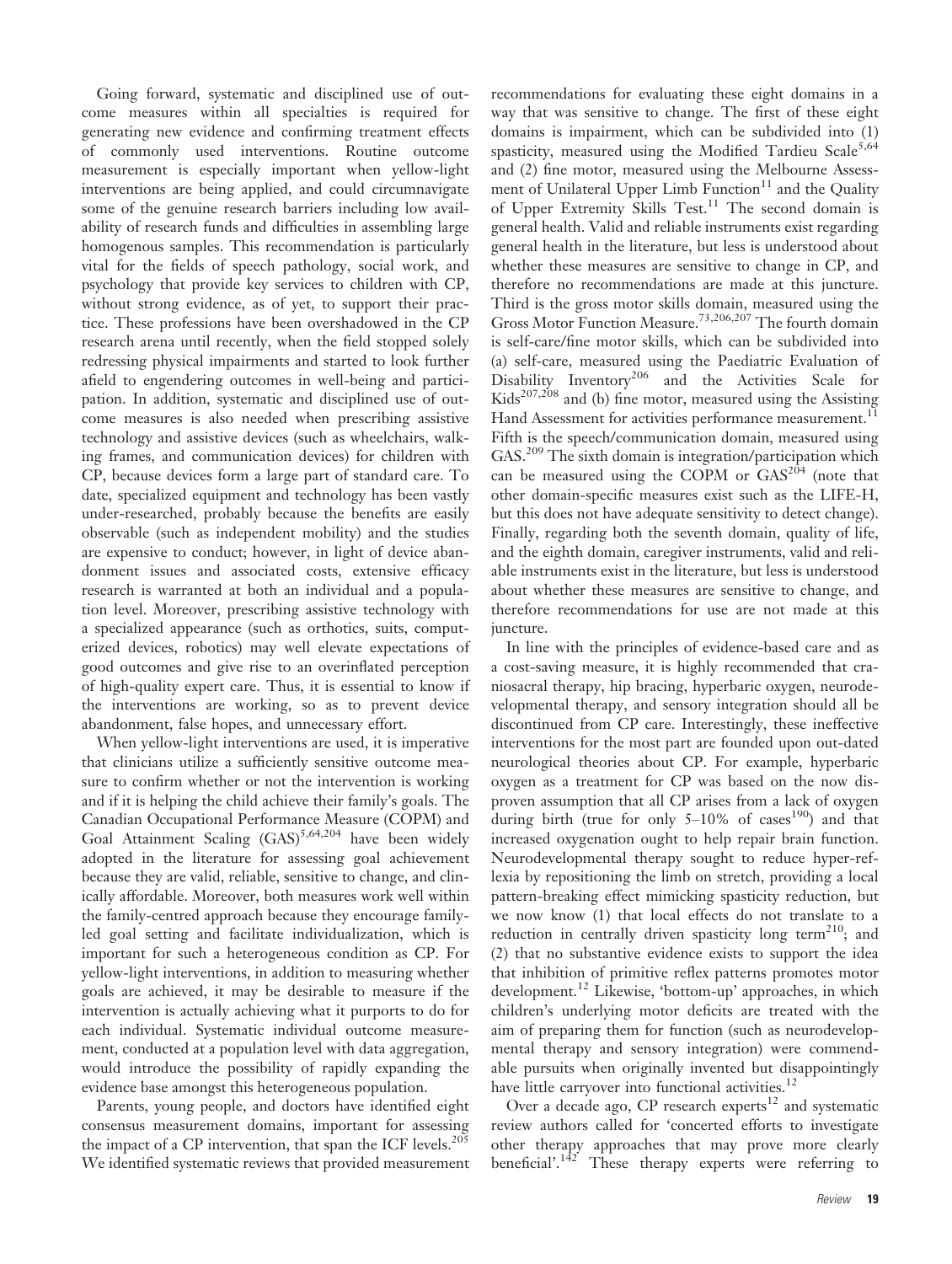performance-based or 'top-down' approaches based on motor learning theory, in which interventions focus directly on specific task training in activities of interest and are not concerned with underlying impairments in body structures and function.<sup>201</sup> This visionary advice, in concert with the researchers who rigorously tested their theories, has transformed CP rehabilitation in recent years. The majority of the 'do it' or green-light effective CP therapy evidence generated in the last 10 years are in fact top-down therapy approaches, aimed at improving activities performance and inducing neuroplasticity, and include bimanual training, constraint-induced movement therapy, context-focused therapy, goal-directed/functional training, occupational therapy after toxin, and home programmes. Consistent with the theoretical underpinnings, research has not focused on whether these top-down approaches had a positive effect at the body structures and function level of the ICF (Table II).

Given the sudden increase in new effective treatment options available, it is essential that the field widely embraces and implements these interventions in order to ensure that children with CP achieve the best possible outcomes. Adoption of evidence-based practice also involves the difficult task of getting clinicians to stop providing ineffective treatments that they 'love'.<sup>211</sup> It has been suggested that the field requires professionals 'who want to do the best they can for their patients, who are willing to continually question their own managements, and who have readily available sources of information about what does work'.211 Our present systematic review seeks to provide the CP field with a comprehensive overview about what works for children with CP and what does not (Fig. 4). Based on best available evidence, the challenge now is for the field to stop permissive endorsement of proven ineffective interventions on the basis of perceived low risk and clinical expertise. This recommendation includes ceasing provision of the ever-popular NDT. This is because NDT has been a mainstay physiotherapy and occupational therapy treatment for many years, but for the most part, the evidence base is unfavourable. Of note, contemporary NDT therapists eclectically include additional evidencebased treatment approaches under the NDT banner (e.g. motor learning and the philosophy of family-centred practice), and it is difficult to distil which treatment approaches are being used with fidelity and what features of the treatment are actually working.

Nevertheless, three systematic reviews have been conducted of traditional  $NDT,$ <sup>141-143</sup> including 18 discrete</sup> RCTs: 15 measuring efficacy and three measuring optimal dose. Of the 15 RCTs measuring NDT efficacy, 12 trials (studying 674 children) found no statistically favourable benefits from NDT; these trials were of varying quality (high, moderate, and low), whereas three trials (studying 38 children) showed improvements in body structures and functions such as gait parameters, spirometry, and milestone acquisition. The three favourable trials were all at high risk of bias when assessed using the Cochrane criteria,

including small sample sizes  $(n<16)$  and extremely low methodological quality such as a lack of blinding, intention-to-treat analysis, concealed allocation, etc. In the three NDT dosing RCTs, two studies (studying  $n=96$  children) found no difference between intense or regular NDT, whereas one more recent study, by Tsorlakis<sup>212</sup> ( $n=34$ ), showed favourable outcomes from higher-intensity NDT over lower-intensity NDT. The most recent NDT systematic review<sup>143</sup> cited the Tsorlakis<sup>212</sup> RCT as the sole highlevel evidence for NDT being favourable, excluding older evidence and thus all the unfavourable NDT RCTs. Since this is not a standard systematic review methodology for providing proof of efficacy, the results of this systematic review<sup>143</sup> should be interpreted with caution. The difference in inclusion criteria between the systematic reviews explains why the newer systematic review<sup>143</sup> suggests a more favourable benefit from NDT than the earlier systematic reviews that concluded ineffectiveness.<sup>141,142</sup>

In order to determine the strength of recommendation, the panel weighed up the balance of benefits and harms from NDT and concluded that there was strong evidence that NDT does not improve contracture and tone, along with weak evidence that NDT does not improve function. This was because, first, when the methodological quality of the evidence base was considered, the highest quality evidence suggested NDT was ineffective, with only low-quality, high risk of bias studies finding a favourable benefit from NDT. Second, the importance of the outcome that NDT aims to prevent was considered: (1) regarding contracture, which is painful and can limit function, high-quality RCTs showed that casting was a superior treatment to NDT for contracture management and therefore the panel favoured casting; (2) regarding tone reduction, the highest quality evidence suggested that NDT was ineffective for this indication and other evidence shows BoNT exists as a highly effective alternative and therefore the panel favoured BoNT or other effective pharmacological agents. Third, the magnitude and precision of treatment effect was considered: only 3 out of 15 trials found any benefit of NDT, and in these studies the treatment effects were small with very low precision estimates as a result of methodological flaws. Fourth, the burdens and costs of the therapy were considered: NDT is time-consuming and expensive for families, and, what is more, a high-quality RCT shows that substantially better functional motor gains are achieved from motor learning than from NDT at equal doses.<sup>213</sup> Therefore, despite the evidence being less well understood for the likelihood of NDT influencing functional motor gains (yellow light), the panel favoured motor learning since superior gains were possible from an equal dose. Furthermore, since no other body structure and function intervention in this review showed gains beyond the body structure and function level up into the activity level, it is hard to imagine why NDT would be the exception to this trend.

In summary, high-quality evidence demonstrates that casting is superior to NDT for managing contracture; BoNT exists as a highly effective alternative to NDT for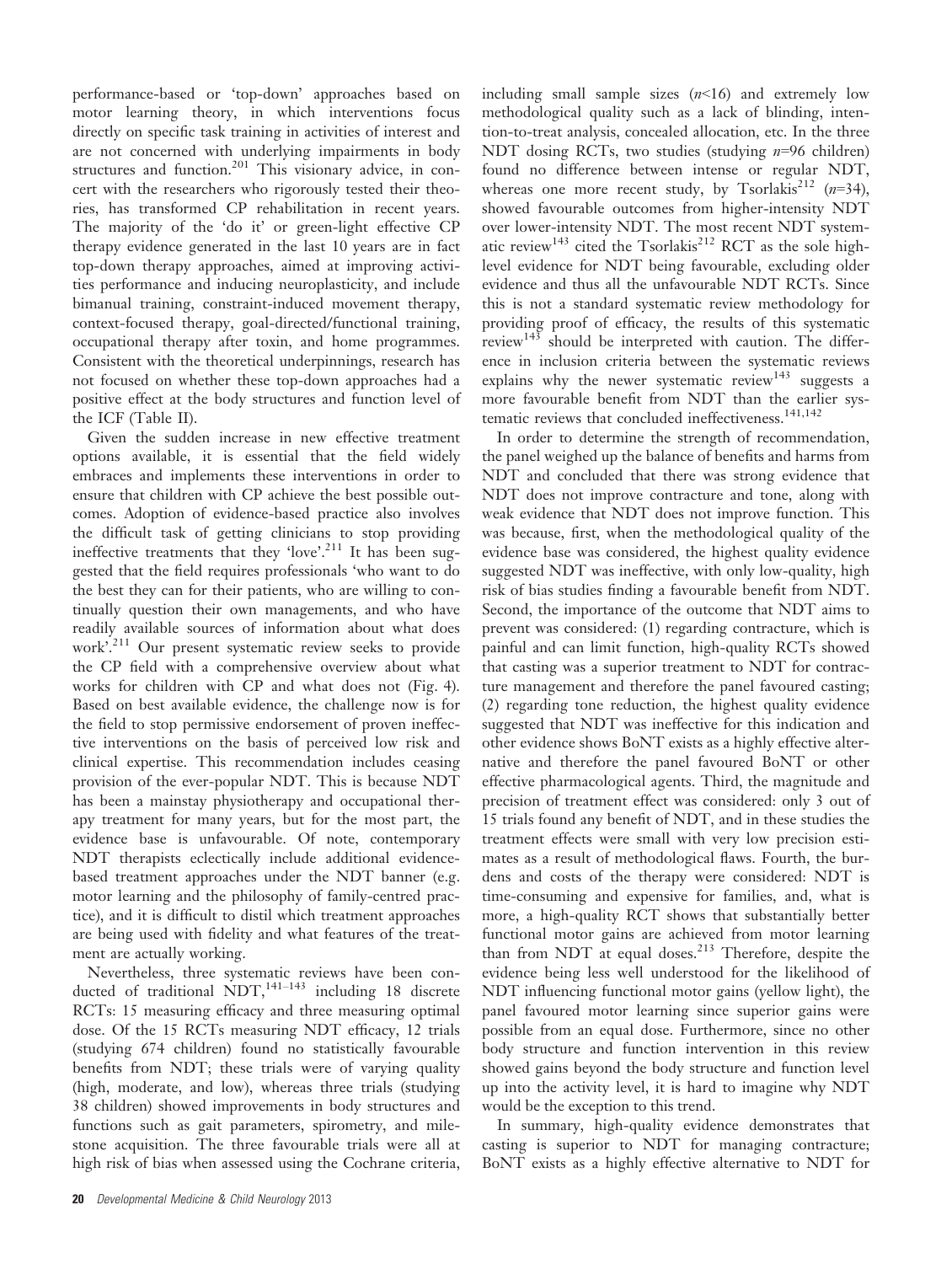managing tone since NDT is ineffective for this indication; and despite less being known about whether NDT improves function, high-quality evidence indicates that motor leaning is superior to NDT for improving function. Consequently, there are no circumstances where any of the aims of NDT could not be achieved by a more effective treatment. Thus, on the grounds of wanting to do the best for children with CP, it is hard to rationalize a continued place for traditional NDT within clinical care.

### Recommendations for research

In future, systematic review authors should assign a GRADE to the body of evidence summarized, to enable clinicians to more quickly interpret the findings of the review for clinical practice. For the motor learning interventions that were 'green light', researchers have repeatedly called for future investigations to determine optimal dosing, to better assess the widely held belief that 'more is better'. Understanding optimal intensity of therapy is important for maximizing outcomes, accurately costing services, and offering familyfriendly, achievable interventions. For all the green-light interventions, additional studies that evaluate long-term outcomes are necessary. First, because families of children with CP have life-long caregiving responsibilities, an understanding the impact of these time-intensive and expensive interventions would help with expectation management and planning for lifetime care. Second, it is unknown if some interventions continue to add an incremental benefit when used repeatedly over years or whether the gains are one-off and short term only. Long-term outcome data are essential for costing and optimizing the outcomes of children with CP.

For the yellow-light interventions with lower-quality evidence or a paucity of research to support effectiveness, recommendations for research include the use of individual patient meta-analyses to accelerate data aggregation; collaborations that strategize multicentre data collection to overcome sample size barriers; and the use of CP registries and single-system designs if RCTs are deemed impossible or ethically undesirable to conduct. Use of these research methodologies is advisable and appropriate across all disciplines but would have particular value if applied to the disciplines of orthopaedic surgery, speech pathology,<sup>214–216</sup> and social work, in order to better substantiate the important contributions these clinicians make to CP care. The CP field would also benefit from social workers and psychologists confirming the assumed benefits of proven interventions from non-CP populations amongst children with CP.

When the whole evidence base was viewed from a global perspective, there was a startling lack of interventions available to improve children's participation within their community. Given that this has been identified by many of the systematic review authors as a priority area for intervention, more research designed to measure the effects of participation interventions and funds dedicated to this end is urgently needed. Furthermore, until participationspecific measures with sensitivity to change have been

developed, researchers need to measure the effects of participation intervention using GAS or the COPM.

### Study limitations

All systematic reviews are prone to publication bias from the included trial data; therefore, this systematic review of systematic reviews may incorporate this inherent bias. There is also no guarantee that absolutely all relevant systematic reviews were retrieved, despite the thorough search strategy. Publication bias, however, is unlikely to be more of a problem when identifying systematic reviews than when identifying clinical trials. Moreover, conducting a systematic review of systematic reviews is a study limitation in its own right because the method does not create any information that was not already available. Furthermore, using a high-level synthesis helicopter view means that specific intervention details about how the intervention took place, who benefitted from the intervention, and for how long the intervention was carried out for were not reported; clinicians would need to turn to the included papers to obtain this information. In its place we hope that the knowledge synthesis will help to bridge the gap between research and practice by providing comparisons of varying interventions to aid decision making.

### **CONCLUSION**

In conclusion, we found compelling evidence from systematic reviews to suggest that the following interventions are effective at the body structures and function level alone: anticonvulsants, ankle casting, BoNT, bisphosphonates, diazepam, fitness training, hip surveillance, pressure care, and selective dorsal rhizotomy. We also found compelling evidence from systematic reviews to suggest that the following interventions improve function at the activities level: bimanual training, constraint-induced movement therapy, context-focused therapy, goal-directed/functional training, home programmes, and occupational therapy after BoNT. No interventions were shown to work conclusively at more than one level of the ICF. Therefore, if a body structures and function outcome is desired, the intervention must be selected from the suite of evidencebased body structures and function interventions. Conversely, if an activities-level outcome is sought, top-down learning interventions, acting at the activities level, must be applied.

The lack of certain efficacy evidence for large proportions of the interventions in use within standard care is a problem for people with CP, healthcare providers, purchasers of healthcare, and funders. More research using rigorous designs is urgently needed as CP is the most common physical disability of childhood with a life-long impact.<sup>190</sup>

### SUPPORTING INFORMATION

Additional Supporting Information may be found in the online version of this article:

Table SI: Search strategy.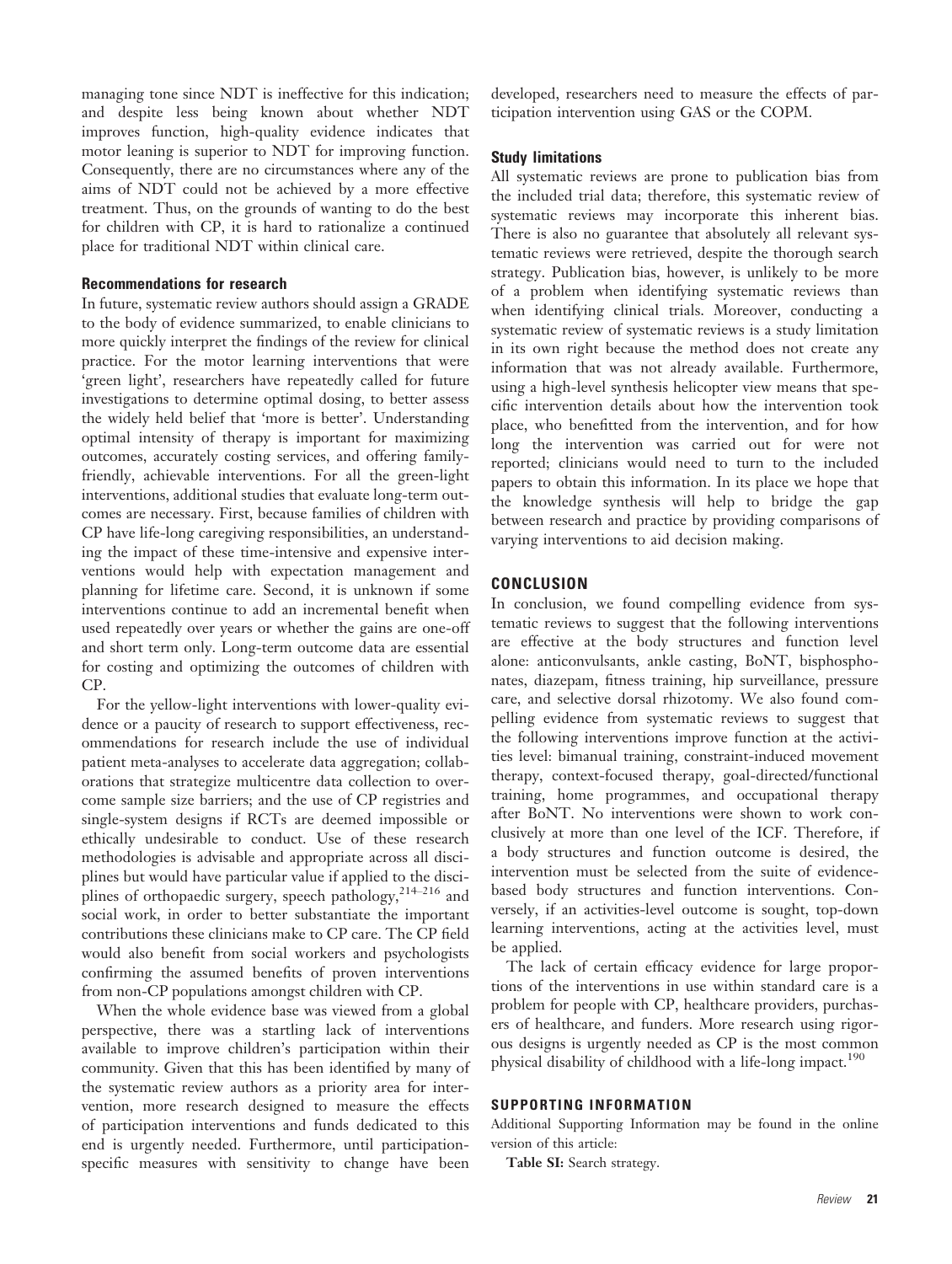#### **REFERENCES**

- 1. Flores-Mateo G, Argimon JM. Evidence based practice in postgraduate healthcare education: a systematic review. BMC Health Serv Res 2007; 7: 119.
- 2. Rodger S, Brown GT, Brown A. Profile of paediatric occupational therapy practice in Australia. Aust Occup  $There 7 2005: 52: 311–25.$
- 3. Saleh M, Korner-Bitensky N, Snider L, et al. Actual vs. best practices for young children with cerebral palsy: a survey of paediatric occupational therapists and physical therapists in Quebec, Canada. Dev Neurorehabil 2008; 11: 60–80.
- 4. Sakzewski L, Ziviani J, Boyd R. Systematic review and meta-analysis of therapeutic management of upper-limb dysfunction in children with congenital hemiplegia. Pediatrics 2009; 123: e1111–22.
- 5. Love SC, Novak I, Kentish M, et al. Botulinum toxin assessment, intervention and after-care for lower limb spasticity in children with cerebral palsy: international consensus statement. Eur 7 Neurol 2010; 17(Suppl. 2): 9–37.
- 6. Straus S, Haynes RB. Managing evidence-based knowledge: the need for reliable, relevant and readable resources. CMA<sub>7</sub> 2009: 180: 942-5.
- 7. Guyatt GH, Meade MO, Jaeschke RZ, Cook DJ, Haynes RB. Practitioners of evidence based care. Not all clinicians need to appraise evidence from scratch but all need some skills. *BM*7 2000: 320: 954-5.
- 8. Grol R, Grimshaw J. From best evidence to best practice: effective implementation of change in patients' care. Lancet 2003; 362: 1225–30.
- 9. World Health Organization (WHO). International Classification of Functioning, Disability and Health. Geneva: WHO, 2001.
- 10. Adams Vargus J. Understanding function and other outcomes in cerebral palsy. Phys Med Rehabil Clin N Am 2009; 20: 567–75.
- 11. Gilmore R, Sakzewski L, Boyd R. Upper limb activity measures for 5- to 16-year-old children with congenital hemiplegia: a systematic review. Dev Med Child Neurol 2010; 52: 14–21.
- 12. Law M, Darrah J, Pollock N, et al. Family-centred functional therapy for children with cerebral palsy. Phys Occup Ther Pediatr 1998; 18: 83–102.
- 13. Novak I, Cusick A, Lannin N. Occupational therapy home programmes for cerebral palsy: double-blind, randomized, controlled trial. Pediatrics 2009; 124: e606–14.
- 14. Wallen M, Ziviani J, Naylor O, et al. Modified constraint-induced therapy for children with hemiplegic cerebral palsy: a randomized trial. Dev Med Child Neurol 2011; 53: 1091–9.
- 15. Haines A, Kuruvilla S, Borchert M. Bridging the implementation gap between knowledge and action for health. Bull World Health Organ 2004; 82: 724–31.
- 16. Mitton C, Adair CE, McKenzie E, Patten SB, Perry BW. Knowledge transfer and exchange: review and synthesis of the literature. Milbank Q 2007; 85: 729–68.
- 17. GRADE Working Group. Grading quality of evidence and strength of recommendations. BMJ 2004; 328: 1–8.
- 18. Novak I, McIntyre S. The effect of Education with workplace supports on practitioners' evidence-based practice knowledge and implementation behaviours. Aust Occup Ther  $72010$ ; 57: 386-93.
- 19. Haynes RB. What kind of evidence is it that Evidence-Based Medicine advocates want health care providers and consumers to pay attention to? BMC Health Serv Res 2002; 2: 3.
- 20. Cook DJ, Mulrow CD, Haynes RB. Systematic reviews: synthesis of best evidence for clinical decisions. Ann Intern Med 1997; 126: 376–80.
- 21. Higgins JPT, Green S, Collaboration C. Cochrane Handbook for Systematic Reviews of Interventions. Chichester: Wiley Online Library, 2008.
- 22. Liberati A, Altman DG, Tetzlaff J, et al. The PRIS-MA statement for reporting systematic reviews and meta-analyses of studies that evaluate health care interventions: explanation and elaboration. PLoS Med 2009; 6: e1000100.
- 23. OCEBM Levels of Evidence Working Group. The Oxford Levels of Evidence 2. Oxford Centre for Evidence Based Medicine. https://www.cebm.net/index. aspx?o=5653 (accessed 02 April 2012).
- 24. Campbell L, Novak I, McIntyre S. Patterns and rates of use of an evidence-based practice intranet resources for allied health professionals: a randomized controlled trial. Dev Med Child Neurol 2010; 52(S2): 31.
- 25. Zhang Y, Liu J, Wang J, He Q. Traditional Chinese medicine for treatment of cerebral palsy in children: a systematic review of randomized clinical trials.  $\tilde{f}$ Altern Complement Med 2010; 16: 375–95.
- 26. Delgado MR, Hirtz D, Aisen M, et al. Practice parameter: pharmacologic treatment of spasticity in children and adolescents with cerebral palsy (an evidence-based review): report of the Quality Standards Subcommittee of the American Academy of Neurology and the Practice Committee of the Child Neurology Society. Neurology 2010; 74: 336–43.
- 27. Pennington L, Goldbart J, Marshall J. Speech and language therapy to improve the communication skills of children with cerebral palsy. Cochrane Database Syst Rev 2004a; 2: CD003466.
- 28. Branson D, Demchak M. The use of augmentative and alternative communication methods with infants and toddlers with disabilities: a research review. Augment Altern Commun 2009; 25: 274–86.
- 29. Pennington L, Goldbart J, Marshall J. Interaction training for conversational partners of children with cerebral palsy: a systematic review. Int 7 Lang Commun Disord 2004; 39: 151–70.
- 30. Hanson E, Yorkston K, Beukelman D. Speech supplementation techniques for dysarthria: a systematic review. J Med Speech Lang Pathol 2004; 12: IX–XXIX.
- 31. Millar DC, Light JC, Schlosser RW. The impact of augmentative and alternative communication intervention on the speech production of individuals with developmental disabilities: a research review. 7 Speech Lang Hear Res 2006; 49: 248–64.
- 32. Muñoz LS, Ferriero G, Brigatti E, Valero R, Franchignoni F. Animal-assisted interventions in internal

and rehabilitation medicine: a review of the recent literature. Panminerva Med 2011: 53: 129-36.

- 33. Winkle M, Crowe TK, Hendrix I. Service dogs and people with physical disabilities partnerships: a systematic review. Occup Ther Int 2012; 19: 54-66.
- 34. Wilson D, Mitchell J, Kemp B, Adkins R, Mann W. Effects of assistive technology on functional decline in people ageing with a disability. Assist Technol 2009; 21: 208–17.
- 35. Davies TC, Mudge S, Ameratunga S, Stott NS. Enabling self-directed computer use for individuals with cerebral palsy: a systematic review of assistive devices and technologies. Dev Med Child Neurol 2010;  $52 \cdot 510 - 6$
- 36. Jones MA, McEwen IR, Neas BR. Effects of power wheelchairs on the development and function of young children with severe motor impairments. Pediatr Phys Ther 2012; 24: 131–40 10.1097/PEP. 0b013e31824c5fdc.
- 37. Livingstone R. A critical review of powered mobility assessment and training for children. Disabil Rehabil Assist Technol 2010; 5: 392–400.
- 38. Chantry J, Dunford C. How do computer assistive technologies enhance participation in childhood occupations for children with multiple and complex disabilities? A review of the current literature. Br  $7$  Occup Ther 2010; 73: 351–65.
- 39. Sandlund M, McDonough S, Häger-Ross C. Interactive computer play in rehabilitation of children with sensorimotor disorders: a systematic review. Dev Med Child Neurol 2009; 51: 173–9.
- 40. Laufer Y, Weiss PL. Virtual reality in the assessment and treatment of children with motor impairment: a systematic review. J Phys Ther Educ 2011; 25: 59-71.
- 41. Parsons TD, Rizzo AA, Rogers S, York P. Virtual reality in paediatric rehabilitation: a review. Dev Neurorehabil 2009; 12: 224–38.
- 42. Snider L, Majnemer A, Darsaklis V. Virtual reality as a therapeutic modality for children with cerebral palsy. Dev Neurorehabil 2010; 13: 120-8.
- 43. Wang M, Reid D. Virtual reality in paediatric neurorehabilitation: attention deficit hyperactivity disorder, autism and cerebral palsy. Neuroepidemiology 2011; 36: 2–18.
- 44. Jung Y, Bridge C. Evidence Based Research: The Effectiveness of Ceiling Hoists in Transferring People with Disabilities. Sydney: Home Modification Information Clearinghouse, University of New South Wales, 2009. Available from: www.homemods.info
- 45. Pin T, Dyke P, Chan M. The effectiveness of passive stretching in children with cerebral palsy. Dev Med Child Neurol 2006; 48: 855–62.
- 46. Wynn N, Wickham J. Night-time positioning for children with postural needs: what is the evidence to inform best practice? Br  $\widetilde{f}$  Occup Ther 2009; 72: 543–50.
- 47. Nicolson A, Moir L, Millsteed J. Impact of assistive technology on family caregivers of children with physical disabilities: a systematic review. Disabil Rehabil Assist Technol 2012; 7: 345–9.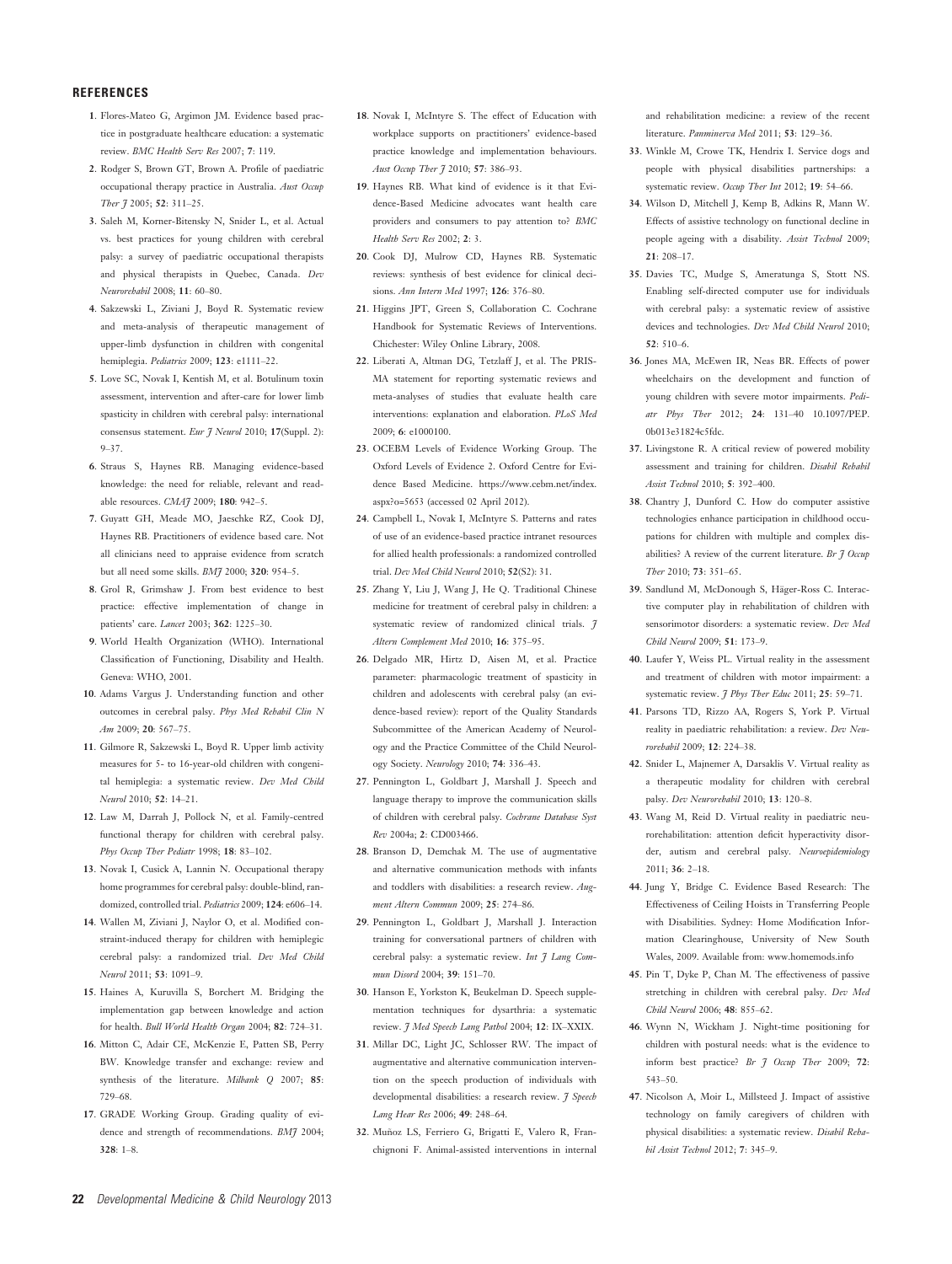- 48. Roberts C, Mazzucchelli T, Studman L, Sanders MR. Behavioural family intervention for children with developmental disabilities and behavioural problems. J Clin Child Adolesc Psychol 2006; 35: 180–93.
- 49. Sanders MR, Mazzucchelli TG, Studman LJ. Stepping Stones Triple P: the theoretical basis and development of an evidence-based positive parenting programme for families with a child who has a disability. *I Intellect Dev Disabil* 2004: 29: 265-83.
- 50. Whittingham K, Wee D, Boyd R. Systematic review of the efficacy of parenting interventions for children with cerebral palsy. Child Care Health Dev 2011: 37: 475–83.
- 51. Gordon AM, Hung YC, Brandao M, et al. Bimanual training and constraint-induced movement therapy in children with hemiplegic cerebral palsy: a randomized trial. Neurorehabil Neural Repair 2011; 25: 692–702.
- 52. Sakzewski L, Ziviani J, Abbott DF, et al. Randomized trial of constraint-induced movement therapy and bimanual training on activity outcomes for children with congenital hemiplegia. Dev Med Child Neurol 2011; 53: 313–20.
- 53. Dursun E, Dursun N, Alican D. Effects of biofeedback treatment on gait in children with cerebral palsy. Disabil Rehabil 2004; 26: 116–20.
- 54. Bloom R, Przekop A, Sanger TD. Prolonged electromyogram biofeedback improves upper extremity function in children with cerebral palsy.  $\tilde{f}$  Child Neurol 2010; 25: 1480–4.
- 55. Fehlings D, Switzer L, Agarwal P, et al. Informing evidence-based clinical practice guidelines for children with cerebral palsy at risk of osteoporosis: a systematic review. Dev Med Child Neurol 2012; 54: 106–16.
- 56. Hough JP, Boyd RN, Keating JL. Systematic review of interventions for low bone mineral density in children with cerebral palsy. Pediatrics 2010; 125: e670–8.
- 57. Ade-Hall RA, Moore AP. Botulinum toxin type A in the treatment of lower limb spasticity in cerebral palsy. Cochrane Database Syst Rev 2000; 2: CD001408.
- 58. Albavera-Hernandez C, Rodriguez JM, Idrovo AJ. Safety of botulinum toxin type A among children with spasticity secondary to cerebral palsy: a systematic review of randomized clinical trials. Clin Rehabil 2009; 23: 394–407.
- 59. Boyd RN, Hays RM. Current evidence for the use of botulinum toxin type A in the management of children with cerebral palsy: a systematic review. Eur  $\mathcal{F}$ Neurol 2001; 8(Suppl. 5): 1–20.
- 60. Heinen F, Desloovere K, Schroeder AS, et al. The updated European Consensus 2009 on the use of Botulinum toxin for children with cerebral palsy. Eur  $\hat{J}$ Paediatr Neurol 2010; 14: 45–66.
- 61. Koog YH, Min BII. Effects of botulinum toxin A on calf muscles in children with cerebral palsy: a systematic review. Clin Rehabil 2010; 24: 685–700.
- 62. Lukban MB, Rosales RL, Dressler D. Effectiveness of botulinum toxin A for upper and lower limb spasticity in children with cerebral palsy: a summary of evidence. *J Neural Transm* 2009; 116: 319-31.
- 63. Mulligan H, Borkin H, Chaplin K, Croft N, Scherp A. The efficacy of botulinum toxin A in the treatment

of spasticity in ambulant children with cerebral palsya structured review. NZ  $7$  Physiother 2001; 29: 18-31.

- 64. Fehlings D, Novak I, Berweck S, et al. Botulinum toxin assessment, intervention and follow-up for paediatric upper limb hypertonicity: international consensus statement. *Eur 7 Neurol* 2010: 17(Suppl. 2): 38-56.
- 65. Reeuwijk A, van Schie PEM, Becher JG, Kwakkel G. Effects of botulinum toxin type A on upper limb function in children with cerebral palsy: a systematic review. Clin Rehabil 2006; 20: 375–87.
- 66. Wasiak J, Hoare B, Wallen M. Botulinum toxin A as an adjunct to treatment in the management of the upper limb in children with spastic cerebral palsy. Cochrane Database Syst Rev 2004; 3: CD003469.
- 67. Novak I, Campbell L, Boyce M, Fung V. Botulinum toxin assessment, intervention and aftercare for cervical dystonia and other causes of hypertonia of the neck: international consensus statement. Eur J Neurol 2010; 17: 94–108.
- 68. Ryll U, Bastiaenen C, De Bie R, Staal B. Effects of leg muscle botulinum toxin A injections on walking in children with spasticity-related cerebral palsy: a systematic review. Dev Med Child Neurol 2011; 53: 210–6.
- 69. Hoare BJ, Imms C. Upper-limb injections of botulinum toxin-A in children with cerebral palsy: a critical review of the literature and clinical implications for occupational therapists. Am  $\widetilde{f}$  Occup Ther 2004; 58: 389–97.
- 70. Hoare BJ, Wallen MA, Imms C, et al. Botulinum toxin A as an adjunct to treatment in the management of the upper limb in children with spastic cerebral palsy (UPDATE). Cochrane Database Syst Rev 2010; 1: CD003469.
- 71. Rawicki B, Sheean G, Fung V, et al. Botulinum toxin assessment, intervention and aftercare for paediatric and adult niche indications including pain: international consensus statement. Eur 7 Neurol 2010; 17: 122–34.
- 72. Lim M, Mace A, Reza Nouraei S, Sandhu G. Botulinum toxin in the management of sialorrhoea: a systematic review. Clin Otolaryngol 2006; 31: 267-72.
- 73. Reddihough D, Erasmus C, Johnson H, McKellar G, Jongerius P. Botulinum toxin assessment, intervention and aftercare for paediatric and adult drooling: international consensus statement. Eur 7 Neurol 2010: 17: 109–21.
- 74. Walshe M, Smith M, Pennington L. Interventions for drooling in children with cerebral palsy. Cochrane Database Syst Rev 2012; 2: CD008624.
- 75. Autti-Ramo I, Suoranta J, Anttila H, Malmivaara A, Makela M. Effectiveness of upper and lower limb casting and orthoses in children with cerebral palsy: an overview of review articles. Am J Phys Med Rehabil 2006; 85: 89–103.
- 76. Blackmore AM, Boettcher-Hunt E, Jordan M, Chan MD. A systematic review of the effects of casting on equinus in children with cerebral palsy: an evidence report of the AACPDM. Dev Med Child Neurol 2007; 49: 781–90.
- 77. Effgen S, McEwen I. Review of selected physical therapy interventions for school age children with disabilities. Phys Ther Rev 2008; 13: 297–312.
- 78. Katalinic OM, Harvey LA, Herbert RD, et al. Stretch for the treatment and prevention of contractures Cochrane Database Syst Rev 2010; 9: CD007455.
- 79. Lannin NA, Novak I, Cusick A. A systematic review of upper extremity casting for children and adults with central nervous system motor disorders. Clin Rehabil 2007; 21: 963–76.
- 80. Teplicky R, Law M, Russell D. The effectiveness of casts, orthoses, and splints for children with neurological disorders. Infants Young Child 2002; 15: 42–50.
- 81. Graham F, Rodger S, Ziviani J. Enabling occupational performance of children through coaching parents: three case reports. Phys Occup Ther Pediatr 2010; 30: 4–15.
- 82. Pennington L, Miller N, Robson S. Speech therapy for children with dysarthria acquired before three years of age. Cochrane Database Syst Rev 2009; 4: CD006937.
- 83. Darrah J, Watkins B, Chen L, Bonin C. Conductive education intervention for children with cerebral palsy: an AACPDM evidence report. Dev Med Child Neurol 2004; 46: 187–203.
- 84. Tuersley-Dixon L, Frederickson N. Conductive education: appraising the evidence. Educ Psychol Pract 2010; 26: 353–73.
- 85. Hoare BJ, Wasiak J, Imms C, Carey L. Constraintinduced movement therapy in the treatment of the upper limb in children with hemiplegic cerebral palsy. Cochrane Database Syst Rev 2007; 2: CD004149.
- 86. Huang H, Fetters L, Hale J, McBride A. Bound for success: a systematic review of constraint-induced movement therapy in children with cerebral palsy supports improved arm and hand use. Phys Ther 2009; 89: 1126–41.
- 87. Nascimento L, Glória A, Habib E, Effects of constraint-induced movement therapy as a rehabilitation strategy for the affected upper limb of children with hemiparesis: systematic review of the literature. Rev. Bras Fisioter 2009; 13: 97–102.
- 88. Law M, Darrah J, Pollock N, et al. Focus on function: a cluster, randomized controlled trial comparing child-versus context-focused intervention for young children with cerebral palsy. Dev Med Child Neurol  $2011 \cdot 53 \cdot 621 - 9$
- 89. Palit A, Chatterjee AK. Parent-to-parent counseling-a gateway for developing positive mental health for the parents of children that have cerebral palsy with multiple disabilities. Int J Rehabil Res 2006; 29: 281-8.
- 90. Wyatt K, Edwards V, Franck L, et al. Cranial osteopathy for children with cerebral palsy: a randomized controlled trial. Arch Dis Child 2011; 96: 505–12.
- 91. Snider L, Majnemer A, Darsaklis V. Feeding interventions for children with cerebral palsy: a review of the evidence. Phys Occup Ther Pediatr 2011; 31: 58-77.
- 92. Blauw-Hospers CH, Hadders-Algra M. A systematic review of the effects of early intervention on motor development. Dev Med Child Neurol 2005; 47: 421–32.
- 93. Blauw-Hospers CH, de Graaf-Peters VB, Dirks T, Bos AF, Hadders-Algra M. Does early intervention in infants at high risk for a developmental motor disorder improve motor and cognitive development? Neurosci Biobehav Rev 2007; 31: 1201–12.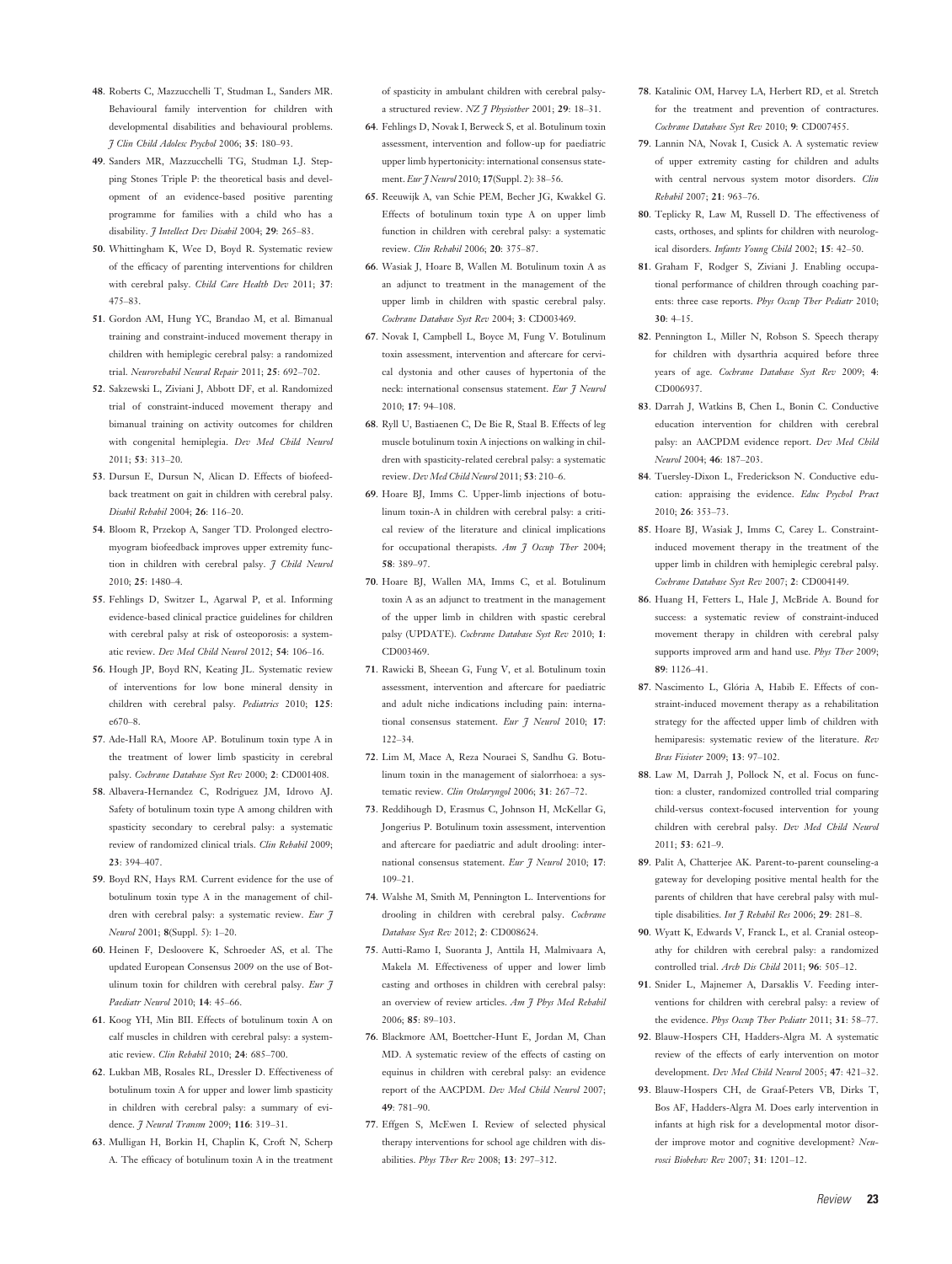- 94. Turnbull JD. Early intervention for children with or at risk of cerebral palsy.  $Am \nightharpoondown D$ is Child 1993; 147: 54–9.
- 95. Ziviani J, Feeney R, Rodger S, Watter P. Systematic review of early intervention programmemes for children from birth to nine years who have a physical disability. Aust Occup Ther  $\widetilde{\jmath}$  2010; 57: 210-23.
- 96. Cauraugh JH, Naik SK, Hsu WH, Coombes SA, Holt KG. Children with cerebral palsy: a systematic review and meta-analysis on gait and electrical stimulation. Clin Rehabil 2010; 24: 963–78.
- 97. Kerr C, McDowell B, McDonough S. Electrical stimulation in cerebral palsy: a review of effects on strength and motor function. Dev Med Child Neurol 2004; 46: 205–13.
- 98. Lannin N, Scheinberg A, Clark K. AACPDM systematic review of the effectiveness of therapy for children with cerebral palsy after botulinum toxin A injections. Dev Med Child Neurol 2006; 48: 533–9.
- 99. Rogers A, Furler BL, Brinks S, Darrah J. A systematic review of the effectiveness of aerobic exercise interventions for children with cerebral palsy: an AACPDM evidence report. Dev Med Child Neurol 2008; 50: 808–14.
- 100. Wright PA, Durham S, Ewins DJ, Swain ID. Neuromuscular electrical stimulation for children with cerebral palsy: a review. Arch Dis Child 2012; 97: 364–71.
- 101. Butler JM, Scianni A, Ada L. Effect of cardiorespiratory training on aerobic fitness and carryover to activity in children with cerebral palsy: a systematic review. *Int 7 Rehabil Res* 2010: 33: 97-103.
- 102. Verschuren O, Ketelaar M, Takken T, Helders P, Gorter J. Exercise programmes for children with cerebral palsy: a systematic review of the literature. Am 7 Phys Med Rehabil 2008; 87: 404–17.
- 103. Vernon-Roberts A, Sullivan PB. Fundoplication versus post-operative medication for gastro-oesophageal reflux in children with neurological impairment undergoing gastrostomy. Cochrane Database Syst Rev 2007; 1: CD006151.
- 104. Arrowsmith F, Allen J, Gaskin K, et al. The effect of gastrostomy tube feeding on body protein and bone mineralization in children with quadriplegic cerebral palsy. Dev Med Child Neurol 2010; 52: 1043–7.
- 105. Kong CK, Wong HSS. Weight-for-height values and limb anthropometric composition of tube-fed children with quadriplegic cerebral palsy. Pediatrics 2005; 116: e839–45.
- 106. Samson-Fang L, Butler C, O'Donnell M. Effects of gastrostomy feeding in children with cerebral palsy: an AACPDM evidence report. Dev Med Child Neurol 2003; 45: 415–26.
- 107. Sleigh G, Brocklehurst P. Gastrostomy feeding in cerebral palsy: a systematic review. Arch Dis Child 2004; 89: 534–9.
- 108. Sleigh G, Sullivan PB, Thomas AG. Gastrostomy feeding versus oral feeding alone for children with cerebral palsy. Cochrane Database Syst Rev 2004; 2: CD003943.
- 109. Sullivan P, Alder N, Bachlet A, et al. Gastrostomy feeding in cerebral palsy: too much of a good thing? Dev Med Child Neurol 2006; 48: 877–82.
- 110. Sullivan P, Morrice J, Vernon-Roberts A, et al. Does gastrostomy tube feeding in children with cerebral palsy increase the risk of respiratory morbidity? Arch Dis Child 2006; 91: 478–82.
- 111. Vernon-Roberts A, Wells J, Grant H, et al. Gastrostomy feeding in cerebral palsy: enough and no more. Dev Med Child Neurol 2010; 52: 1099–105.
- 112. Ketelaar M, Vermeer A, Hart H, van Petegem-van Beek E, Helders PJM. Effects of a functional therapy programme on motor abilities of children with cerebral palsy. Phys Ther 2001; 81: 1534–45.
- 113. Löwing K, Bexelius A, Brogren Carlberg E. Activity focused and goal directed therapy for children with cerebral palsy-Do goals make a difference? Disabil Rehabil 2009; 31: 1808–16.
- 114. Smeulders M, Coester A, Kreulen M. Surgical treatment for the thumb-in-palm deformity in patients with cerebral palsy. Cochrane Database Syst Rev 2005: 4: CD004093.
- 115. Stott NS, Piedrahita L. Effects of surgical adductor releases for hip subluxation in cerebral palsy: an AACPDM evidence report. Dev Med Child Neurol 2004; 46: 628–45.
- 116. Brunner R, Baumann JU. Long-term effects of intertrochanteric varus-derotation osteotomy on femur and acetabulum in spastic cerebral palsy: an 11- to 18-year follow-up study. *J Pediatr Orthop* 1997; 17: 585-91.
- 117. Huh K, Rethlefsen SA, Wren TAL, Kay RM. Surgical management of hip subluxation and dislocation in children with cerebral palsy: isolated VDRO or combined surgery? *J Pediatr Orthop* 2011; 31: 858-63.
- 118. Gordon GS, Simkiss DE. A systematic review of the evidence for hip surveillance in children with cerebral palsy. J Bone Joint Surg Br 2006; 88: 1492–6.
- 119. Snider L, Korner-Bitensky N, Kammann C, Warner S, Saleh M. Horseback riding as therapy for children with cerebral palsy: is there evidence of its effectiveness? Phys Occup Ther Pediatr 2007; 27: 5-23.
- 120. Sterba J. Does horseback riding therapy or therapistdirected hippotherapy rehabilitate children with cerebral palsy? Dev Med Child Neurol 2007; 49: 68–73.
- 121. Zadnikar M, Kastrin A. Effects of hippotherapy and therapeutic horseback riding on postural control or balance in children with cerebral palsy: a meta-analysis. Dev Med Child Neurol 2011; 53: 684–91.
- 122. Whalen CN, Case-Smith J. Therapeutic effects of horseback riding therapy on gross motor function in children with cerebral palsy: a systematic review. Phys Occup Ther Pediatr 2011; 32: 229–42.
- 123. Davis E, Davies B, Wolfe R, et al. A randomized controlled trial of the impact of therapeutic horse riding on the quality of life, health, and function of children with cerebral palsy. Dev Med Child Neurol 2009; 51: 111–9.
- 124. Novak I, Cusick A. Home programmemes in paediatric occupational therapy for children with cerebral palsy: where to start? Aust Occup Ther  $\widetilde{\jmath}$  2006; 53: 251–64.
- 125. Chrysagis N, Douka A, Nikopoulos M, Apostolopoulou F, Koutsouki D. Effects of an aquatic programme on gross motor function of children with spastic cerebral palsy. Biol Exerc 2009; 5: 13–25.
- 126. Getz M, Hutzler Y, Vermeer A. Effects of aquatic interventions in children with neuromotor impairments: a systematic review of the literature. Clin Rehabil 2006; 20: 927–36.
- 127. Gorter JW, Currie SJ. Aquatic exercise programmes for children and adolescents with cerebral palsy: what do we know and where do we go? Int  $\widetilde{J}$  Pediatr 2011; 2011: 712165.
- 128. Collet JP, Vanasse M, Marois P, et al. Hyperbaric oxygen for children with cerebral palsy: a randomized multicentre trial. Lancet 2001; 357: 582–6.
- 129. McDonagh MS, Morgan D, Carson S, Russman BS. Systematic review of hyperbaric oxygen therapy for cerebral palsy: the state of the evidence. Dev Med Child Neurol 2007; 49: 942–7.
- 130. Butler C, Campbell S. Evidence of the effects of intrathecal baclofen for spastic and dystonic cerebral palsy. AACPDM Treatment Outcomes Committee Review Panel. Dev Med Child Neurol 2000; 42: 634–45.
- 131. Creedon SD, Dijkers MPJM, Hinderer SR. Intrathecal baclofen for severe spasticity: a meta-analysis. Int 7 Rehabil Health 1997; 3: 171–85.
- 132. Dan B, Motta F, Vles JS, et al. Consensus on the appropriate use of intrathecal baclofen (ITB) therapy in paediatric spasticity. Eur J Paediatr Neurol 2010; 14: 19–28.
- 133. Kolaski K, Logan LR. Intrathecal baclofen in cerebral palsy: a decade of treatment outcomes. 7 Pediatr Rehabil Med 2008; 1: 3–32.
- 134. Albanese A, Barnes MP, Bhatia KP, et al. A systematic review on the diagnosis and treatment of primary (idiopathic) dystonia and dystonia plus syndromes: report of an EFNS/MDS-ES Task Force. Eur 7 Neurol 2006; 13: 433–44.
- 135. Hoving MA, van Raak EPM, Spincemaille GHJJ, et al. Efficacy of intrathecal baclofen therapy in children with intractable spastic cerebral palsy: a randomized controlled trial. Eur J Paediatr Neurol 2009; 13: 240–6.
- 136. Hoving MA, van Raak EPM, Spincemaille GHJJ, et al. Safety and one-year efficacy of intrathecal baclofen therapy in children with intractable spastic cerebral palsy. Eur J Paediatr Neurol 2009; 13: 247-56.
- 137. Pin T, McCartney L, Lewis J, Waugh M. Use of intrathecal baclofen therapy in ambulant children and adolescents with spasticity and dystonia of cerebral origin: a systematic review. Dev Med Child Neurol 2011; 53: 885–95.
- 138. Hernandez-Reif M, Field T, Largie S, et al. Cerebral palsy symptoms in children decreased following massage therapy. Early Child Dev Care 2005; 175: 445-56.
- 139. Nilsson S, Johansson G, Enskär K, Himmelmann K. Massage therapy in post-operative rehabilitation of children and adolescents with cerebral palsy– a pilot study. Complement Ther Clin Pract 2011; 17: 127–31.
- 140. Alizad V, Sajedi F, Vameghi R. Muscle tonicity of children with spastic cerebral palsy: how effective is Swedish massage? Iran J Child Neurol 2009; 3: 25-9.
- 141. Brown GT, Burns SA. The efficacy of neurodevelopmental treatment in paediatrics: a systematic review. Br 7 Occup Ther 2001: 64: 235-44.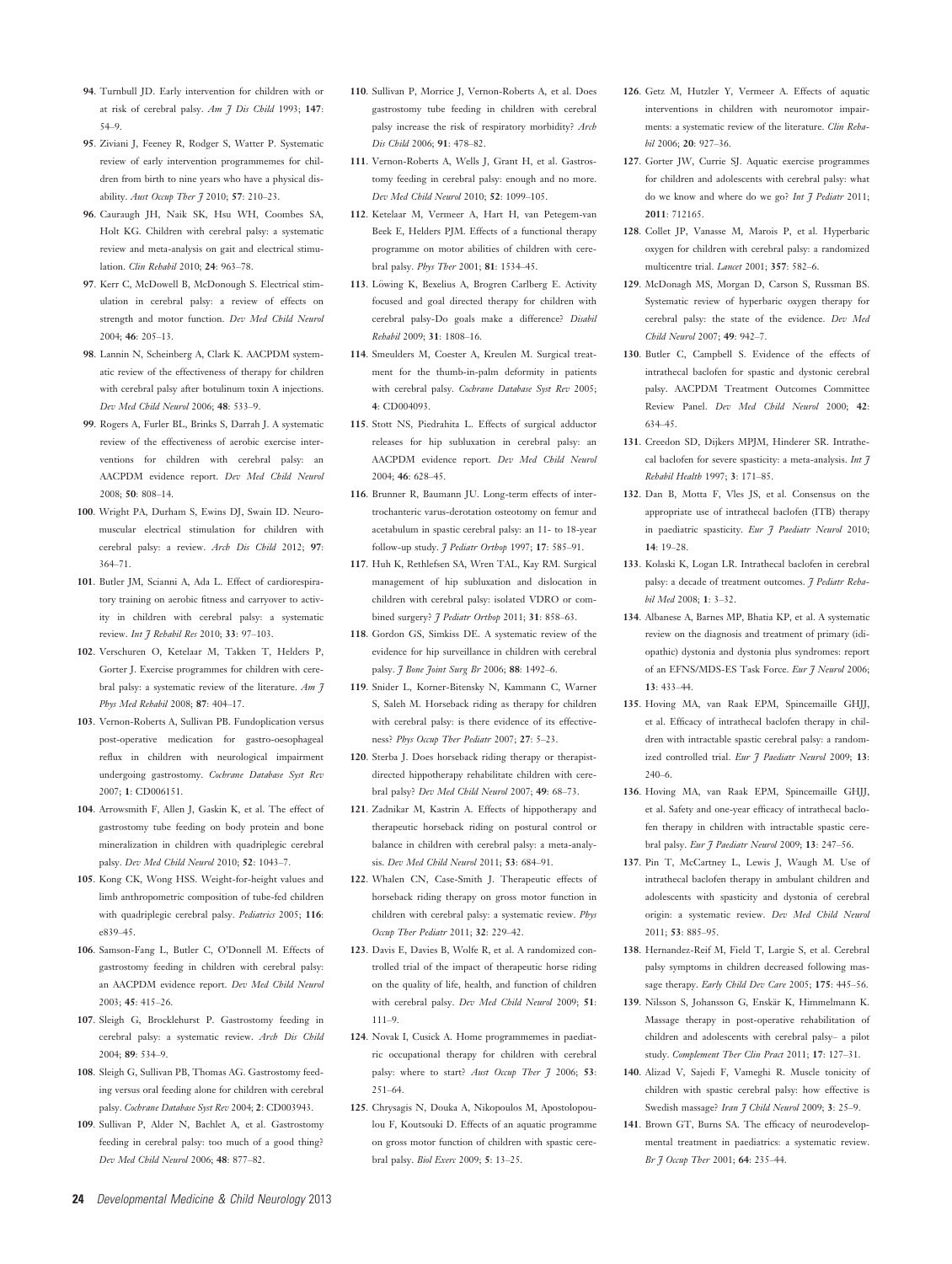- 142. Butler C, Darrah J. Effects of neurodevelopmental treatment (NDT) for cerebral palsy: an AACPDM evidence report. Dev Med Child Neurol 2001; 43: 778–90.
- 143. Martin L, Baker R, Harvey A. A systematic review of common physiotherapy interventions in school-aged children with cerebral palsy. Phys Occup Ther Pediatr 2010; 30: 294–312.
- 144. Wilcox DD, Potvin MC, Prelock PA. Oral motor interventions and cerebral palsy: using evidence to inform practice. Early Interv School Special Interest Sect  $Q$  2009; 16: 1–4
- 145. Shore BJ, White N, Kerr Graham H. Surgical correction of equinus deformity in children with cerebral palsy: a systematic review. *J Child Orthop* 2010; 4: 277–90.
- 146. Figueiredo EM, Ferreira GB, Maia Moreira RC, Kirkwood RN, Fetters L. Efficacy of ankle–foot orthoses on gait of children with cerebral palsy: systematic review of literature. Pediatr Phys Ther 2008; 20: 207–23.
- 147. Harris SR, Roxborough L. Efficacy and effectiveness of physical therapy in enhancing postural control in children with cerebral palsy. Neural Plast 2005; 12: 229–43.
- 148. Morris C. A review of the efficacy of lower limb orthoses used for cerebral palsy. Dev Med Child Neurol 2002; 44: 205–11.
- 149. Graham HK, Boyd R, Carlin JB, et al. Does botulinum toxin a combined with bracing prevent hip displacement in children with cerebral palsy and 'hips at risk'? A randomized, controlled trial. 7 Bone Joint Surg  $Am$  2008; 90; 23–33.
- 150. Redditi Hanzlik JS. The effect of intervention on the free-play experience for mothers and their infants with developmental delay and cerebral palsy. Phys Occup Ther Pediatr 1989; 9: 33–51.
- 151. McInnes E, Bell-Syer SE, Dumville JC, Legood R, Cullum NA. Support surfaces for pressure ulcer prevention. Cochrane Database Syst Rev 2008; 4: CD001735.
- 152. Strunk JA. Respite care for families of special needs children: a systematic review. J Dev Phys Disabil 2010; 22: 615–30.
- 153. Farley R, Clark J, Davidson C. What is the evidence for the effectiveness of postural management? Int  $\hat{J}$ Ther Rehabil 2003; 10: 449–55.
- 154. Ryan SE. An overview of systematic reviews of adaptive seating interventions for children with cerebral palsy: where do we go from here? Disabil Rehabil Assist Technol 2012; 7: 104–11.
- 155. Chung J, Evans J, Lee C, et al. Effectiveness of adaptive seating on sitting posture and postural control in children with cerebral palsy. Pediatr Phys Ther 2008; 20: 303–17.
- 156. Roxborough L. Review of the efficacy and effectiveness of adaptive seating for children with cerebral palsy. Assist Technol 1995; 7: 17–25.
- 157. McNamara L, Casey J. Seat inclinations affect the function of children with cerebral palsy: a review of the effect of different seat inclines. Disabil Rehabil Assist Technol 2007; 2: 309–18.
- 158. Michael S, Porter D, Pountney T. Tilted seat position for non-ambulant individuals with neurological and neuromuscular impairment: a systematic review. Clin Rehabil 2007; 21: 1063–74.
- 159. Grunt S, Becher JG, Vermeulen RJ. Long-term outcome and adverse effects of selective dorsal rhizotomy in children with cerebral palsy: a systematic review. Dev Med Child Neurol 2011; 53: 490–8.
- 160. McLaughlin J, Bjornson K, Temkin N, et al. Selective dorsal rhizotomy: meta-analysis of three randomized controlled trials. Dev Med Child Neurol 2002; 44: 17–25.
- 161. Steinbok P. Outcomes after selective dorsal rhizotomy for spastic cerebral palsy. Childs Nerv Syst 2001; 17: 1–18.
- 162. Vargas S, Camilli G. A meta-analysis of research on sensory integration treatment.  $Am \nvert T$  Occup Ther 1999; 53: 189–98.
- 163. McGinley J, Dobson F, Ganeshalingam R, et al. Single-event multilevel surgery for children with cerebral palsy: a systematic review. Dev Med Child Neurol 2012; 54: 117–28.
- 164. Test DW, Richter S, Knight V, Spooner F. A comprehensive review and meta-analysis of the social stories literature. Focus Autism Other Dev Disabl 2011; 26: 49–62.
- 165. Dodd KJ, Taylor NF, Damiano DL. A systematic review of the effectiveness of strength-training programmes for people with cerebral palsy. Arch Phys Med Rehabil 2002; 83: 1157–64.
- 166. Jeglinsky I, Surakka J, Carlberg EB, Autti-Rämö I. Evidence on physiotherapeutic interventions for adults with cerebral palsy is sparse. A systematic review. Clin Rehabil 2010; 24: 771–88.
- 167. Mockford M, Caulton JM. Systematic review of progressive strength training in children and adolescents with cerebral palsy who are ambulatory. Pediatr Phys Ther 2008; 20: 318–33.
- 168. Scianni A, Butler JM, Ada L, Teixeira-Salmela LF. Muscle strengthening is not effective in children and adolescents with cerebral palsy: a systematic review. Aust J Physiother 2009; 55: 81–7.
- 169. Taylor N, Dodd K, Damiano D. Progressive resistance exercise in physical therapy: a summary of systematic reviews. Phys Ther 2005; 85: 1208–23.
- 170. Kim D-A, Lee J-A, Hwang P-W, et al. The effect of comprehensive hand repetitive intensive strength training (CHRIST) using motion analysis in children with cerebral palsy. Ann Rehabil Med 2012; 36: 39–46.
- 171. Wiart L, Darrah J, Kembhavi G. Stretching with children with cerebral palsy: what do we know and where are we going? Pediatr Phys Ther 2008; 20: 173–8.
- 172. Alagesan J, Shetty A. Effect of modified suit therapy in spastic diplegic cerebral palsy-a single blinded randomized controlled trial. Online J Health Allied Sci 2011; 9: 14.
- 173. Bailes AF, Greve K, Burch CK, et al. The effect of suit wear during an intensive therapy programme in children with cerebral palsy. Pediatr Phys Ther 2011; 23: 136–42.
- 174. Zwicker JG, Mayson TA. Effectiveness of treadmill training in children with motor impairments: an over-

view of systematic reviews. Pediatr Phys Ther 2010; 22: 361–77.

- 175. Damiano DL, DeJong SL. A systematic review of the effectiveness of treadmill training and body weight support in paediatric rehabilitation. 7 Neurol Phys Ther 2009; 33: 27–44.
- 176. Mutlu A, Krosschell K, Gaebler Spira D. Treadmill training with partial body-weight support in children with cerebral palsy: a systematic review. Dev Med Child Neurol 2009; 51: 268–75.
- 177. Willoughby K, Dodd K, Shields N. A systematic review of the effectiveness of treadmill training for children with cerebral palsy. Disabil Rehabil 2009; 31: 1971–9.
- 178. Brandt S, Lonstrup HV, Marner T, et al. Prevention of cerebral palsy in motor risk infants by treatment ad modum Vojta. A controlled study. Acta Paediatr Scand 1980; 69: 283–6.
- 179. d'Avignon M, Noren L, Arman T. Early physiotherapy ad modum Vojta or Bobath in infants with suspected neuromotor disturbance. Neuropediatrics 1981; 12: 232–41.
- 180. Kanda T, Pidcock FS, Hayakawa K, Yamori Y, Shikata Y. Motor outcome differences between two groups of children with spastic diplegia who received different intensities of early onset physiotherapy followed for 5 years. Brain Dev 2004; 26: 118–26.
- 181. Liu ZH, Pan PG, Ma MM. Effects of acupuncture on quality of life in children with spastic cerebral palsy. Zhongguo Zhong Xi Yi Jie He Za Zhi 2007; 27: 214–6.
- 182. Wu C, Peng X, Li X, et al. Vojta and Bobath combined treatment for high risk infants with brain damage at early period. Neural Regen Res 2007; 2: 121–5.
- 183. Zhang QH, Zheng D, Liu SQ, et al. Therapeutic effect of Peto method on the recovery of the motor function in children with cerebral palsy. Zhongguo Linchuang Kangfu 2004; 8: 2902–3.
- 184. Zhao Y, Dong JP, Wang XJ, Wang JT, Liu ZM. Application of sensory integration in central coordination disorder. Zhongguo Linchuang Kangfu 2005; 9: 110–1.
- 185. del Pozo-Cruz B, Adsuar JC, Parraca JA, et al. Using whole-body vibration training in patients affected with common neurological diseases: a systematic literature review. *I Altern Complement Med* 2012: 18: 29-41.
- 186. Crowther CA, Hiller JE, Doyle LW. Magnesium sulphate for preventing preterm birth in threatened preterm labour. Cochrane Database Syst Rev 2002; 4: CD001060.
- 187. Shah PS. Hypothermia: a systematic review and metaanalysis of clinical trials. Semin Fetal Neonatal Med 2010; 15: 238–46.
- 188. Palisano R, Rosenbaum P, Walter S, et al. Development and reliability of a system to classify gross motor function in children with cerebral palsy. Dev Med Child Neurol 1997; 39: 214–23.
- 189. Eliasson AC, Krumlinde-Sundholm L, Rosblad B, et al. The Manual Ability Classification System (MACS) for children with cerebral palsy: scale development and evidence of validity and reliability. Dev Med Child Neurol 2006; 48: 549–54.